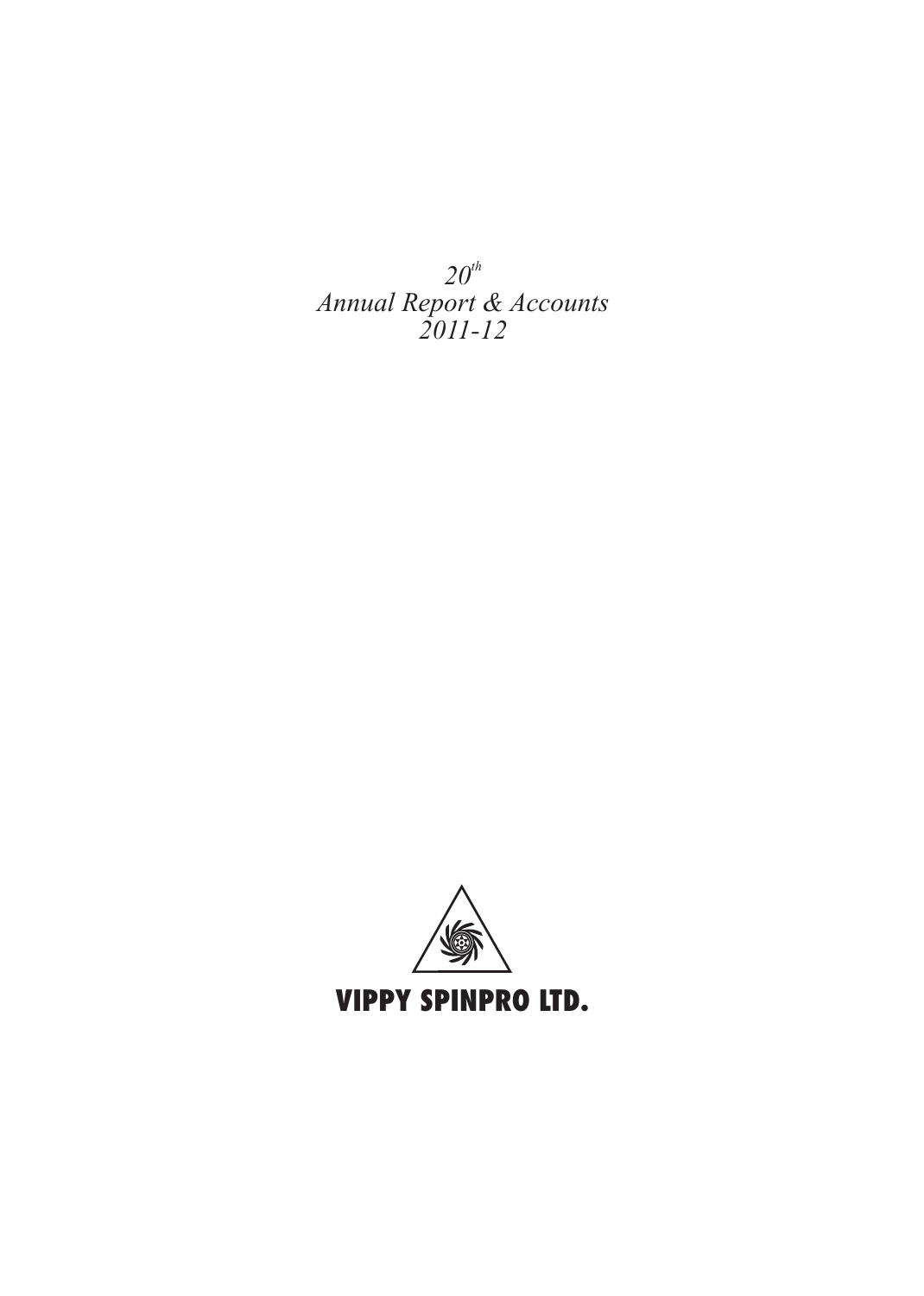

| <b>Board of Directors</b>                   | : Shri Piyush Mutha (Managing Director)<br>Shri Praneet Mutha<br>Shri M.L. Jain<br>Shri M. Maruthi Rao<br>Shari Shailendra K. Jain<br>Shri Subhash Kocheta<br>Shri K.Raghuram |
|---------------------------------------------|-------------------------------------------------------------------------------------------------------------------------------------------------------------------------------|
| <b>Auditors</b>                             | : M/s. Sodani & Company<br><b>Chartered Accountants</b>                                                                                                                       |
| <b>Cost Auditors</b>                        | : M. Goyal & Company                                                                                                                                                          |
| <b>Bankers</b>                              | : Punjab National Bank                                                                                                                                                        |
| <b>Registered Office</b>                    | $: 318$ , City Center,<br>570, M.G. Road,<br>Indore (M.P.) - 452001<br>Phone: 0731-2546710                                                                                    |
| <b>Works Office</b>                         | : 14-A, Industrial Area No.1<br>A.B Road, Dewas(M.P.)-455001<br>Phone Nos.: 07272-258251/258252/405352<br>Fax No. 07272-400121                                                |
| <b>Registrar &amp; Share Transfer Agent</b> | : Ankit Consultancy Pvt. Ltd.<br>60, Electronic Complex, Pardeshipura,<br>Indore (M.P.)-452010<br>Ph. 0731-3198601-602, 2551745-46<br>Fax.0731-4065798                        |

| Contents                                  | Page      |
|-------------------------------------------|-----------|
| Notice of AGM                             | $2 - 3$   |
| Directors' Report                         | $4-9$     |
| Management Discussion and Analysis Report | $10 - 11$ |
| Corporate Governance Report               | $12 - 20$ |
| Auditors' Report                          | $21 - 25$ |
| <b>Balance Sheet</b>                      | 26        |
| Profit and Loss Account                   | 27        |
| Cash Flow Statement                       | 28        |
| Notes to the Financial Statements         | 29-42     |

1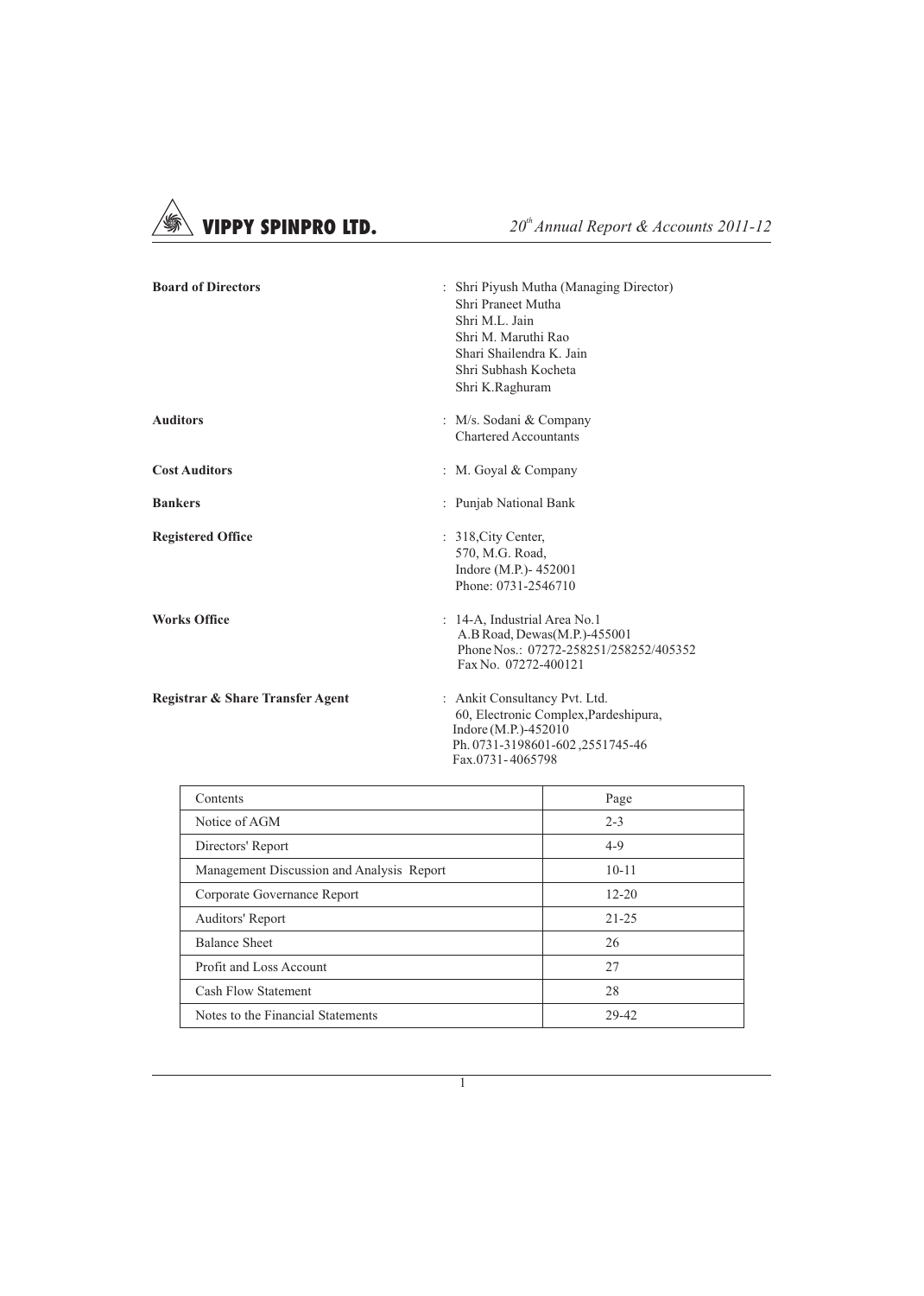

#### **NOTICE**

Notice is hereby given that the 20<sup>th</sup> Annual General Meeting of the Company will be held on Saturday ,29<sup>th</sup> day of September ,2012 at10.00 a.m. at the Hotel Amar Vilas,1, Chandra Nagar, A.B. Road, Opp. Sony World, Indore(M.P.)- 452010 to transact the following business:

#### **ORDINARYBUSINESS**

- 1. To receive, consider and adopt the Audited Balance Sheet as at March 31<sup>st</sup>, 2012 and the Profit and Loss Account for the year ended on that date and Reports of the Board of Directors and Auditors thereon.
- 2. To appoint a Director in place of Shri K.Raghuram who retires by rotation and being eligible, offers himself for re-appointment.
- 3. To appoint a Director in place of Shri Praneet Mutha who retires by rotation and being eligible, offers himself for re-appointment.
- 4. To appoint M/s. Sodani & Co., Chartered Accountants, (Firm Registration No. 000880C ),as Auditors of the Company , from conclusion of this Annual General Meeting until the conclusion of the next Annual General Meeting and to fix their remuneration.

By Order of the Board For Vippy Spinpro Ltd.

Dewas Piyush Mutha<br>
May 30<sup>th</sup>, 2012<br>
Managing Director Managing Director

#### **Notes:**

- 1. A member entitled to attend and vote at the meeting is entitled to appoint a proxy to attend and vote on a poll instead of himself and the proxy need not be a member of the Company.
- 2. The instrument appointing proxy should be deposited at the registered office of the Company not less than 48 hours before commencement of the meeting.
- 3. The register of members and share transfer books will remain closed from Saturday, 22<sup>nd</sup> day of September, 2012 to Saturday, the  $29<sup>th</sup>$  day of September, 2012 (both days inclusive) for the purpose of Annual General Meeting.
- 4. Members who are hold shares in physical form are requested to notify any change in their address to the Company's Registrar and Share Transfer Agent (RTA), M/s. Ankit Consultancy Pvt. Ltd., 60, Electronic Complex, Pardeshipura, Indore(M.P.)-452010.
- 5. Shareholders desiring any information as regards the Accounts are requested to write to the Company at an early date so as enable the Management to keep information ready.
- 6. Members/proxies who wish to attend the meeting are requested to bring the enclosed attendance slip duly filled and deliver the same at the entrance of the Meeting Hall.
- 7. Members who hold the shares in dematerialized form, are requested to bring details of their DP and client ID number for easier identification and attendance at the meeting.
- 8. Members are requested to bring their copies of Annual Report at the time of attending the Meeting.
- 9. Corporate Members intending to send their authorized representative are requested to send a duly certified copy of Board Resolution authorizing their representatives to attend and vote at the Annual General Meeting.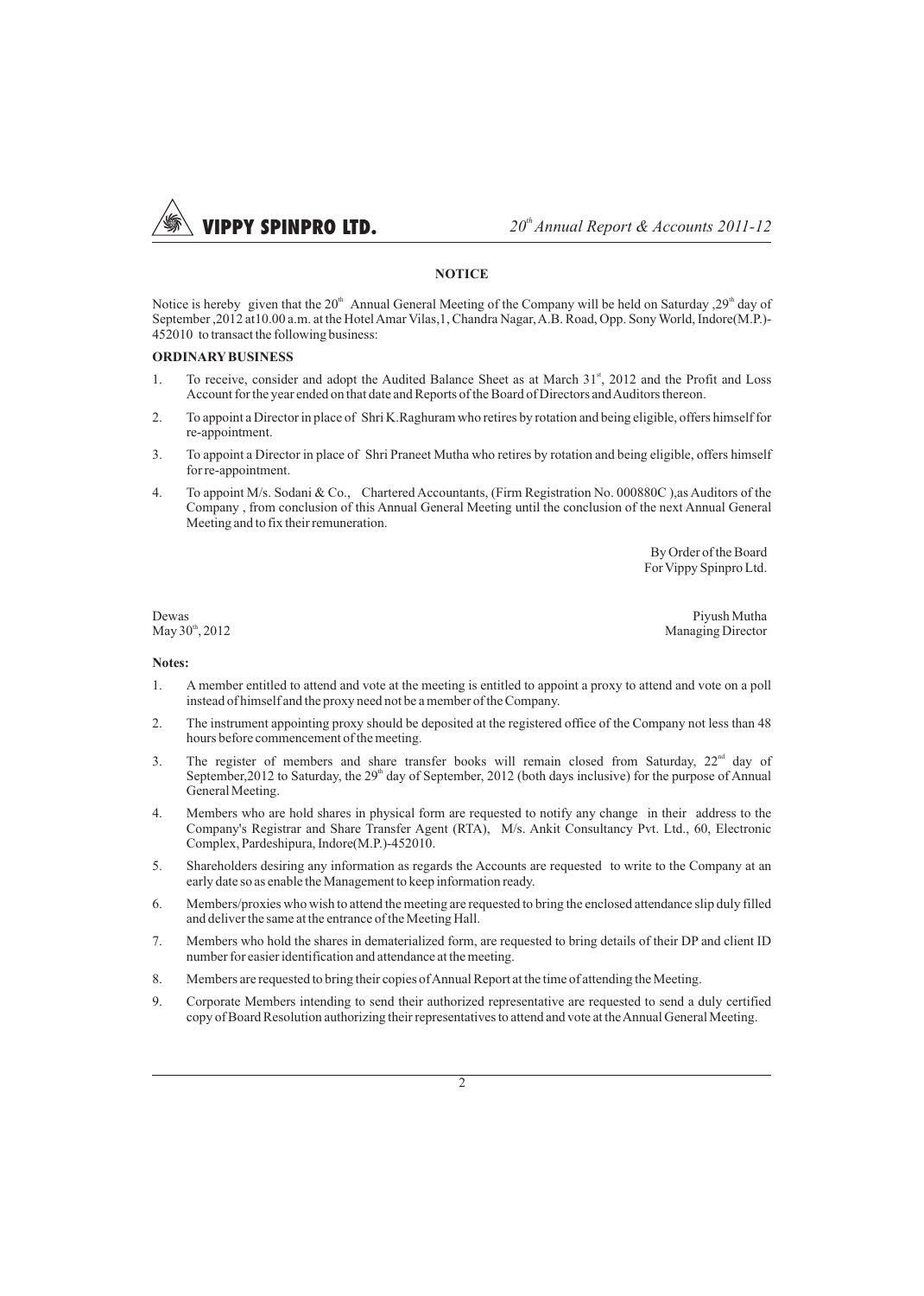

**VIPPY SPINPRO LTD.**  $20^{th}$  *Annual Report & Accounts 2011-12* 

- 10. The members, who are still holding the Company's equity shares in physical form and have not converted their shareholding in dematerialized form, are once again requested to convert their equity shares from physical form to dematerialized form .
- 11. Brief particulars of Directors of the Company proposed to be appointed or re-appointed at ensuing Annual General Meeting are provided in the Corporate Governance Report forming part of the Annual Report.

By Order of the Board For Vippy Spinpro Ltd.

Dewas Piyush Mutha<br>
May 30<sup>th</sup>, 2012<br>
Managing Director Managing Director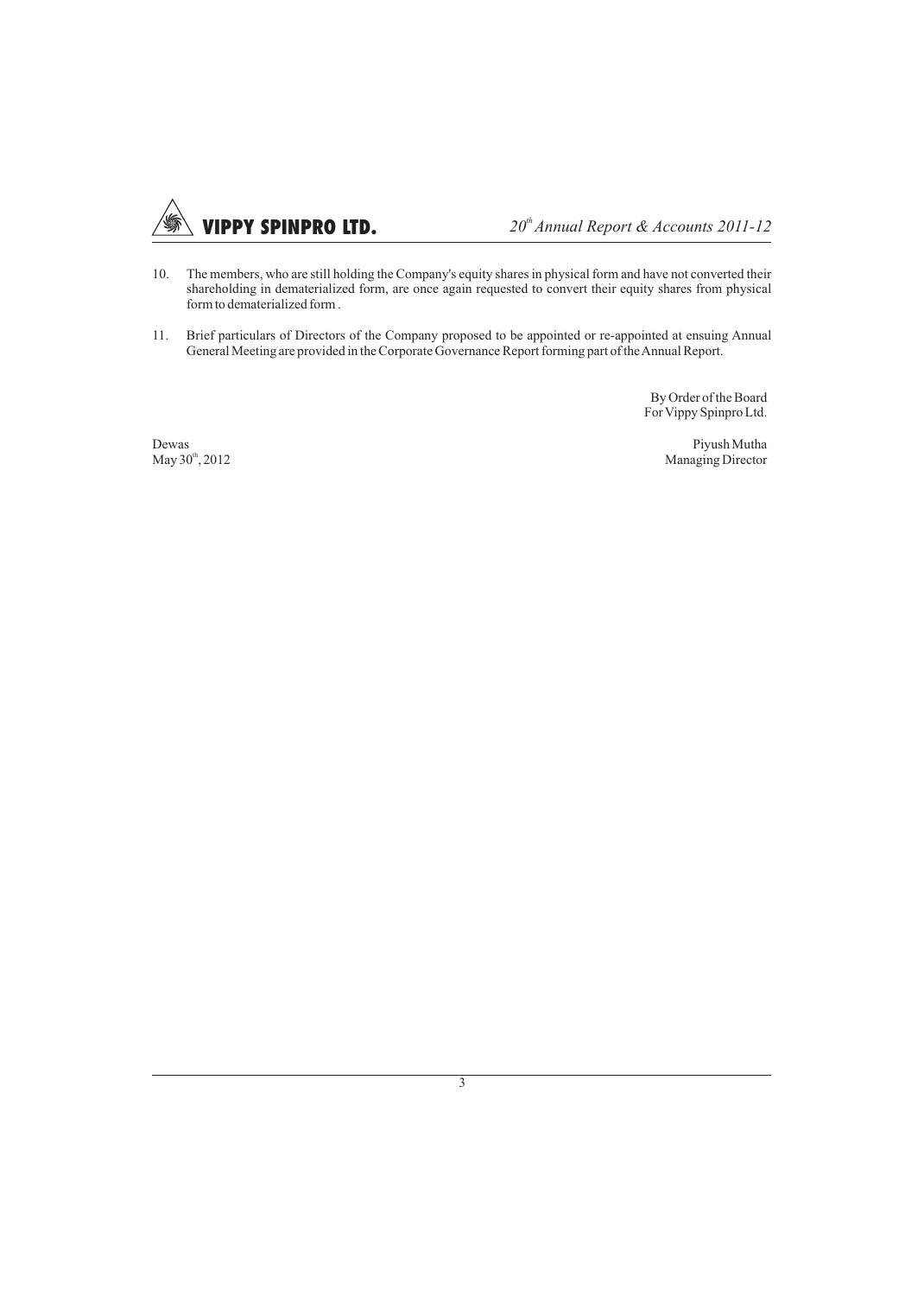

## **DIRECTORS' REPORT**

Dear Members,

Yours Directors have pleasure in presenting the 20<sup>th</sup> Annual Report together with the audited accounts of the Company for the year ended  $31<sup>st</sup>$  March, 2012.

## **FINANCIAL RESULTS**

**Particulars March 31,2012** March 31,2011

 $(\overline{\mathfrak{k}} \text{In} \text{ Lacs})$ 

|                                                                                              | 11141111111112112 | 1114111111112112 |
|----------------------------------------------------------------------------------------------|-------------------|------------------|
| <b>Income</b>                                                                                |                   |                  |
| Revenue from Operations                                                                      | 10223.45          | 8872.62          |
| Other Income                                                                                 | 72.69             | 47.37            |
| <b>Total Revenue</b>                                                                         | 10296.14          | 8919.99          |
| Profit before finance cost, depreciation &<br>amortization, prior period expenditure and tax | 770.27            | 751.96           |
| <b>Finance Costs</b>                                                                         | 167.72            | 167.93           |
| Depreciation and amortization expenses                                                       | 257.23            | 281.49           |
| Profit before prior period expenditure and tax                                               | 345.32            | 302.54           |
| Less: Prior period expenditure                                                               | 2.47              | 0.40             |
| <b>Profit before Tax</b>                                                                     | 342.85            | 302.14           |
| <b>Less: Tax Expenses</b>                                                                    |                   |                  |
| Current Tax                                                                                  | 131.25            | 114.50           |
| Deferred Tax (Assets)/Liabilities                                                            | (22.77)           | (15.68)          |
| Profit for the year                                                                          | 234.37            | 203.32           |
| Earning per equity share                                                                     |                   |                  |
| <b>Basic</b>                                                                                 | 3.99              | 3.47             |
| Diluted                                                                                      | 3.99              | 3.47             |

## **OPERATIONAL REVIEW**

Your Directors are pleased to report another set of strong results for year 2011-12. This was made possible despite the global recessionary trends and challenging conditions in textile industry.

Your Company achieved a turnover of  $\bar{\tau}$  10296.14 lacs as against  $\bar{\tau}$  8919.99 lacs in the previous financial year, recording an increase of 15.43%. The Profit before Tax of  $\overline{5}$  342.85 lacs as against  $\overline{5}$  302.14 lacs in the previous financial year ,recording an increase of 13.47%. The Profit after tax of  $\bar{z}$  234.37 lacs as against  $\bar{z}$  203.32 lacs in the previous financial year, recording an increase of 15.27%.

#### **DIVIDEND**

In order to conserve resources for future growth and with a view to ensure sufficient liquidity, your Directors do not recommend any dividend for the year under review.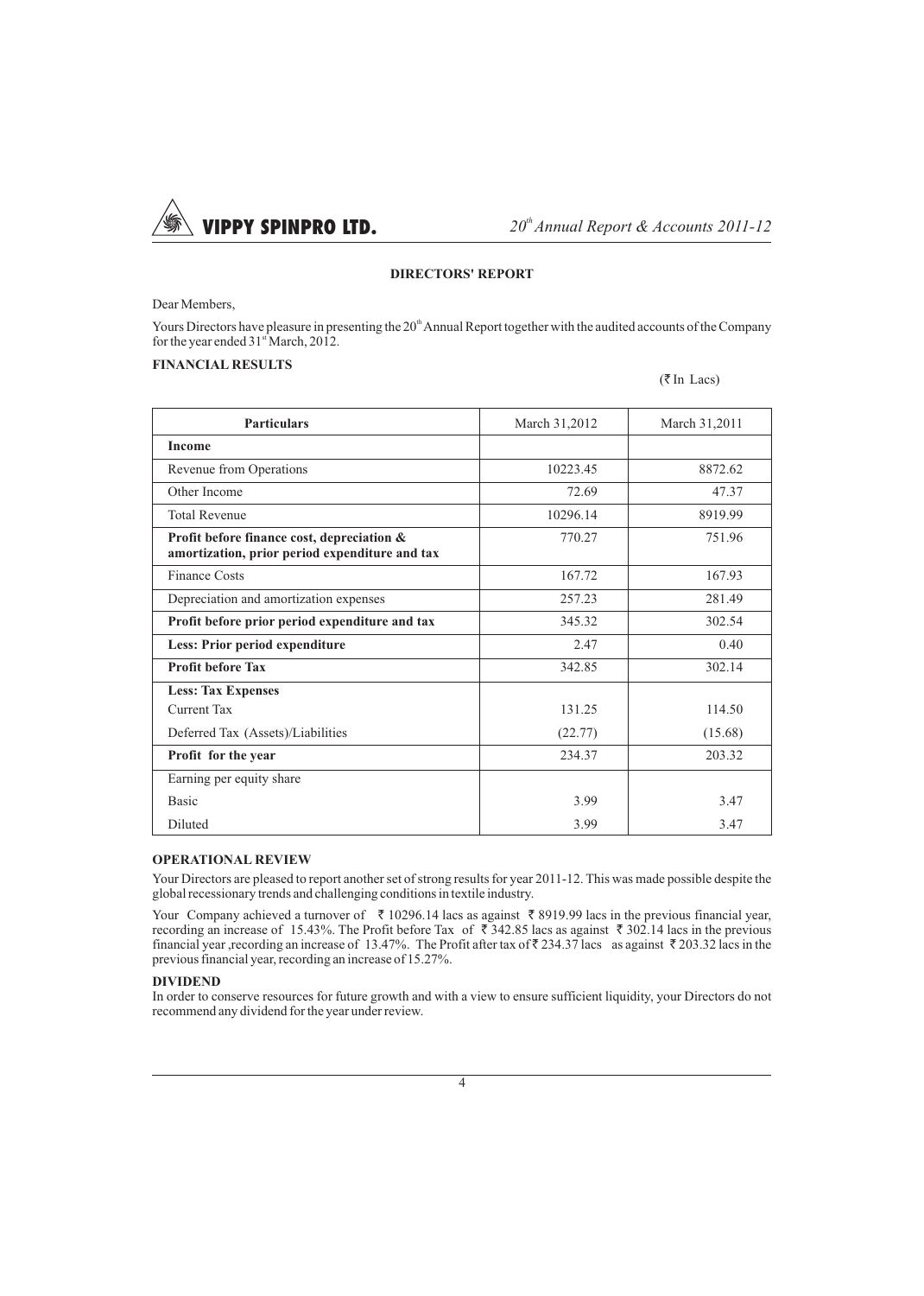

## **DIRECTORS**

In accordance with the provision of the Companies Act, 1956 and the Article of Association of the Company, Shri K.Raghuram and Shri Praneet Mutha will retire at the ensuing Annual General Meeting and being eligible, offer themselves for the reappointment.

#### **PUBLIC DEPOSITS**

The company has not invited /accepted deposits from the public under Section 58A of the Companies Act, 1956 and rules made there under.

## **INSURANCE**

The Company's buildings, plant and machineries, stocks, stores and spares are adequately insured against various risks including earth quake.

#### **PARTICULARS OF EMPLOYEES**

Information as required under sub-section (2A) of Section 217 of the Companies Act, 1956 read with the Companies (Particulars of Employees) Rules 1975, as amended, is not applicable as no employee is covered under the said rules.

#### **CONSERVATION OF ENERGY, TECHNICALABSORPTION AND FOREIGN EXCHANGE EARNING AND OUTGO**

The information relating Conservation of Energy, Technology Absorption and Foreign Exchange Earnings and Outgo required under Section 217(1) (e) of the Companies Act,1956 read with Companies (Disclosures of Particulars in the report of Board of Directors) Rules, 1988 are set out in a separate statement attached hereto and marked as Annexure –Aand forms part of this report.

#### **DIRECTORS' RESPONSIBILITY STATEMENT**

Pursuant to sub section (2AA) of Section 217 of the Companies Act, 1956, the Board of Directors of the Company hereby confirm that :

- i) in the preparation of the Annual Accounts, the applicable accounting standards have been followed .<br>ii) the Directors have selected such accounting policies and applied them consistently and made jud
- the Directors have selected such accounting policies and applied them consistently and made judgments and estimates that were reasonable and prudent so as to give a true and fair view of the state of affairs of the Company at end of the financial year and of the profit /loss of the Company for that period.
- iii) the Directors have taken proper and sufficient care for the maintenance of adequate accounting records in accordance with the provisions of this Act for safeguarding the assets of the Company and for preventing and detecting fraud and other irregularities.
- iv) the Directors have prepared the annual accounts on a going concern basis.

### **CORPORATE GOVERNANCE**

Your Company is committed to maintain the highest standards of Corporate Governance. As required under Clause 49 of Listing Agreement with Stock Exchange, a Report on Corporate Governance is forms part of the Annual Report as well as Practicing Company Secretary's Certificate on compliance of Corporate Governance are annexed to this Annual Report.

## **MANAGEMENTDISCUSSION AND ANALYSIS REPORT**

Aseparate section titled "Management Discussion and Analysis Report" forms part of this Annual Report.

## **AUDITORS**

The Statutory Auditors of the Company M/s. Sodani & Company, Chartered Accountants (Firm Registration No.000880C), retire at the conclusion of the ensuing Annual General Meeting and being eligible offer themselves for reappointment. The Company has received a letter from them to the effect that their reappointment, if made would be within the prescribed limits under Section 224(1B) of the Companies Act, 1956.

## **COSTAUDITORS**

M.Goyal & Co., Cost Accountants, Jaipur, have been appointed as Cost Auditors of the Company to conduct the Cost Audit of Textiles for the year 2012-13 subject to approval of the Central Government.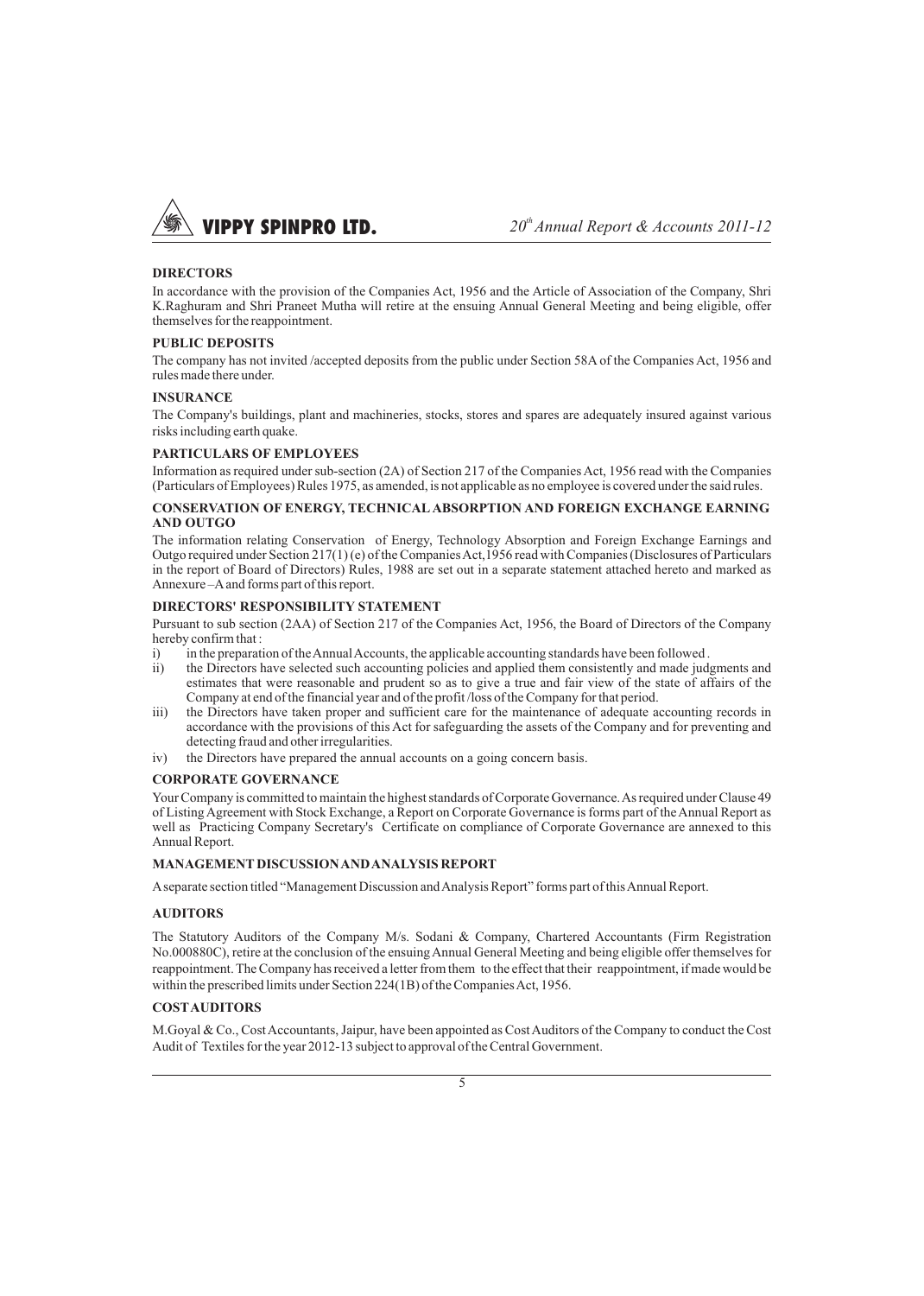

## **LISTING OFTHE SHARES**

Yours Company Equity shares are listed with Bombay Stock Exchange Ltd. The Company has paid Annual Listing fees for the year 2012-2013.

## **ENVIORNMENT& SOCIALCONCERN**

Your Company continues to give top priority importance to pollution control and environment protection. The Company ensures the very minimum quantity of generation of waste, low emission levels and noise pollutions. The Company complies with various emission standards and other environmental requirements as per pollution control norms.

Environment pollution and the emission of Co2 from use of fossil fuels constitute a threat to health, the environment and sustainable economic growth. The world needs the different natural energy sources available to us. Wind Energy in one of them which is friendly to surrounding environment, as no fossil fuels are burnt to generate electricity from wind energy. In line of the Company had set up the Wind Mill that generates electricity and made little contribution to help the nations towards save natural resources & make clean and green environment.

Rainwater harvesting is being carried out at manufacturing plant continuously to reduce dependence on water from other natural resources. The 8040 Sq meters of the roof area has been covered under the rain water harvesting and approx. 5822 cubic meters of water has been collected at the factory at Dewas, resulting the saving water and recharging the five bore wells during the year.

## **CORPORATE SOCIAL RESPONSIBILITY (CSR)**

The company is committed to being a good corporate citizenship and believes is shouldering responsibility towards society, community and environmentally.

We had taken significant efforts in the area of Corporate Sustainability, encompassing Corporate Governance, Social Responsibility and Environment care. We strive towards using locally available material and resources to generate employment and business opportunity for the local community. We have involved ourselves in various welfare activities around our manufacturing location. We have focused our attentions on areas like imparting education to underprivileged children and providing employment opportunities to women and physically challenged people.

In the memory of our founder Late Shri Prakash Mutha, we had started many inspirable activities for promoting the education such as giving awards to meritorious students, distribute bicycle, School Dress, School Bags, School Books & education material. During the year 85 students of the surrounding area of plant of the Company got benefitted.

We organized a medical camp to creates awareness of health and screening & treatment of the people residing in surrounding area to the plant of the Company. We examined 62 people by taking free blood sample & distribute free medicine among the of them who were suffering from health problems and provide financial help where is necessary .We immunized 62 people against Hepatitis-B.

The Company continued maintains "Rain Water Harvesting System" during the year. The Wind Mill continually generates electricity & help to maintain clean and green environment.

The Company continues to open water hut in the summer at various places at Dewas City during the year.

## **COMPANY POLICY FOR PROMOTION OF EMPLOYMENT OF YOUTH COMING FROM THE UNDER-PRIVILEGED/DISADVANTAGED SECTION OFTHE SOCIETY**

The employment in the company is totally based on eligibility and merit of the applicant without any discrimination against their gender,religion, caste, colour, ancestry, marital status, nationality and disability. And among equally qualified individuals, preference are given to people from the disadvantaged groups.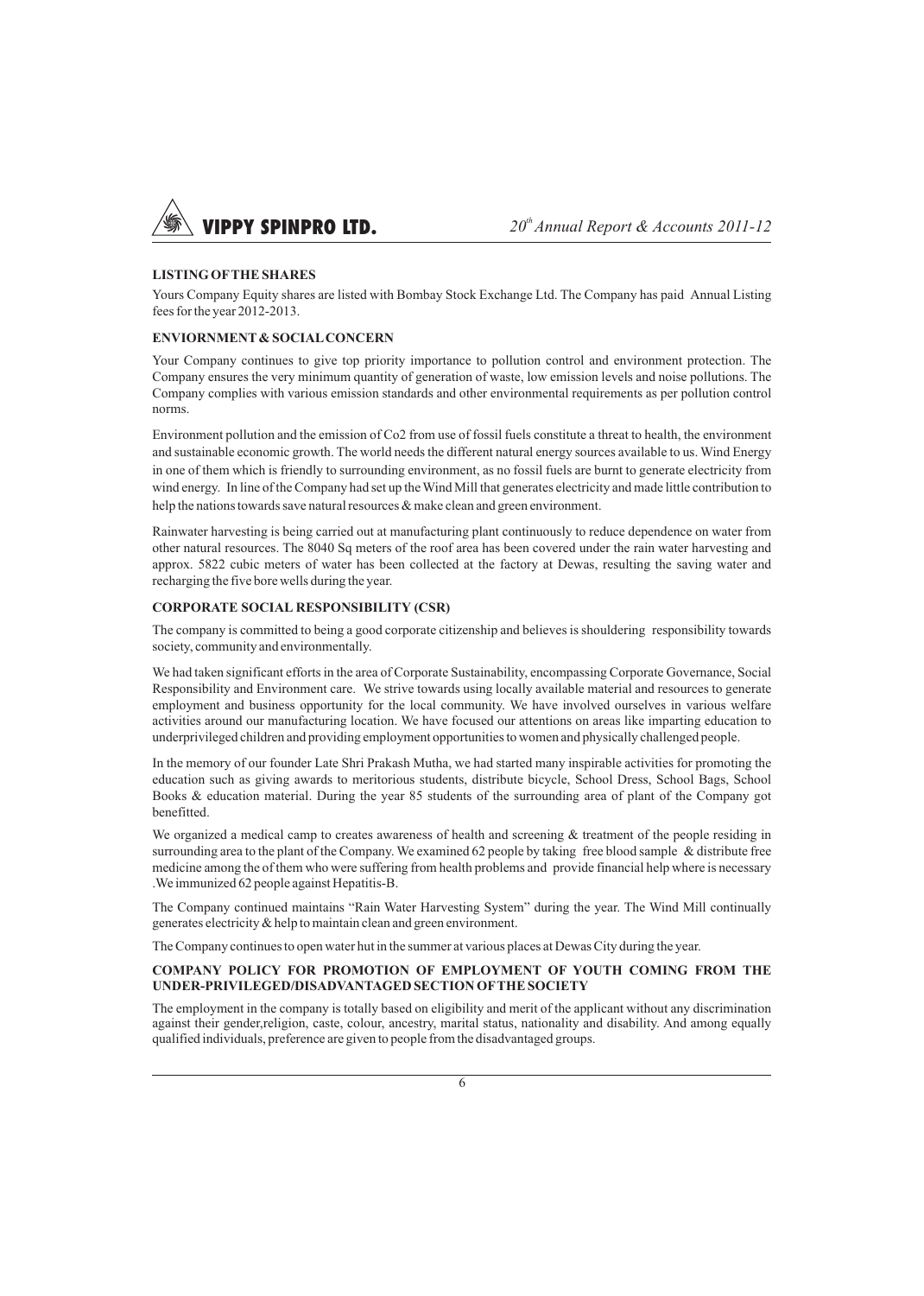

**VIPPY SPINPRO LTD.**  $20^{th}$  Annual Report & Accounts 2011-12

The Company makes all efforts for up-skilling and continual training of employees from socially disadvantaged sections of society in order to enhance their capabilities, and competitive skills.

## **ACKNOWLEDGEMENTS**

Yours Directors wish to place on record their appreciation for the continued support and co-operation received from shareholders, customers, suppliers, dealers, banks, government authorities. Yours Directors also wish to place on record their sincere appreciation of the contribution made by the employees of the Company.

For and on behalf of the Board of Directors

Dewas Piyush Mutha M.Maruthi Rao May 30<sup>th</sup>, 2012 **and 2018** Managing Director Director **Director** Managing Director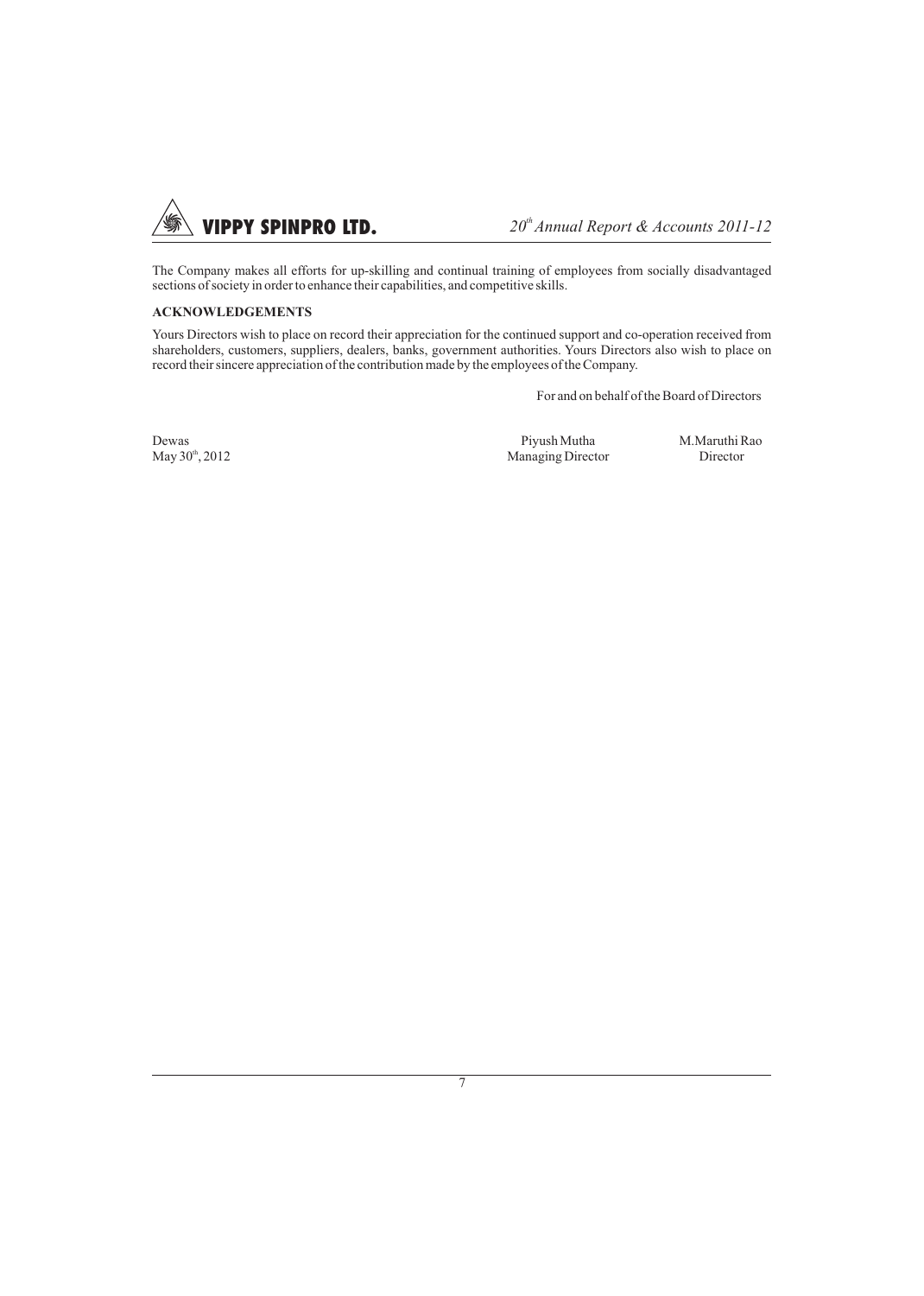

## **ANNEXURE TO THE DIRECTORS' REPORT ANNEXURE-A**

Information as per section 217(1)(e) of the Companies Act, 1956 read with Companies(Disclosures of Particulars in the Report of Board of Directors) Rules,1988 and forming part of the Directors' Report for the year ended 31st March 2012.

## **I. CONSERVATION OF ENERGY**

- (a) Energy conservation measures taken:
	- I. 50 KVAR capacitor added & 9 nos. of old capacitor replaced by new and to maintain average power factor .

II. 500 KVA stabilizer installed

- (b) Additional investment and proposal for reduction in consumption of energy: N.A.
- (c) Impact of the measures at (a) and (b) above for reduction of energy consumption and Consequent impact on cost of production.
	- I. Installation of 50 KVAR capacitor and new capacitors replaced in place of Nos. old capacitor. , saved  $\bar{z}$ 2,01,872.15 per month.

II.By installation of stabilizer, stabilized voltage saved energy.

## **FORM-A**

Particulars with respect to conservation of energy

|                        |                | <b>Particulars</b>                   | <b>Current</b> year<br>2011-12 | <b>Previous Year</b><br>2010-11 |
|------------------------|----------------|--------------------------------------|--------------------------------|---------------------------------|
|                        |                | A. Power & Fuel Consumption          |                                |                                 |
|                        | 1. Electricity |                                      |                                |                                 |
|                        | a.             | Purchased                            |                                |                                 |
|                        |                | Units                                | 98, 12, 365                    | 97, 43, 750                     |
|                        |                | Total Amt. ₹ (excluding cess)        | 4,70,37,568                    | 4, 27, 39, 731                  |
|                        |                | Rate/Unit ₹                          | 4.79                           | 4.38                            |
|                        | $b$            | Own Generation                       |                                |                                 |
|                        | (i)            | Through Diesel Generator             |                                |                                 |
|                        |                | Units                                | 42,840                         | 80,444                          |
|                        |                | Units / liter of HSD/LDO (₹)         | 2.83                           | 3.09                            |
|                        |                | Cost / Unit $(\bar{\zeta})$          | 13.94                          | 16.24                           |
|                        | (ii)           | Through Steam Turbine /Generator     |                                |                                 |
| 2.                     | Coal           |                                      |                                |                                 |
|                        |                | Quality Consumed (in MT)             |                                |                                 |
|                        |                | Total Cost $(\overline{\zeta})$      |                                |                                 |
|                        |                | Average Rate ( $\overline{\xi}$ /MT) |                                |                                 |
| 3.                     |                | <b>Furnace Oil</b>                   |                                |                                 |
| 4.                     |                | Others /internal generation          |                                |                                 |
| <b>B.</b>              |                | Consumption per unit of production   |                                |                                 |
| Electricity (Unit /MT) |                |                                      | 1,261                          | 1,329                           |
| Furnace Oil            |                |                                      |                                |                                 |
|                        |                | Coal (Kg/MT)                         |                                |                                 |
|                        | Others         |                                      |                                |                                 |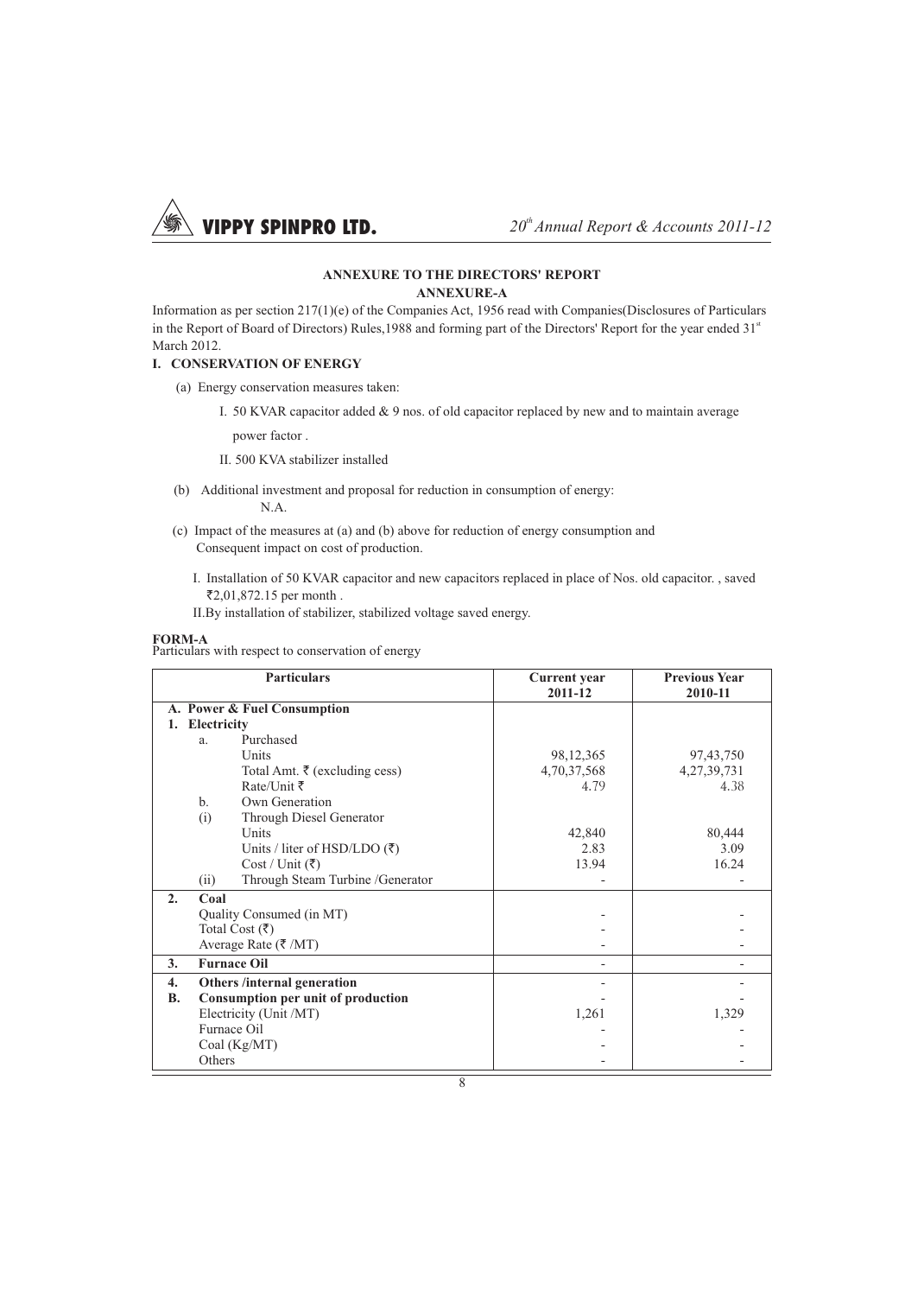

**II. TECHNOLOGY ABSORPTION: FORM-B** Form of disclosures of particulars with respect to absorption:<br>
(A) RESEARCH & DEVELOPMENT: Not Applicable

**RESEARCH & DEVELOPMENT: Not Applicable** 

## **(B) TECHNOLOGY ABSORPTION, ADOPTION & INNOVATION: Not Applicable**

## **III. FOREIGN EXCHANGE EARING AND OUTGO**

|          |                         | <b>Current Year</b> | <b>Previous Year</b> |
|----------|-------------------------|---------------------|----------------------|
|          | Earning $(\bar{\zeta})$ | 4,31,07,832         | 3,44,79,550          |
| <u>.</u> | Outgo (₹)               | 6,28,882            | 1,05,69,699          |

For and on behalf of the Board of Directors

Dewas Piyush Mutha M.Maruthi Rao May 30<sup>th</sup>, 2012 Managing Director Director Director Managing Director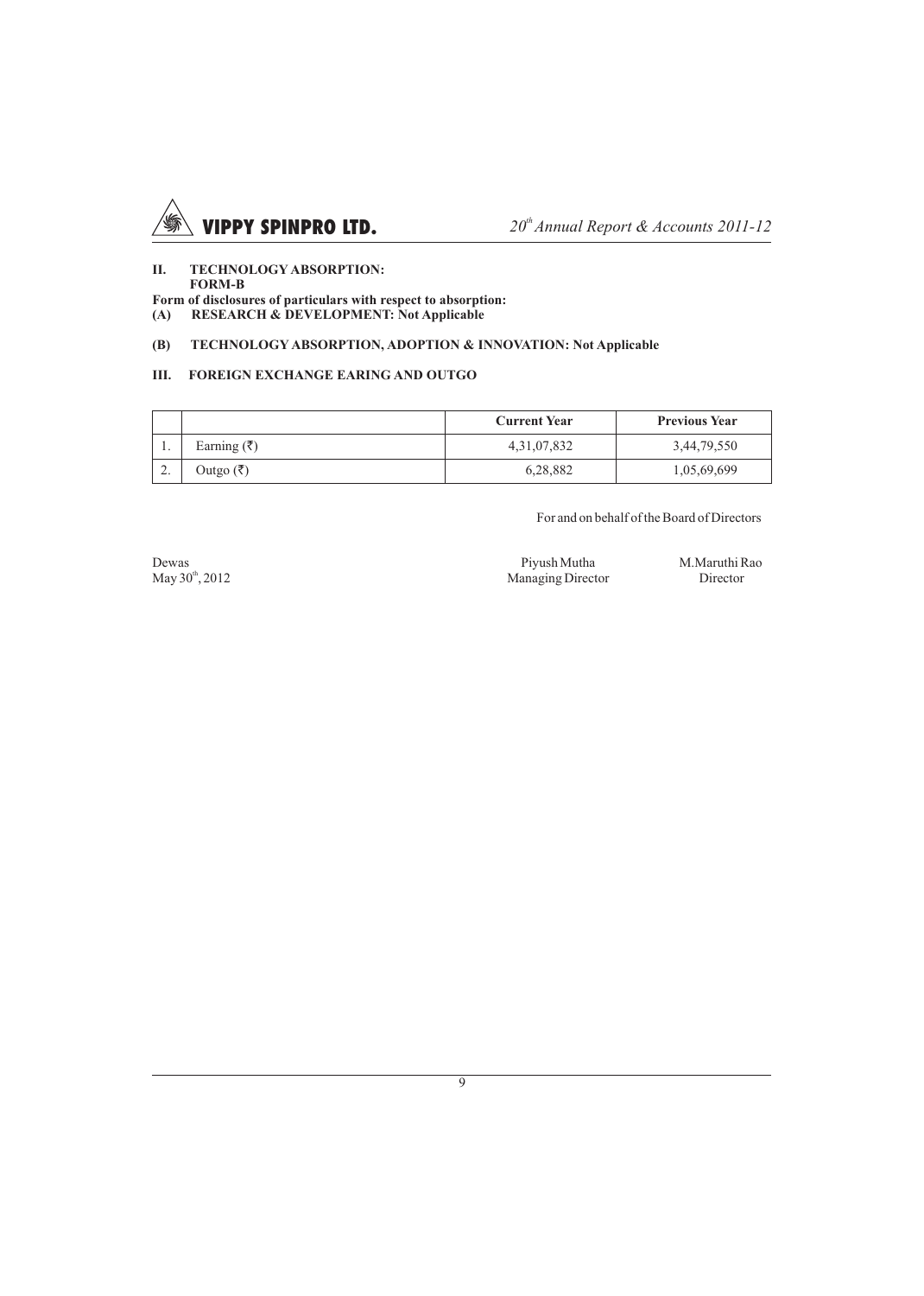

## **MANAGEMENTDISCUSSION AND ANALYSIS REPORT**

### **ECONOMY-OVERVIEW**

The Global Economy growing slowly after economic crises in the year 2008 -2009. European debt crises, political turmoil in Middle East ,along with certain exogenous shock like the Japanese nuclear disaster, has resulted in a sharp global economic slowdown during the 2011-12. The fragility of many of the world's major economies is continuing. Recently the IMF projected that the China would grow 8.2% in year 2012 and 8.3% in 2013, and India would grow 6.9%in 2012 and 7.3% in 2013, and the global economy is expected to grow 3.5 per cent this year, rising to 4.1 per cent in 2013.Prsently the political, economic and social breakdown in Greece is an acute expression of a broader crisis of European and world capitalism.

The Indian Economy has been adversely affected by the global economic crises created by the sovereign debt crises, political turmoil in Middle East and consequent rise in crude oil prices.Weaking of rupees is continuing the major concern for development of the Indian Economy.

## **INDUSTRYSTRUCTURE AND DEVELOPMENT**

The Indian textile industry is one the largest and older sectors in the country and plays a pivotal role through its contribution to industrial output, employment generation, and the export earnings of the country. Indian Textile Industry contributes about 14% to industrial production, 4% to the GDP, and 17% to the Country's export earnings. It provides direct employment to over 35 million people, & it is the second largest provider of employment after agriculture. India has potential to increase to its textiles products share in the world trade form the current level.

The Ministry of Textile has taken various policy initiatives in the last few years to improve the competitiveness of the Indian Textile Industry. Various schemes such as Technology Up gradation Fund Scheme (TUFS), Scheme for Integrated Textile Parks, Development of Mega Cluster, Integrated Skill Development Scheme, & Technology Mission of Technical Textiles etc. have been launched with the objective of accelerating growth in export and investment in the textile sector.

The Government has been continually supporting the textiles exports sector through various provisions of the Foreign Trade Policy and the other policy initiatives to enable the sector to increase market share in the global textiles market.

The Company is engaged in the manufacturing of cotton yearn for different applications by Rotor Spinning. Rotor spinning is economical, since the process is very short, consumes less energy and offer substantial cost benefits in the choice of raw material in comparison to Ring Spinning especially in coarse counts. The company is also engaged in power generation of power through Wind Mills for captive consumption.

## **OPPORTUNITYAND THREATS**

## **Opportunities**

The Textile & Clothing sector are continuing to grow in India because of enhanced demand in the international market as well as increase in consumption in domestic market .With consumerism and disposal income on the incline, the retail sector has witnessed rapid growth in the past decade several international retails are also focusing on India due to its emergence as a potential sourcing destinations.

## **Threats**

The volatility in prices of Cotton, increase in finance cost, increase in price of crude oil, transportation charges, shortage of manpower, are the some of the concerns the company is facing.

## **SEGMENTWISE PERFORMANCE**

The Company generates power through wind mill for captive use. Hence no segment reported.

## **FUTURE OUTLOOK**

This year witnessed a significant slowdown in textiles production due to a combination of factors such as slowdown in demand, high raw martial prices etc. The slowdown in global economic growth is expected to affect the cotton consumption of textile products and demand for cotton fiber domestically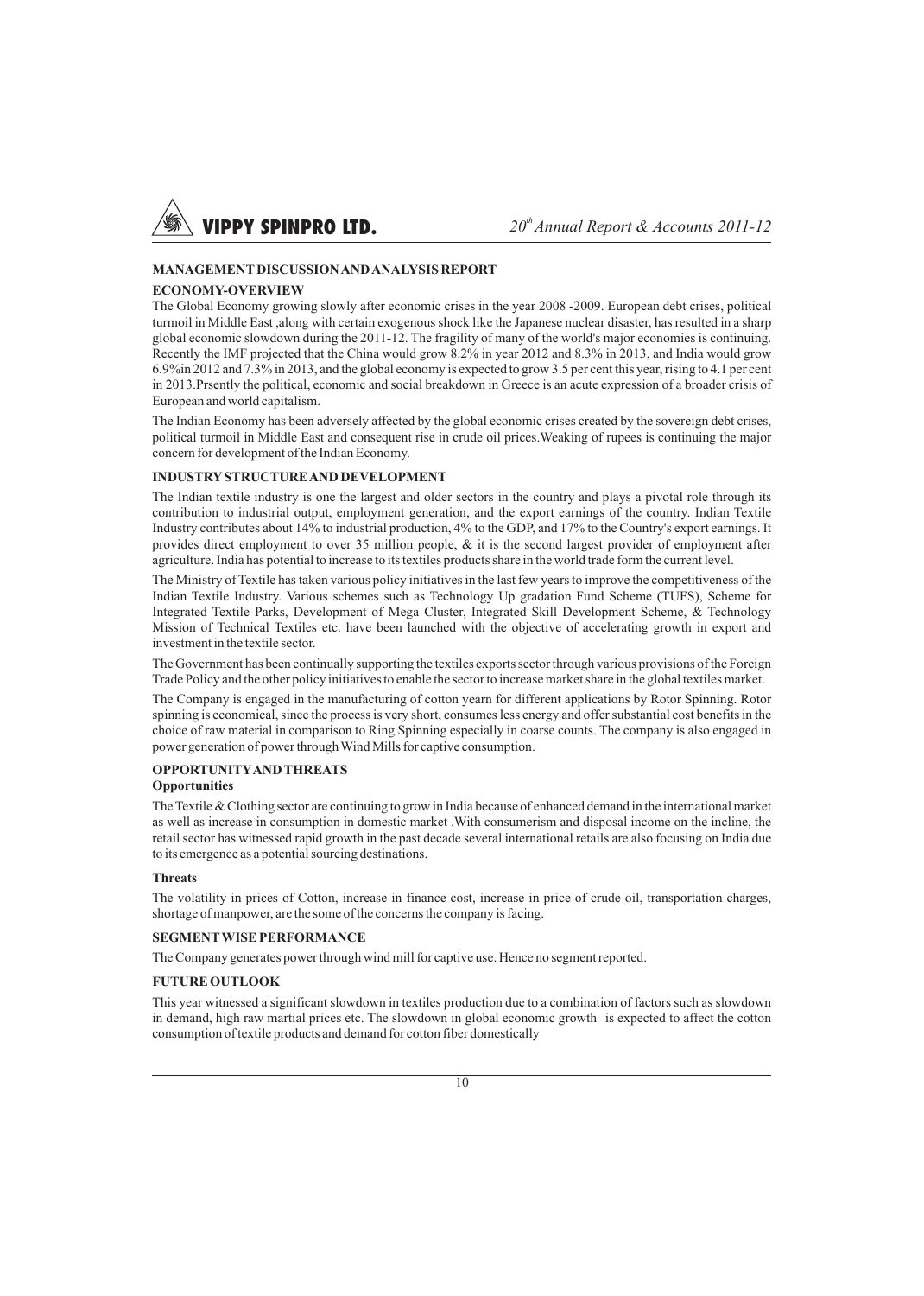

and internationally. However the overall scenario of textile and clothing industry looks optimistic & India will continue to be a dominant payer in the textile and clothing market both for export and domestic market and the overall prospects in the long term seems to be encouraging.

## **RISK AND CONCERN**

Cotton is raw material for our company, which we source from the domestic market. Cotton is an agriculture product and its supply and quality are subject to force of nature. Any material shortage or interruption in the domestic supply or deterioration in the quality of cotton due to natural causes or other factors could results in increased production costs, which may have adverse impact on the business of the company.

High Power costs, Higher Interest Rate, Rising of price of Crude Oil, changes in government policies, may have an adverse impact on the business of the Company.

The company has risk management policy to identify the nature and magnitude of risk associated with the Company and to take steps for mitigating the impact of such risks. These are reviewed periodically by the board of Directors of the Company.

## **ADEQUACYOFINTERNALCONTROLSYSTEMS**

Company has an adequate and effective internal control system to ensure that assets and interests of the Company are safeguarded and reliability of accounting data and accuracy are ensured with proper checks and balances.

The internal control system is improved and modified continuously to meet the changes in business conditions, statutory and accounting requirements. The Audit Committee of the Board of Directors actively reviews the adequacy and effectiveness of internal control systems.

## **FINANCIAL ANALYSIS**

Your Company achieved a turnover of  $\bar{\tau}$ 10296.14 lacs as against  $\bar{\tau}$ 8919.99 lacs in the previous financial year, recording an increase of 15.43%. The Profit before Tax of  $\overline{3}342.85$  lacs as against  $\overline{3}302.14$  lacs in the previous financial year ,recording an increase of 13.47%. The Profit after tax of  $\overline{2}24.37$  lacs as against  $\overline{2}203.32$  lacs in the previous financial year, recording an increase of 15.27%.

## **DEVELOPMENT IN HUMAN RESOURCE AND INDUSTRIAL RELATIONS**

The Company considers its human resources as valuable assets and provides them an environment, where each employee is motivated to contribute his best to achieve the Company's objective. The company has a progressive HR policy for helping employees to develop their organisation skill, knowledge, and abilities to achieve greater efficiency. To develop high quality and to provide adequate knowledge to the employees, the Company regularly provides necessary training.

Developing a learning culture has always been and will continue to be our uppermost priority. Our efforts in the coming years will be to enable our employees to continually grow and build a competitive edge by translating the learning into positive actions.

Relation between the employees and the management of the Company continued to be cordial during the year.

## **CAUTIONARY STATEMENT**

Statement in the "Management Discussion and Analysis" describing the Company's objectives, estimates, expectations or projections may be "forward looking statements" within the meaning of applicable laws and regulations. These statements are based on certain assumptions and expectation of future events. Actual results could differ materially from those expressed or implied. Important factors that could make a difference to the Company's operations include demand/supply conditions, finished goods prices, raw martial costs, changes in government regulations, tax laws and other statues and other incidental factors.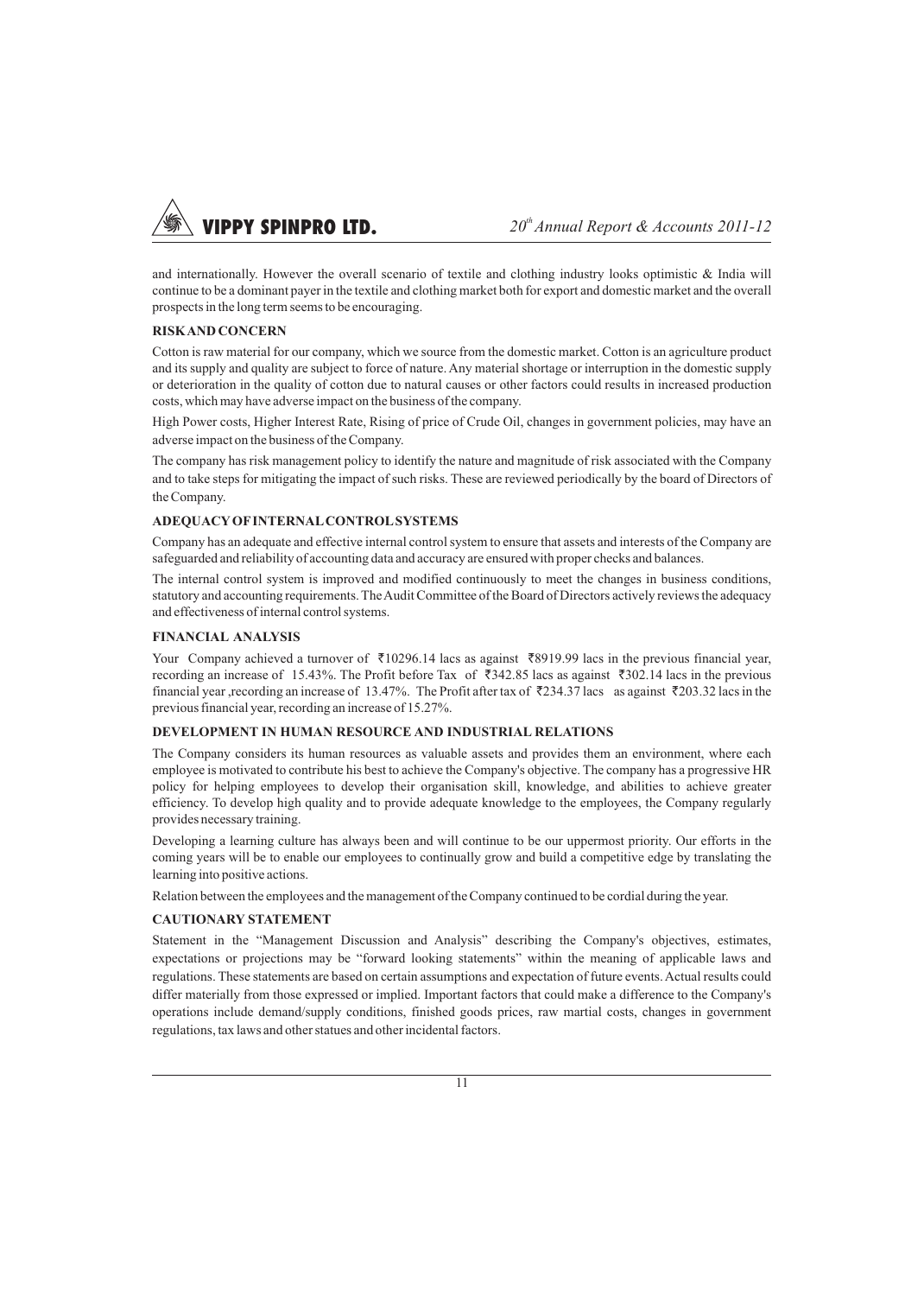

## **CORPORATE GOVERNANCE REPORT**

The detailed report on implementation by the Company of Corporate Governance Code as incorporated in Clause 49 of the Listing Agreement with Stock Exchange is set out below:

## **1. Company's Philosophy**

Your Company is committed to attain the highest standard of Corporate Governance by placing emphasis on transparency, accountability, integrity and to promote ethical conduct throughout the organization with the main object to enhance the value of all stakeholders.

## **2. Board of Directors**

## **Composition**

As on 31<sup>st</sup> March 2012, the Company have7 directors. The composition of the Board is in conformity with clause 49 of the Listing Agreement.

The necessary disclosure regarding Committee positions have been made by all the Directors. None of the Directors on the Board is Member of more than 10 Committees or a Chairman of more than 5 Committees across all the Companies in which they are Directors.

The Composition of the Board of Directors, their attendance at the Board Meetings and at the last Annual General Meeting held during the year and the number of other directorship and committee chairmanship/membership held by them in other companies is given below. Chairmanship/membership of the Board Committees includes only Audit and Shareholders/Investors Grievance Committees.

| S.<br>$\bf No$ | <b>Name</b>                      | Category                      | No. of Board<br><b>Meetings</b> |                 |                |                                                        | Attend No. of<br>ance<br>at last<br><b>AGM</b> | <b>Directors</b><br>hip in<br>other | <b>No. of Committee</b><br>positions held in<br>other public companies<br>incorporated in India |  |
|----------------|----------------------------------|-------------------------------|---------------------------------|-----------------|----------------|--------------------------------------------------------|------------------------------------------------|-------------------------------------|-------------------------------------------------------------------------------------------------|--|
|                |                                  |                               | <b>Held</b>                     | <b>Attended</b> |                | public<br>companies<br>incorpor<br>ated<br>in<br>India | $\overline{\text{Chairman}}$                   | <b>Member</b>                       |                                                                                                 |  |
| 1.             | Shri Piyush Mutha                | Promoter-<br>Executive        | $\mathbf{8}$                    | 8               | Yes            |                                                        |                                                |                                     |                                                                                                 |  |
| 2.             | Shri Praneet Mutha               | $Promoter -$<br>Non-Executive | 8                               | 8               | Yes            | 1                                                      |                                                |                                     |                                                                                                 |  |
| 3.             | Shri M.L. Jain                   | Independent<br>Non-Executive  | $\mathbf{8}$                    | 6               | Yes            |                                                        |                                                |                                     |                                                                                                 |  |
| 4.             | Shri M.Maruthi Rao               | Non-Independent<br>Executive  | $\mathbf{8}$                    | 8               | Yes            |                                                        |                                                |                                     |                                                                                                 |  |
| 5.             | Shri Shailendra K. Jain          | Independent<br>Non-Executive  | 8                               |                 | N <sub>o</sub> | $\overline{4}$                                         |                                                |                                     |                                                                                                 |  |
| 6.             | Shri Subhash Kocheta Independent | Non-Executive                 | 8                               | $\overline{4}$  | N <sub>0</sub> |                                                        |                                                |                                     |                                                                                                 |  |
| 7.             | Shri K. Raghuram                 | Independent<br>Non-Executive  | 8                               |                 | N <sub>0</sub> |                                                        |                                                |                                     |                                                                                                 |  |

No Director is related to any other Director except Shri Piyush Mutha and Shri Praneet Mutha who are related to each other. Shri Piyush Mutha is the elder Brother of Shri Praneet Mutha.

None of the Independent Directors has any material financial interest in the Company apart from the remuneration by way of sitting fess which may affects independence of the director.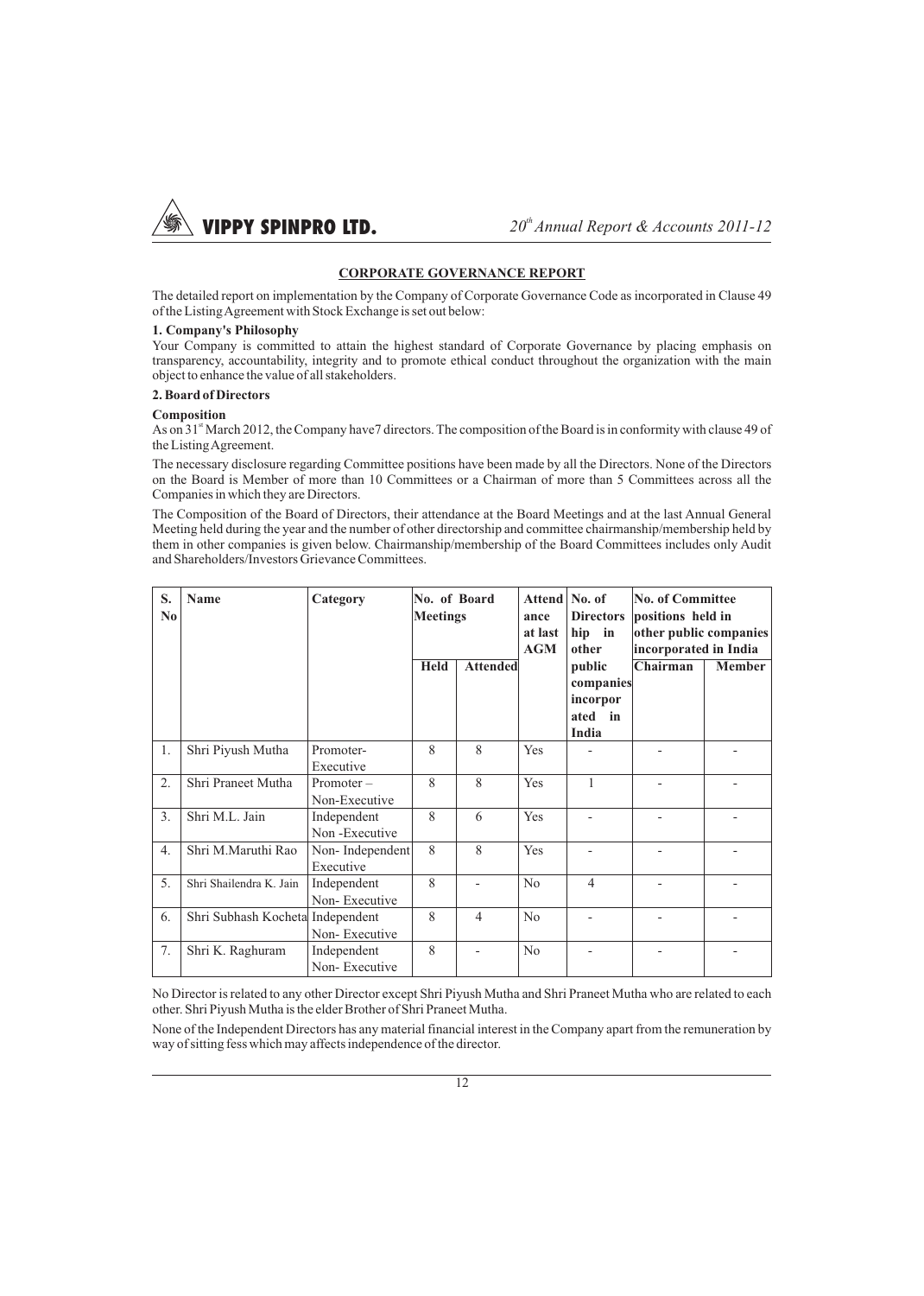

**Information on directors appointment/re-appointment as required under clause 49 of the Listing Agreement** In accordance with the provisions of the Companies Act, 1956 and Articles of Association of the Company, Shri K. Raghuram and Shri Praneet Mutha ,Directors, are due to retire at the ensuing Annual General Meeting , and being eligible , have offered themselves for their re-appointment.

The Profile of the Shri K. Raghuram, Director is as under:

| Name of Director              | K. Raghuram                                                      |
|-------------------------------|------------------------------------------------------------------|
| Date of Birth                 | $06th$ September, 1969                                           |
| Date of Appointment           | 31.10.2000                                                       |
| <b>Oualification</b>          | B.E. in Electronics & MBA                                        |
| Experience in specific        | Shri K.Raghuram is Bachelor of Engineering (B.E.) in Electronics |
| functional area               | and has also done MBA. He has over 22 years vast experience in   |
|                               | the field of technical, Commercial, Finance and various other    |
|                               | areas.                                                           |
| Directorship held in other    |                                                                  |
| Indian public companies       |                                                                  |
| Membership/Chairmanship of    |                                                                  |
| Committees of other public    |                                                                  |
| companies(includes only Audit |                                                                  |
| Committee and                 |                                                                  |
| Shareholders/investors        |                                                                  |
| Grievance Committee)          |                                                                  |
| Number of Shares held in the  |                                                                  |
| Company                       |                                                                  |

The Profile of the Shri Praneet Mutha, Director is as under:

| Name of Director               | Praneet Mutha                                                      |
|--------------------------------|--------------------------------------------------------------------|
| Date of Birth                  | $11th$ September, 1971                                             |
| Date of Appointment            | 19.12.2000                                                         |
| <b>Oualification</b>           | M. Com                                                             |
| Experience in specific         | Shri Praneet Mutha is Master of Commerce (M.Com.) and possess      |
| functional area                | vast experience in the field of Finance and Marketing. He has more |
|                                | than 16 years experience in cotton industry and other industries.  |
| Directorship held in other     |                                                                    |
| Indian public companies        |                                                                    |
| Membership/Chairmanship of     |                                                                    |
| Committees of other public     |                                                                    |
| companies (includes only Audit |                                                                    |
| Committee and                  |                                                                    |
| Shareholders/investors         |                                                                    |
| Grievance Committee)           |                                                                    |
| Number of Shares held in the   | 521050                                                             |
| Company                        |                                                                    |

## **Board Procedures**

The Board generally meets 4 times during the year . Additionally meetings are held whenever necessary. The Board of Directors of the Company met 8 times during the year 2011-2012 i.e. 30.05.2011, 12.08.2011, 15.09.2011, 29.10.2011, 14.11.2011, 30.11.2011, 11.02.2012 & 31.03.2012.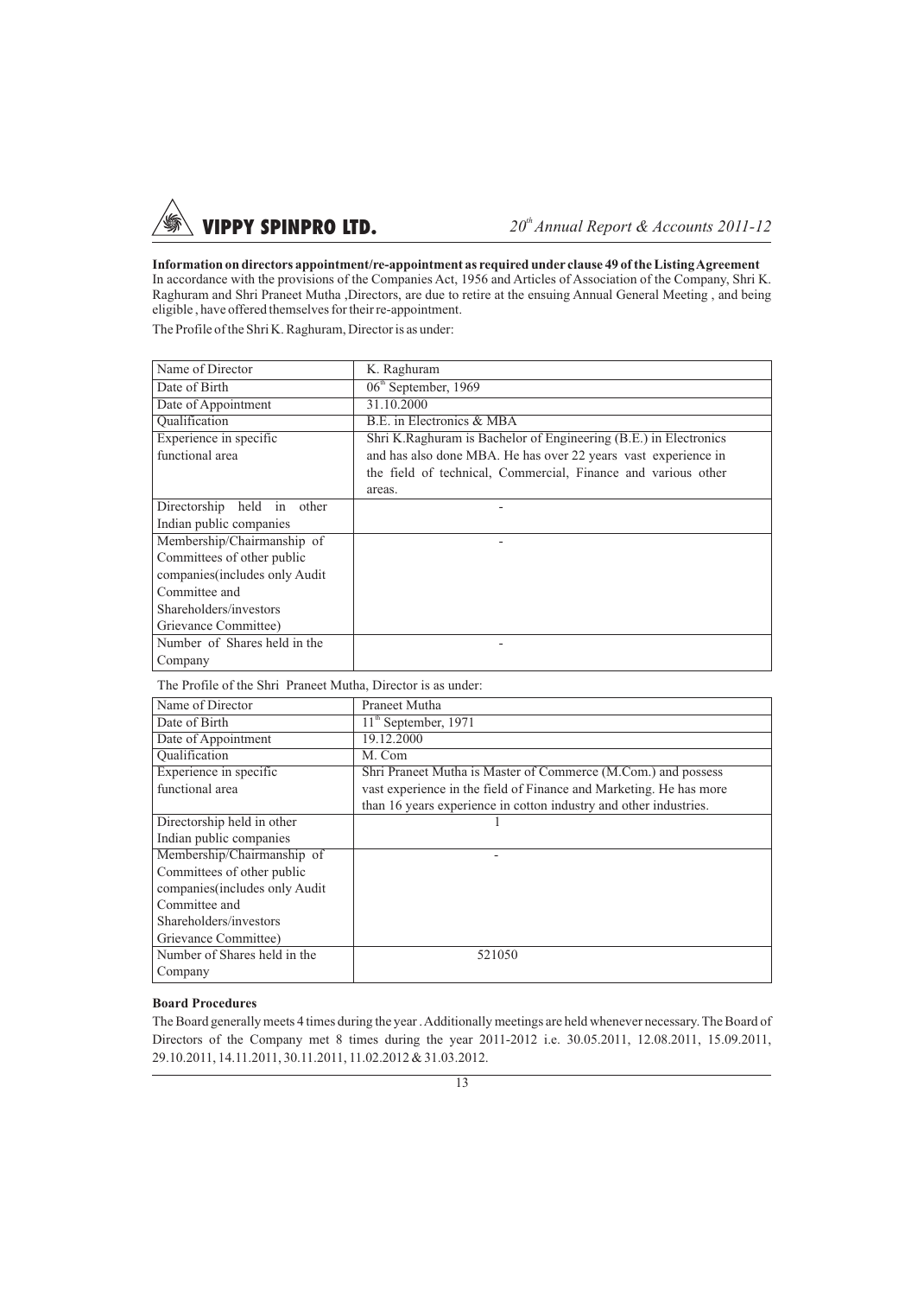

The gap between two meetings did not exceed four months. The Key information is placed before the Board of Directors to apprise the directors of the affairs of the company. The Board reviews compliance reports of all laws as applicable to the Company as well as steps taken by the company to rectify instances of non-compliances, if any.

#### **Code of Conduct**

The Board of Directors of the Company had laid down a Code of Conduct for all Board Members and Senior Management Personnel of the Company in compliance with the requirement of Clause 49 of the Listing Agreement. The Code of Conduct is available on the website of the Company .A declaration by Managing Director regarding compliance by the Board Members and Senior Management Personnel, with the said Code of Conduct is enclosed and form part of this report.

#### **3. Audit Committee**

The Audit Committee of the Company is constituted in line with the provisions of Clause 49 of the Listing Agreement read with Section 292Aof the Companies Act, 1956.

The terms of reference to the Committee covers accounting matters, financial reporting, internal controls and the matters as contained in section 292Aof the Companies Act, 1956 and Clause 49 of the Listing Agreement.

#### **Composition**

As on 31<sup><sup>st</sup> March 2012, the Audit Committee of the Company comprises of three directors of the Company. All</sup> members are of the Committee are Non- Executive & Independent Directors. All members of the Audit Committee are financially literate.

The composition of the Audit Committee and details of meeting attended by the Directors are given below:

| <b>Name</b>          | <b>Position</b> | Category                  | No. of Meetings during the year |                 |
|----------------------|-----------------|---------------------------|---------------------------------|-----------------|
|                      |                 |                           | <b>Held</b>                     | <b>Attended</b> |
| Shri M.L. Jain       | Chairman        | Independent Non-Executive |                                 |                 |
| Shri Subhash Kocheta | Member          | Independent Non-Executive |                                 |                 |
| Shri K. Raghuram     | Member          | Independent Non-Executive | $\overline{\phantom{0}}$        |                 |

The Committee met 4 times on 30.05.2011,12.08.2011,14.11.2011 & 11.02.2012. The Audit Committee meetings are attended by the CFO and the Statutory Auditors and Internal Auditors , Managing Director who are invited to the meetings as and when required.

Chairman of the Committee has attended previous Annual General Meeting of the Company was held on  $30<sup>th</sup>$ September, 2011.

#### **4. Remuneration Committee**

The Remuneration Committee considers, approves and recommends to the Board the remuneration payable to Managerial personnel coming within the purview of applicable provisions of the Companies Act, 1956.

## **Composition**

The Remuneration Committee comprises of three directors of the Company, all are Non- Executive & Independent Directors.

The composition of the Remuneration Committee are given below:

| <b>Name</b>          | <b>Position</b> | Category                    |
|----------------------|-----------------|-----------------------------|
|                      |                 |                             |
| Shri K. Raghuram     | Chairman        | Independent Non-Executive   |
| Shri M.L. Jain       | Member          | Independent Non - Executive |
| Shri Subhash Kocheta | Member          | Independent Non-Executive   |

During the year 2011-2012, no meeting of Remuneration Committee was held.

#### **Director Remuneration**

#### **Remuneration policy**

The Company while deciding the remuneration package takes into consideration the following: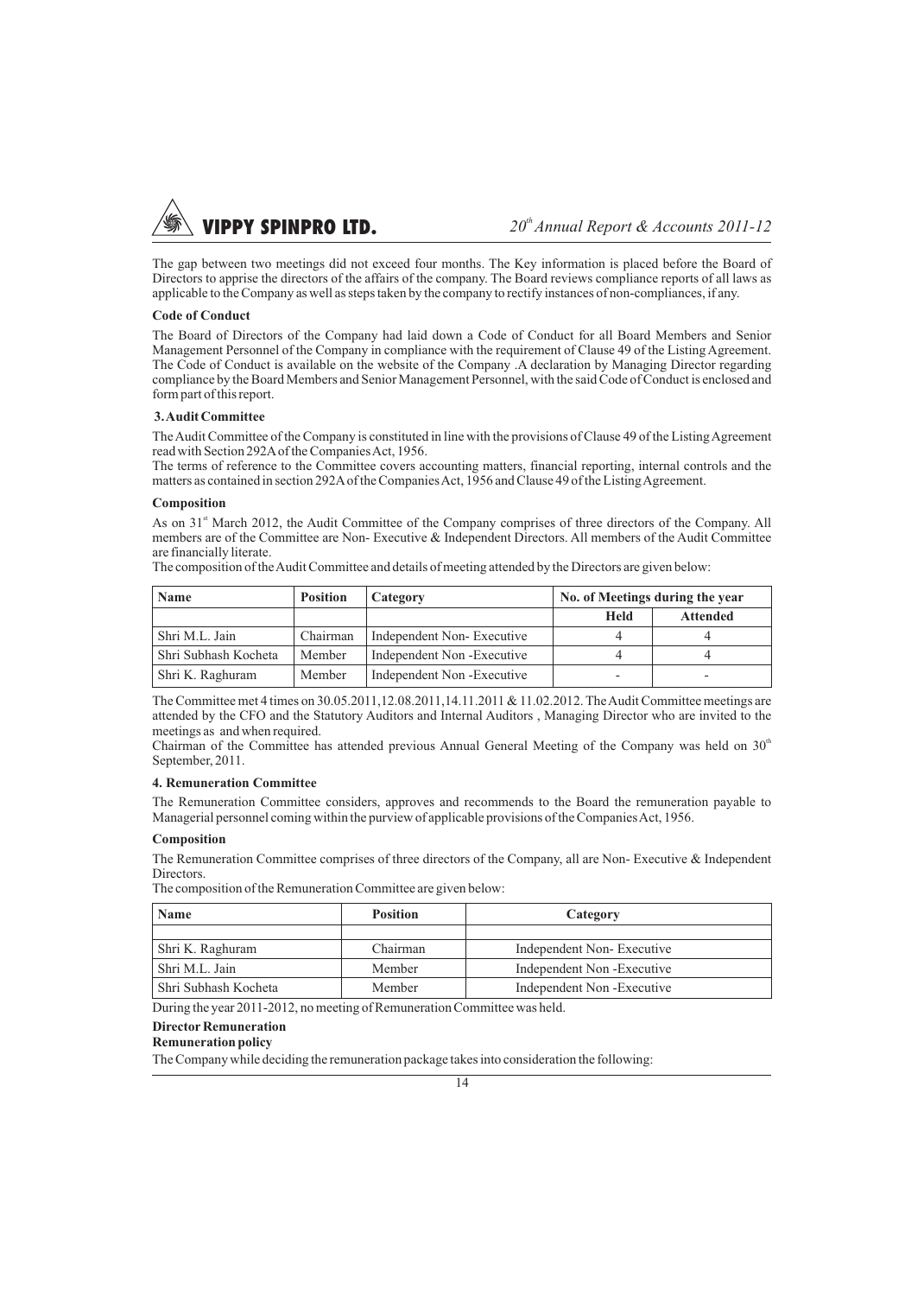

#### (a) Present employment scenario

(b) Remuneration package of the industry/other industries for the requisite managerial talent.

#### **Remuneration to Executive Directors**

The details of remuneration paid to Executive Directors during the year for the year ended 31<sup>st</sup> March,2012 was as under.

| <b>Name of Director</b> | <b>Designation</b>     | <b>Salary</b><br>$(\overline{\zeta})$ | <b>Perquisites</b><br>and other<br>benefits $(\bar{\zeta})$ | PF& other<br>Fund $(\bar{\zeta})$ | <b>Total</b><br>(3) |
|-------------------------|------------------------|---------------------------------------|-------------------------------------------------------------|-----------------------------------|---------------------|
| Shri Piyush Mutha       | Managing<br>Director   | 18,00,000                             | 1,10,443                                                    | 4,86,000                          | 23,96,443           |
| Shri M. Maruthi Rao     | Whole Time<br>Director | 2,65,000                              | $\overline{\phantom{0}}$                                    |                                   | 2,65,000            |

## **Remuneration to Non Executive Directors**

Sitting fees are paid to Non- Executive Directors for attending the meetings of the Board of Directors in accordance with limit prescribed under the Companies Act, 1956.The Company has no pecuniary relationship or transactions with its Non Executive Directors other than payment of sitting fees.

### **Criteria of Making Payments to Non –Executive Directors**

The following are the criteria of making payments to non executive directors.

-Number of Board meetings attended by such Directors.

During the year 2011-12 sitting fees were paid to Non-Executive Directors as amounted to  $\bar{\tau}$  5000/-

## **Number of shares held by Non-Executive Directors as on 31.03.2012**

| <b>Name</b>             | No.of shares held |
|-------------------------|-------------------|
| Shri Shailendra K. Jain | 5000              |
| Shri Praneet Mutha      | 521050            |

## **5. Shareholders / Investors Grievance Committee**

The Committee looks into Shareholders / Investors complaints on matters relating to transfer of shares, non receipt of annual report, non receipt of declared dividends and demat of shares etc. and all other matters which can facilitate better investor services and relations. The Share Department of the Company and the Registrar and Share Transfer Agent, attend to all grievances of the shareholders and investors received directly or thorough SEBI, Stock Exchange, Ministry of Corporate Affairs , and Registrar of Companies etc.

#### **Composition**

The Shareholders / Investors Grievance Committee comprises of two directors of the Company all are Non-Executive & Independent Directors.

The composition of the Shareholders / Investors Grievance Committee and details of meeting attended by the Directors are given below:

| Name                 | <b>Position</b> | Category                    | No. of Meetings during the year |                 |
|----------------------|-----------------|-----------------------------|---------------------------------|-----------------|
|                      |                 |                             | <b>Held</b>                     | <b>Attended</b> |
| Shri Subhash Kocheta | Chairman        | Independent - Non Executive |                                 |                 |
| Shri M.L. Jain       | Member          | Independent - Non Executive |                                 |                 |

During the year 2011-12, the Committee met 4 times on 30.05.2011,12.08.2011,14.11.2011 & 11.02.2012. Shri Anil Agrawal is the Compliance Officer.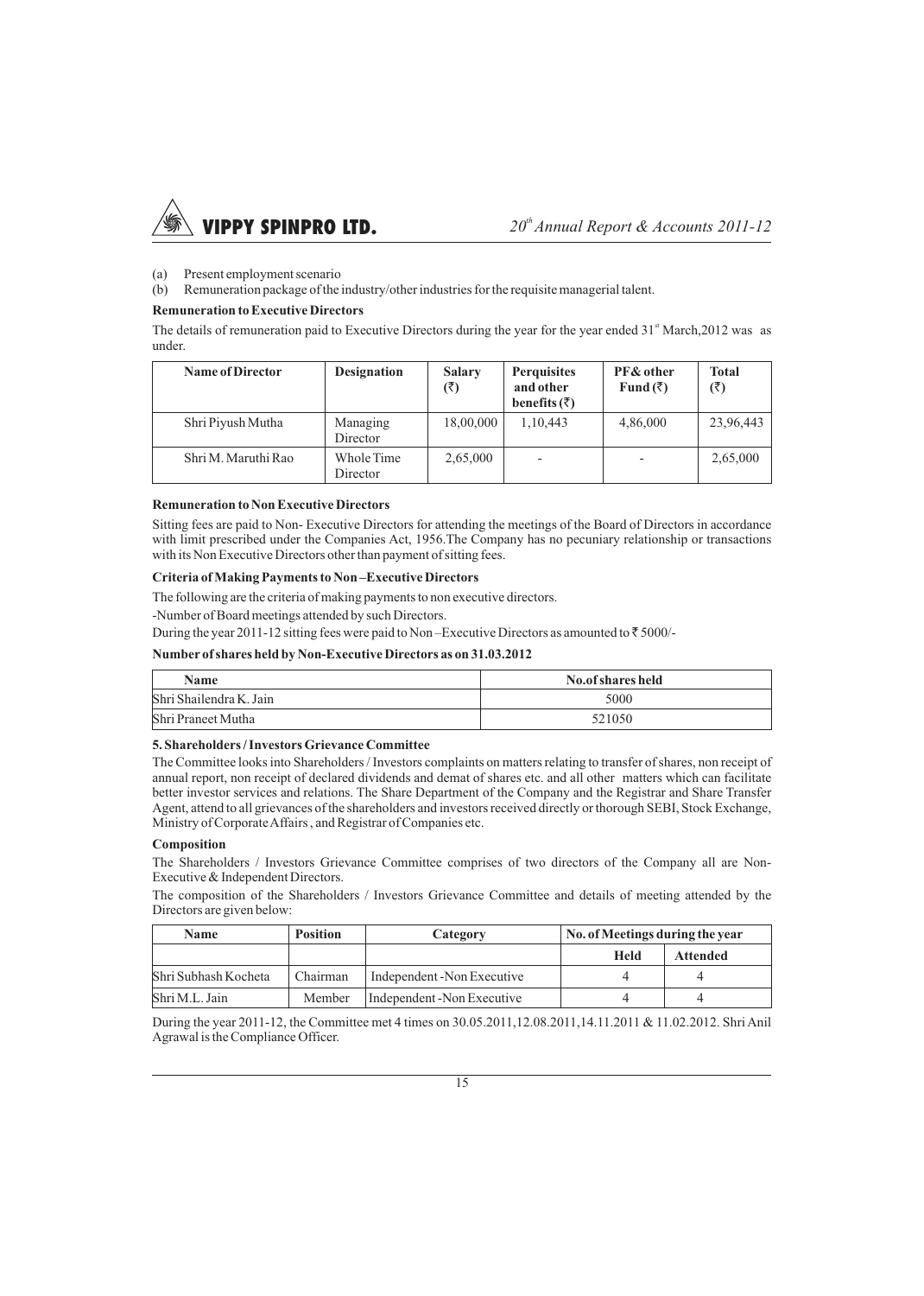

### **The details of complaints /grievances received and resolved are as under:**

| Total number of grievances /   | Total number of grievances/    | <b>Total number of</b>   |
|--------------------------------|--------------------------------|--------------------------|
| complaints received during the | complaints resolved during the | grievances/complaints    |
| vear                           | vear                           | pending as on 31.03.2012 |
|                                |                                | NIL.                     |

There is no grievances / complaints received from shareholders remaining unresolved except disputed as every efforts is maintained to immediately redress investors grievances / complaints without loss of time. The number of pending share transfer requests as on  $31<sup>st</sup> March, 2012$  is Nil.

## **InsiderTrading**

The Company has a Code of Conduct for Prevention of Insider Trading in the shares of the Company. This code is applicable to all Directors/Officers/Designated Employees. The Code ensures the prevention of dealing in Company's Shares by person having access to unpublished price sensitive information in relation to the Company.

### **6. General Body Meeting**

**The details of Annual General Meeting held in last three years are given below:**

| Annual<br>General<br>Meeting<br>(AGM) | Day      | Date       | <b>Time</b> | Venue                                                                                      |
|---------------------------------------|----------|------------|-------------|--------------------------------------------------------------------------------------------|
| 17 <sup>th</sup>                      | Saturday | 26.09.2009 | 10.00 a.m.  | Hotel Amar Vilas, 1, Chandra Nagar, A.B.<br>Road, Opp. Sony World, Indore-<br>452010(M.P.) |
| $18^{\text{th}}$                      | Thursday | 30.09.2010 | 10.00 a.m.  | Hotel Amar Vilas, 1, Chandra Nagar, A.B.<br>Road, Opp. Sony World, Indore-<br>452010(M.P.) |
| $10^{th}$                             | Friday   | 30.09.2011 | 10.00 a.m.  | Hotel Amar Vilas, 1, Chandra Nagar, A.B.<br>Road, Opp. Sony World, Indore-<br>452010(M.P.) |

**The following are the special resolutions passed at the Annual General Meeting held in the last three years**:

| <b>AGM</b> held on | <b>Special Resolutions passed</b> | <b>Summary</b>                                                                           |
|--------------------|-----------------------------------|------------------------------------------------------------------------------------------|
| 26.09.2009         | No                                | N.A.                                                                                     |
| 30.09.2010         | No                                | N.A.                                                                                     |
| 30.09.2011         | Yes                               | a) Re-appointment of Whole Time<br>Director<br>b) Re-appointment of Managing<br>Director |

#### **Passing of resolution by postal ballot**

No special resolution proposed to be conducted through postal ballot during the financial year. At the forthcoming Annual General Meeting also, there is no item in the Agenda that needs approval by postal ballot.

#### **7. Disclosures**

I.There are no materially significant transactions with the related parties that may have potential conflict with the interest of the Company at large. The transactions with related parties are disclosed in the Notes to the Balance Sheet of the Company forming part of the Annual Report.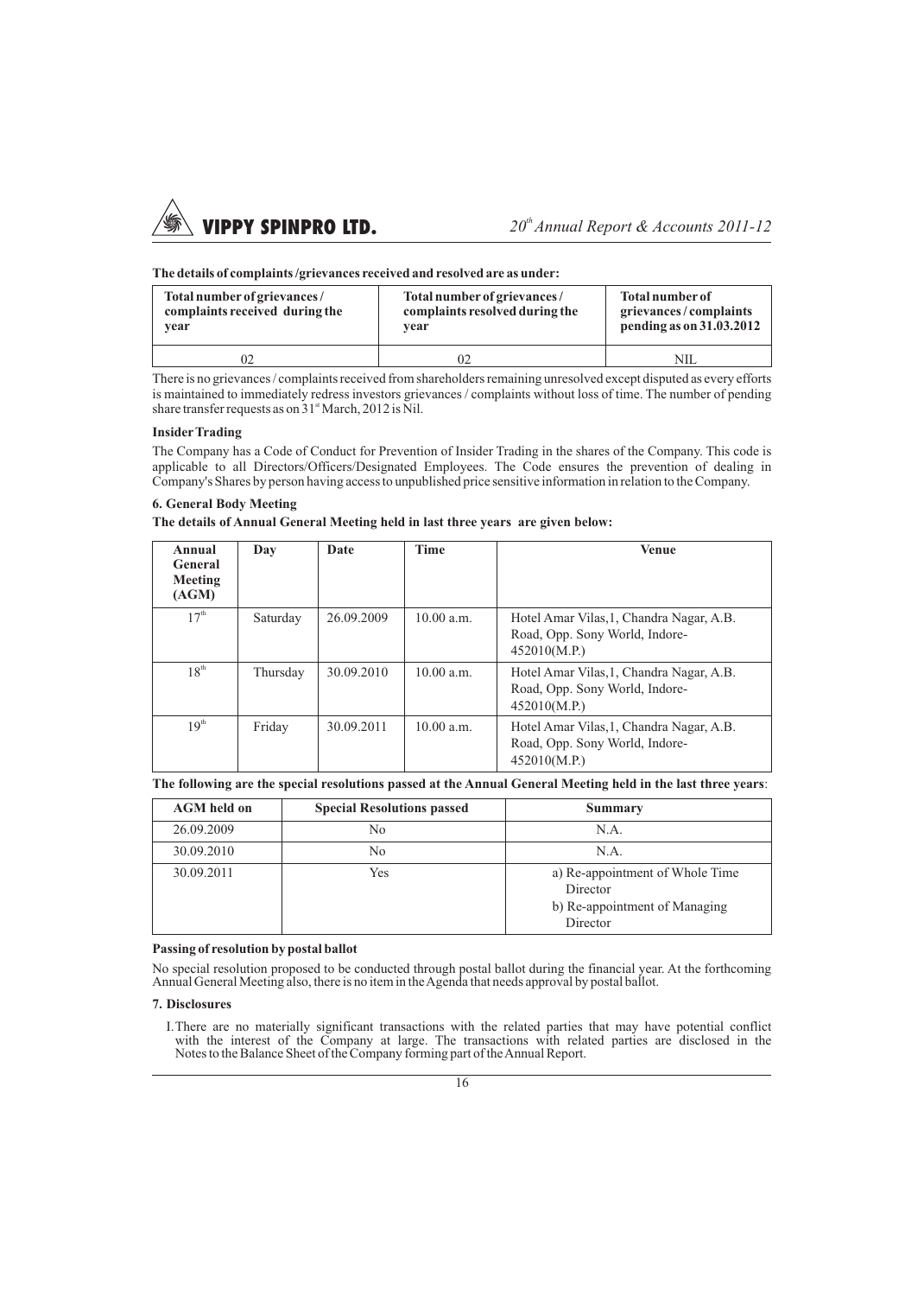

- I. Company has Risk Assessment and Minimization Procedures, which are reviewed by the Board periodically.
- II. There has been no instance of non-compliance by the company on any matter related to capital markets, during the last three years. No penalties or strictures has been imposed by SEBI, the Stock Exchange or any statutory authority on the Company.
- III. In preparation of the financial statements, the company has followed the accounting standards issued by the Institute of Chartered Accountants of India to the extent applicable.
- IV. The Company dose not have any Whistle Blower Policy in place , however no personnel has been denied to access to the audit committee.
- V. The Company is complying with all the mandatory requirements of clause 49 of the Listing Agreement. The non-mandatory requirement of Clause 49 regarding the Remuneration Committee had been complied with by the Company.

## **8. CEO/CFO Certification**

The requisite certification from the Managing Director/CFO required to be given under Clause 49 (V) was placed before the Board of Directors of the Company.

#### **9. Means of Communication**

The company communicates with the shareholders at large through its Annual Report , filing made with the Stock Exchange and by filing report & returns with Statutory Bodies like the Registrar of Companies and Stock Exchange. The Quarterly Results / Half Yearly / Audited Annual Financial Results are published in English (Pioneer) and Hindi (Swadesh) Newspapers.

The Quarterly Results / Half Yearly / Audited Annual Financial Results, Shareholding Pattern, Quarterly Report on Corporate Governance etc. & other news are also made available at the company's website i.e www.vippyspinpro.com.

Pursuant to Clause 47(f) of the Listing Agreement, the Company has designated the following exclusive e-mail Id for the convenience of investors.

investorrelations.vsl@gmail.com

No presentation was made to the Institutional Investors or to the Analysts during the year 2011-2012. Management Discussion and Analysis Report forms part of Annual Report.

## **10. General Shareholders Information**

## **a) Annual General Meeting**

| Day   | Saturday                                                 |
|-------|----------------------------------------------------------|
| Date  | $29m$ day of September, 2012                             |
| Time  | 10.00 a.m.                                               |
| Venue | Hotel Amar Vilas, 1, Chandra Nagar, A.B. Road, Opp. Sony |
|       | World, Indore $(M.P.)$ -452010                           |

## **b) Financial Calendar for 2012-2013**

| Financial Results for the quarter ending $30^{\circ}$ June, 2012                    | on or before 14 <sup>th</sup> August, 2012      |
|-------------------------------------------------------------------------------------|-------------------------------------------------|
| Financial Results for the quarter ending $30th$ September,<br>2012                  | on or before 14 <sup>th</sup> November,<br>2012 |
| Financial Results for the quarter ending $31st$ December, 2012                      | on or before 14 <sup>th</sup> February, 2013    |
| Audited Annual Results for the fourth Quarter and Year<br>ending $31st$ March, 2013 | on or before 30 <sup>th</sup> May, 2013         |

#### **c) Book Closure Dates**

Saturday, the  $22<sup>nd</sup>$  day of September,2012 to Saturday, the  $29<sup>th</sup>$  day of September,2012 (both days inclusive)

**d) Dividend Payment Date**

No Dividend has been proposed by Board of Director of the company for the year 2011-12

**e) Listing of Securities & Stock Code**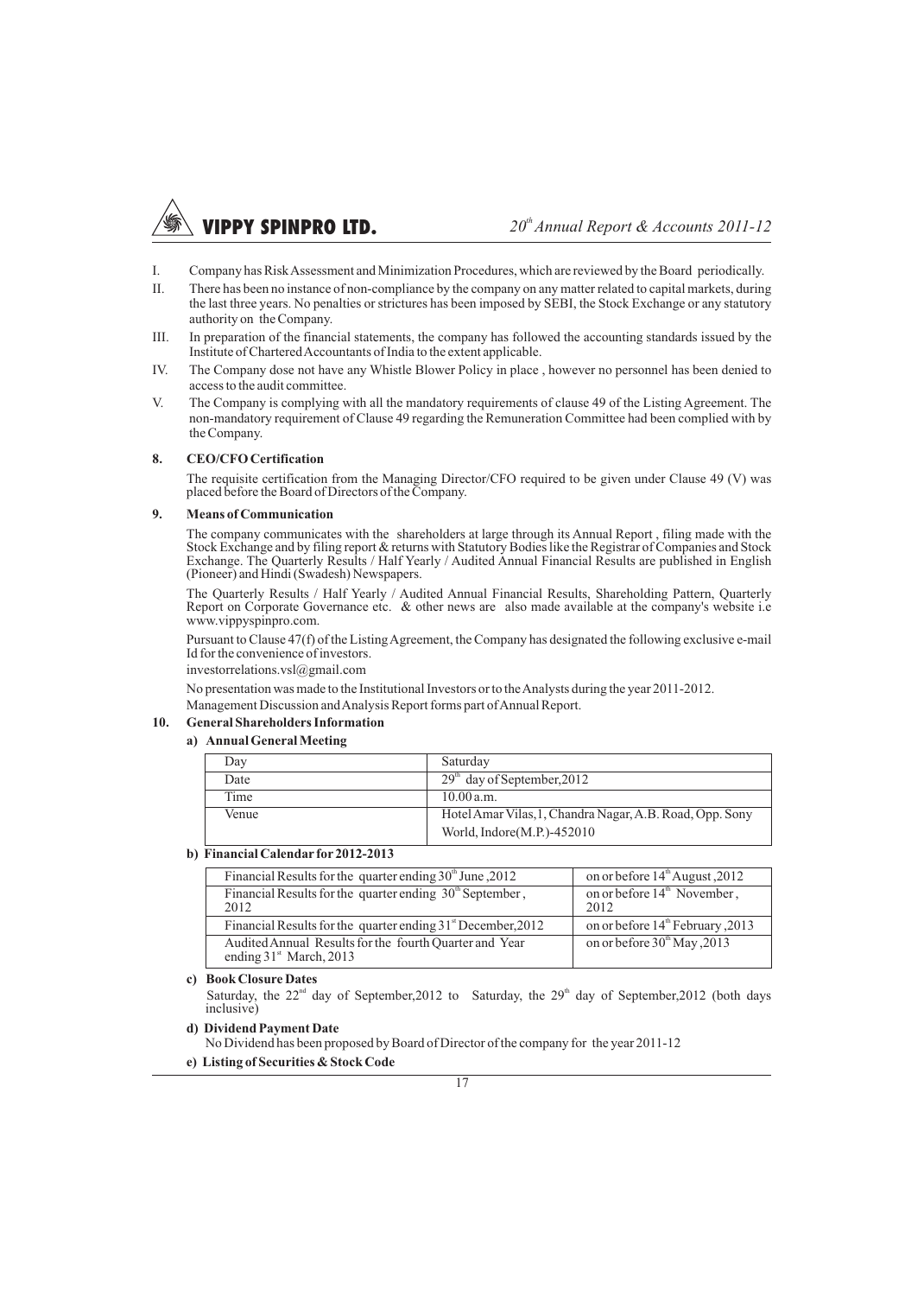

**i) The Company's Equity Shares are listed on the following Stock Exchange:** Bombay Stock Exchange Ltd. (BSE) Phiroze Jeejeebhoy Tower, Dalal Street, Mumbai -400051 **ii) Stock Code (at Bombay Stock Exchange)**

Script Code: 514302

 Scrip ID: VIPPYSP ISIN No. INE660D01017

## **f) Market Price Data:**

The monthly high and low quotation of shares of the company at the Bombay Stock Exchange Ltd., Mumbai during the financial year 2011-12 are given below:

| <b>Month</b>    | High(3) | Low(₹) |
|-----------------|---------|--------|
| April, 2011     | 10.90   | 9.00   |
| May, 2011       | 12.49   | 9.00   |
| June, 2011      | 11.98   | 9.21   |
| July, 2011      | 11.79   | 9.36   |
| August, 2011    | 11.10   | 7.24   |
| September, 2011 | 10.85   | 7.72   |
| October, 2011   | 9.84    | 8.00   |
| November, 2011  | 9.35    | 7.43   |
| December, 2011  | 9.45    | 8.16   |
| January, 2012   | 9.65    | 8.16   |
| February, 2012  | 10.60   | 8.40   |
| March, 2012     | 10.36   | 8.75   |

## **g) Distribution of Shareholding as on 31.03.2012**

|               | No. of<br><b>Shareholders</b> | $%$ of<br><b>Shareholders</b> | No. of Share held | $%$ of<br><b>Shareholding</b> |
|---------------|-------------------------------|-------------------------------|-------------------|-------------------------------|
| Upto $500$    | 8841                          | 93.01                         | 1235914           | 21.05                         |
| 501-1000      | 392                           | 4.12                          | 323174            | 5.51                          |
| 1001-2000     | 143                           | 1.50                          | 211282            | 3.60                          |
| 2001-3000     | 32                            | 0.34                          | 81181             | 1.38                          |
| 3001-4000     | 10                            | 0.11                          | 37436             | 0.64                          |
| 4001-5000     | 36                            | 0.38                          | 177917            | 3.03                          |
| 5001-10000    | 26                            | 0.27                          | 195774            | 3.34                          |
| 10001 & Above | 25                            | 0.26                          | 3607322           | 61.45                         |
| <b>TOTAL</b>  | 9505                          | 100                           | 5870000           | 100                           |

## **h) Shareholding Pattern of the Company as on 31.03.2012**

|               | <b>Category of Holders</b>      | <b>No. of Shares</b> | $%$ (Percentage) |
|---------------|---------------------------------|----------------------|------------------|
| a)            | Promoters                       | 2943917              | 50.15            |
| $\mathbf{b}$  | Mutual Funds/UTI                | 3800                 | 0.06             |
| $\mathbf{c})$ | Financial Institutions/         |                      |                  |
|               | Banks/Insurance Companies       |                      |                  |
| d)            | Foreign Institutional Investors |                      |                  |
| $\epsilon$    | Corporate Bodies                | 341332               | 5.81             |
|               | Residential Individuals         | 2317257              | 39.48            |
| g)            | NRIs & OCBs                     | 263693               | 4.49             |
| h)            | Any others (Clearing Members)   |                      | 0.00             |
| <b>Total</b>  |                                 | 5870000              | 100              |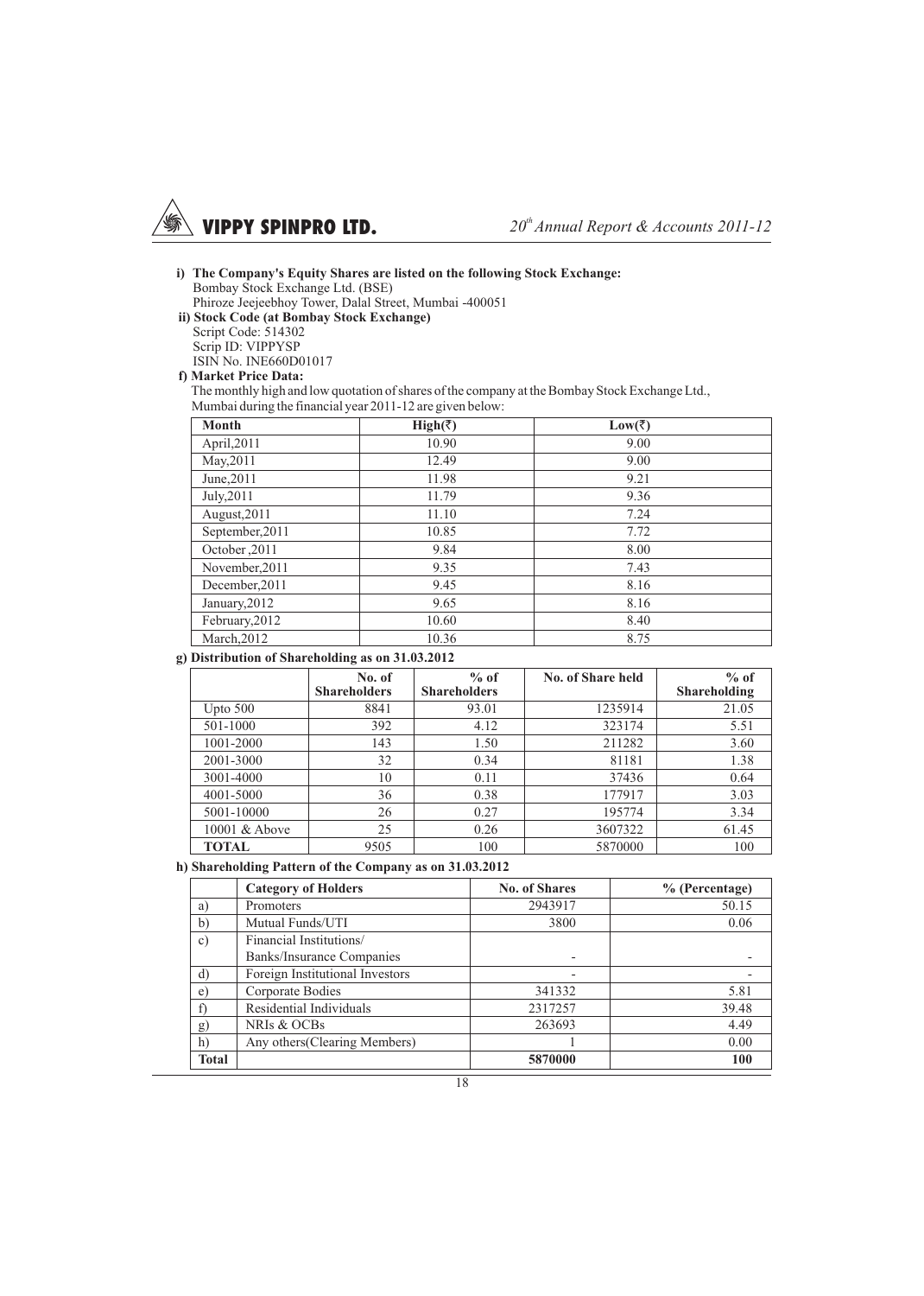

## **i) Registrar and Share TransferAgents of the Company:**

Ankit Consultancy Pvt. Ltd. 60, Electronic Complex, Pardeshipura, Indore (M.P.)-452010 Ph. 0731-3198601-602 ,2551745-46 Fax.0731- 4065798 e-mail: ankit\_4321@yahoo.com Time : 10.00 a.m. to 6.00 p.m..

#### **j) Share Transfer System**

Physical Shares are lodged with the Registrar & Share Transfer Agents are processed and returned to the Shareholders within 30 days, if the documents are complete in all respect. Delegation of the power approving the share transfer given to officers of the Company. The details of transfer of shares of the company are placed at every shareholders/ Investors Grievance Committee.

## **k) Dematerialization of Shares and Liquidity**

The details of shares under dematerialized and physical mode as on 31.03.2012 are as under:

| <b>Particulars</b>                  | <b>No. of Equity Shares</b> | $\%$ (percentage) |
|-------------------------------------|-----------------------------|-------------------|
| National Securities Depository      | 3676946                     | 62.64             |
| Ltd.(NSDL)                          |                             |                   |
| Central Depository Services (India) | 900784                      | 15.35             |
| Ltd. (CDSL)                         |                             |                   |
| Total Dematerialized                | 4577730                     | 77.99             |
| Physical                            | 1292270                     | 22.01             |
| Total                               | 5870000                     | 100               |

## **l) Outstanding Securities**

There are no securities outstanding at the end 31.03.2012.

#### **m) Unclaimed Dividends**

Pursuant to Section 205C of the Companies Act, 1956, dividends that are unpaid/unclaimed for a period of seven years from the date they became due for payment are required to be transferred by the Company to the Investor Education and Protection Fund (IEPF) administrated by the Central Government. Given below are the dates of declaration of dividend and corresponding dates when unpaid/unclaimed dividends are due for transfer to IEPF:

| <b>Financial Year</b> | Date of declaration of Dividend | Due date for transfer to IEPF |
|-----------------------|---------------------------------|-------------------------------|
| 2005-06               | September 30,2006               | November 5.2013               |
| 2006-07               | September 29,2007               | November 4.2014               |

#### **n) Plant Location:**

 14-A, Industrial Area No.1 A.B Road, Dewas(M.P.)-455001

## **o) Address for correspondence:**

 14-A, Industrial Area No.1 A.B Road, Dewas(M.P.)-455001 Phone Nos.: 07272-258251/258252/405352 Fax No. 07272-400121 website :www.vippyspinpro.com Email: admin@vippyspinpro.com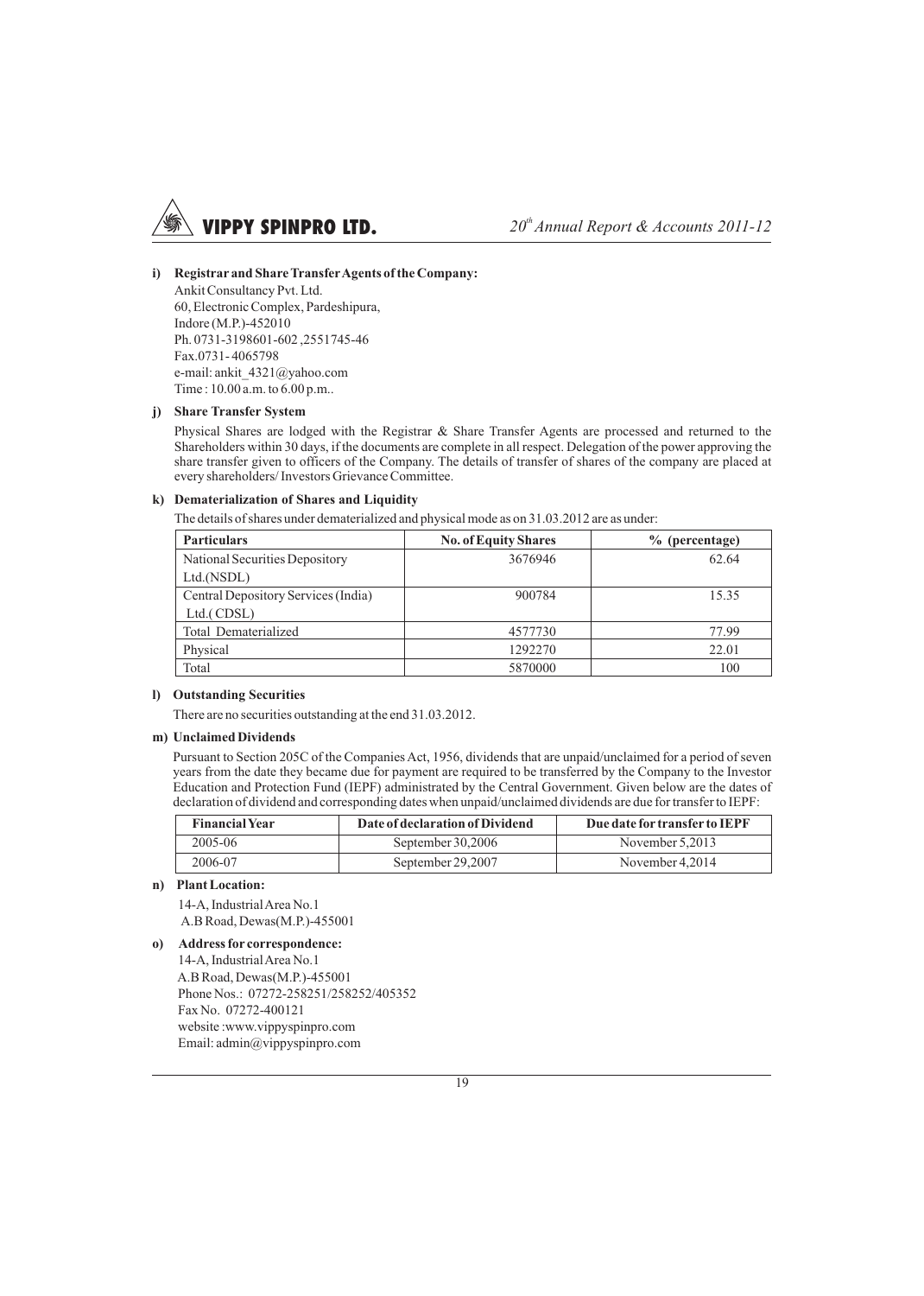

## **CERTIFICATE ON CORPORATE GOVERNANCE**

To

## The Members of **Vippy Spinpro Ltd.**

We have examined the compliance of conditions of Corporate Governance by Vippy Spinpro Ltd. for the year ended 31<sup>st</sup> March 2012, as stipulated in clause 49 of the Listing Agreement of the said Company with Bombay Stock Exchange Ltd..

The compliance of conditions of corporate governance is the responsibility of the management. Our examination was limited to procedures and implementation thereof, adopted by the Company for ensuring the compliance of the conditions of the Corporate Governance. It is neither an audit nor an expression of opinion on the financial statement of the Company.

In our opinion and to the best of our information and according to the explanations given to us, we certify that the Company has complied with the conditions of Corporate Governance as stipulated in the above mentioned Listing Agreement.

We state that no investor grievance is pending for a period exceeding one month against the Company as per the records maintained by the Shareholders/Investors Grievance Committee.

We further state that such compliance is neither an assurance as to the future viability of the Company nor the efficiency or effectiveness with which the management has conducted the affairs of the Company.

> For **Shilpesh Dalal & Co.,** Company Secretary

Indore, May 30<sup>th</sup>, 2012 Shilpesh Dalal

(Proprietor)

## **Annual Declaration pursuant to clause 49(I) (d) (ii) of the Listing Agreement**

As per the requirements of clause 49 (I) (D) (ii) of the Listing Agreement, I hereby declare that all the members of the Board of Directors and Senior Management Personnel have affirmed confirmed compliance with the Code of Conduct for the year ended  $31<sup>st</sup> March,2012$ .

Dewas Piyush Mutha

May  $30^{\text{th}}$ , 2012 **Managing Director**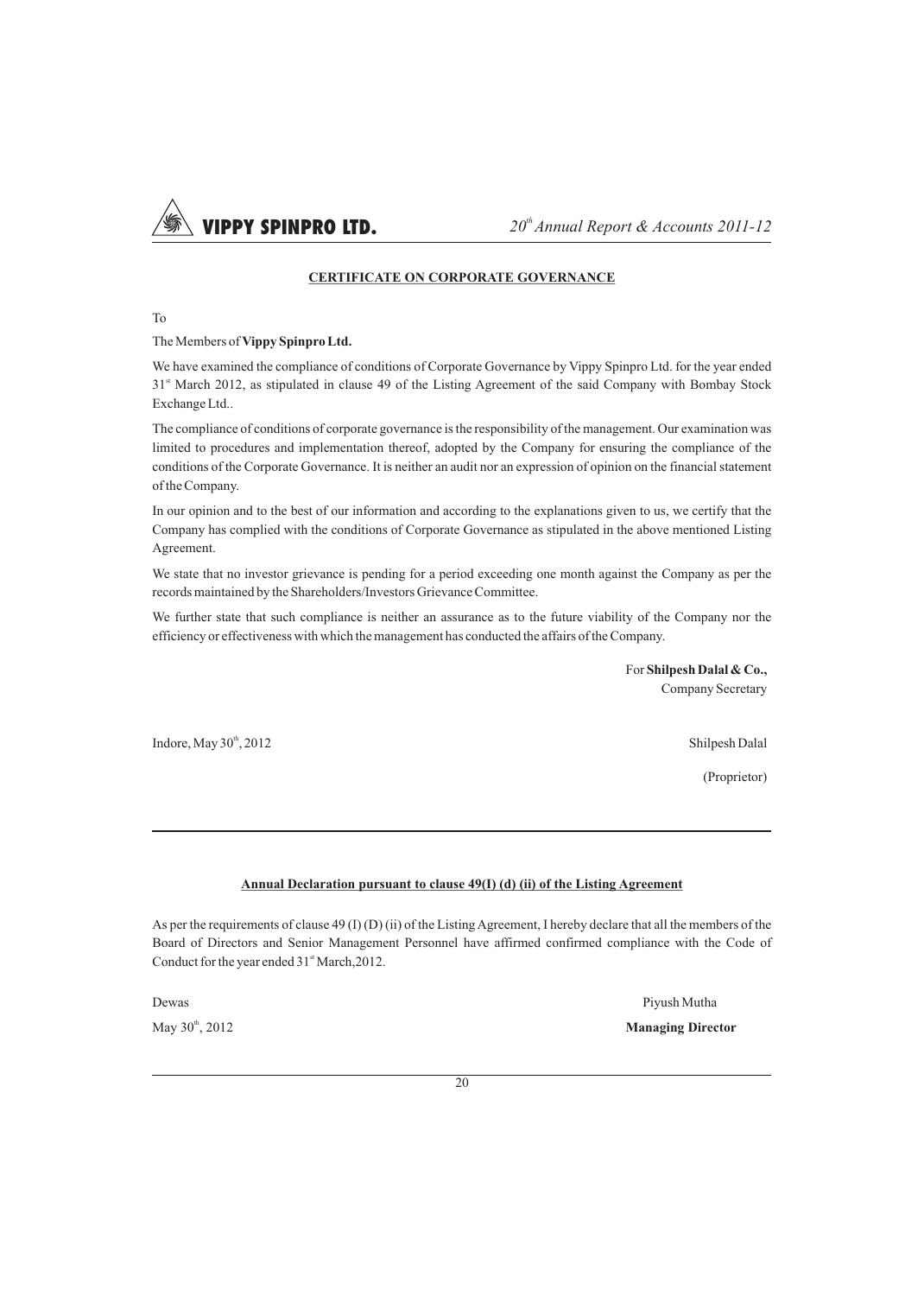

#### **INDEPENDENTAUDITOR'S REPORTTO THE MEMBERS OFVIPPYSPINPRO LTD.**

#### **Report on the Financial Statements**

We have audited the accompanying financial statements of **VIPPY SPINPRO LTD.**, ("the Company") which comprises the Balance Sheet as at March 31, 2012 the statement of Profit and Loss and the Cash Flow Statement for the year ended and a summary of the significant accounting policies and other explanatory information.

## **Management's Responsibility for the Financial Statements**

The Company's Management is responsible for the preparation of these financial statements that give a true and fair view of the financial position, financial performance and cash flows of the Company in accordance with the Accounting Standards referred to in Section 211(3C) of the Companies Act, 1956 ("the Act"). This responsibility includes the design, implementation and maintenance of internal controls relevant to the preparation and presentation of the financial statements that give a true and fair view and are free from material misstatement, whether due to fraud or error.

#### **Auditor's Responsibility**

Our responsibility is to express an opinion on these financial statements based on our audit. We conducted our audit in accordance with the Standards on Auditing issued by the Institute of Chartered Accountants of India. Those Standards require that we comply with the ethical requirements and plan and perform the audit to obtain reasonable assurance about whether the financial Statements are free from material misstatement.

An audit involves performing procedures to obtain audit evidence about the amounts and the disclosures in the financial statements. The procedures selected depend on the auditor's judgement, including the assessment of the risks of material misstatement of the financial statements, whether due to fraud or error. In making those risk assessments, the auditor considers the internal controls relevant to the Company's preparation and fair presentation of the financial statements in order to design audit procedures that are appropriate in the circumstances. An audit also includes evaluating the appropriateness of the accounting policies used and the reasonableness of the accounting estimates made by the Management, as well as evaluation the overall presentation of the financial statements. We believe that the audit evidence we have obtained is sufficient and appropriate to provide a basis for our unqualified audit opinion.

## **Opinion**

In our opinion and to the best of our information and according to the explanations given to us, the financial statements give the information required by the Act in the manner so required and give a true and fair view in conformity with the accounting principles generally accepted in India:

- (i) In the case of Balance Sheet, of the State of affairs of the Company as at March 31, 2012;
- (ii) In the case of the Statement of Profit and Loss Account, of the Profit for the year ended on that date, and
- (iii) In the case of the Cash Flow Statement, of Cash Flow for the year ended on that date.

#### **Report on OtherLegal and Regulatory Requirements**

- 1. As required by the Companies (Auditor's Report) (Amendment) Order, 2003 ("the Order") issued by the Central Government of India in terms of sub section (4A) of Section 227 of the Act, we give in the Annexure a statement on the matters specified in paragraphs 4 and 5 of the Order.
- 2. As required by section 227(3) of the Act, we report that;
	- I. We have obtained all the information and explanations, which to the best of our knowledge and belief were necessary for the purposes of our audit; .
	- II. In our opinion, proper books of accounts as required by law have been kept by the Company so far as appears from our examination of those books of the Company;
	- III.The Balance Sheet, the Statement of Profit and Loss Account and the Cash Flow Statement dealt with by this Report are in agreement with the books of account;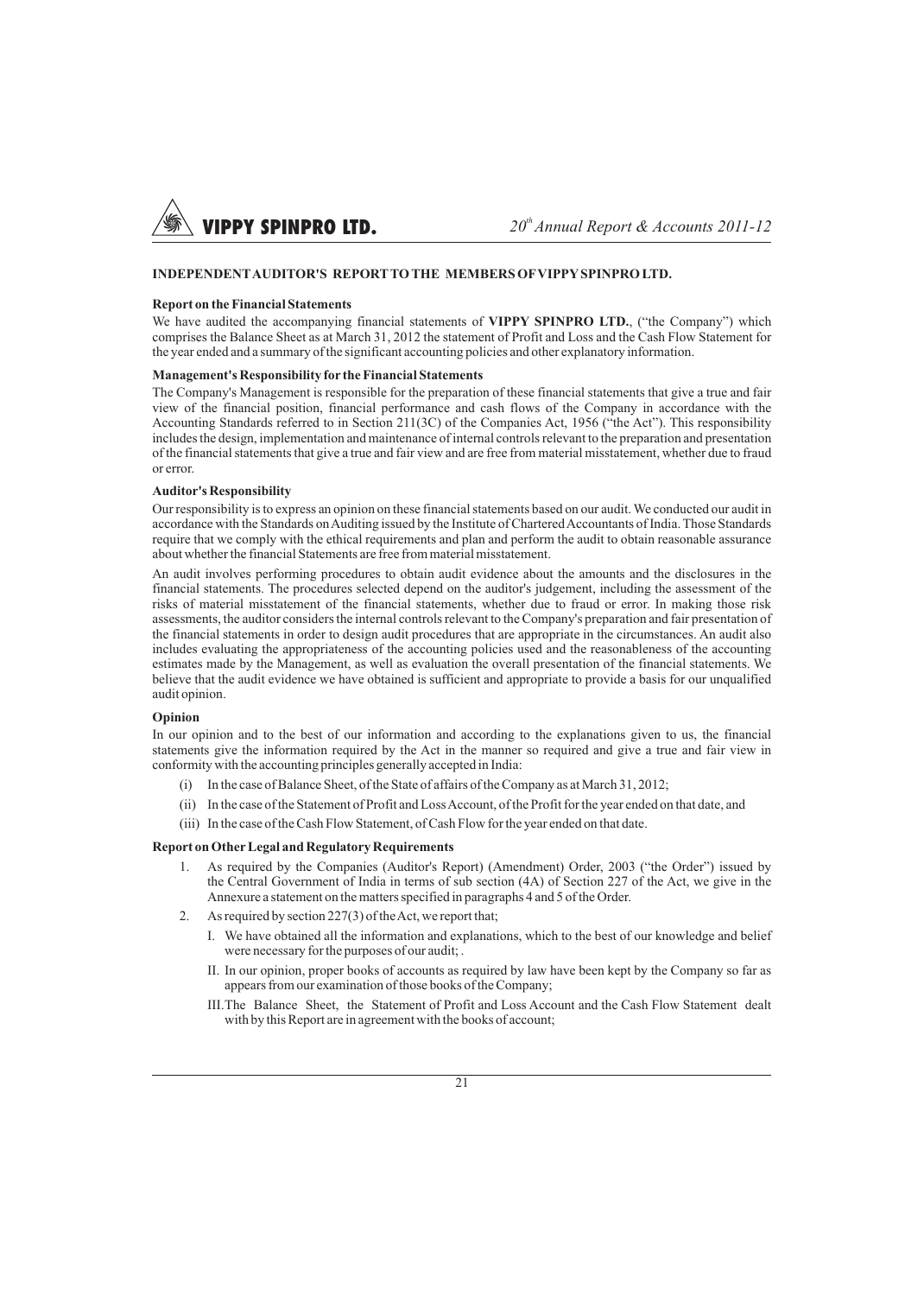

**VIPPY SPINPRO LTD.**  $20^{th}$  Annual Report & Accounts 2011-12

- IV. In our opinion, the Balance Sheet, Statement of Profit and Loss Account and the Cash Flow Statements dealt with by this report comply with the Accounting Standards referred to in sub section (3C) of section 211 of the Companies Act, 1956.
- V. On the basis of written representations received from the Directors as on March 31, 2012 and taken on record by the Board of Directors, we report that none of the Directors is disqualified as on March 31, 2012 from being appointed as a Director in terms of clause (g) of sub-section (1) of section 274 of the Companies Act, 1956.

For **SODANI & COMPANY** Chartered Accountants (FRN 000880C)

Dewas **Rajesh Sodani**   $\text{May } 30^{\text{th}}$ ,  $2012$  (Partner)

M.No. F-77005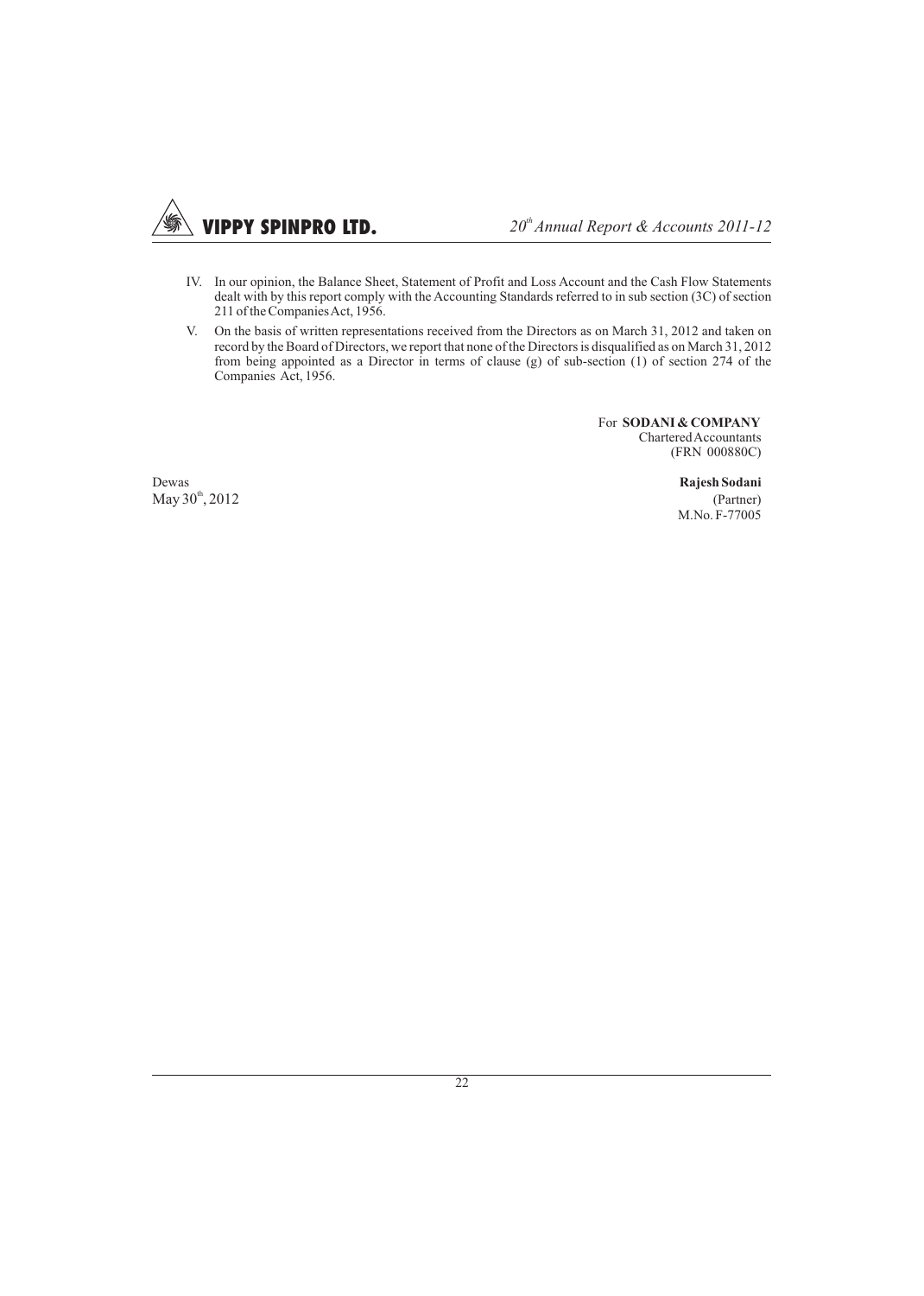

## **ANNEXURE TO THE AUDITOR'S REPORT**

(Referred to in our report of even date)

- (i). In respect to fixed assets:
	- a) The company has maintained proper records showing full particulars, including quantitative details and situation of fixed assets.
	- b) As explained to us, the assets have been physically verified by the management during the year in accordance with a phased program of verification, which in our opinion is reasonable, considering size and the nature of the company. The frequency of verification is reasonable and no material discrepancies have been noticed on such verification.
	- c) The company has not disposed off any substantial part of fixed assets during the year.
- (ii) In respect of inventory:
	- a) As explained to us, the inventories were physically verified during the year by the management at reasonable intervals.
	- b) In our opinion and according to the information and explanation given to us, the procedures of physical verification of inventories followed by the management were reasonable and adequate in relation to the size of the company and the nature of its business.
	- c) In our opinion and according to the information and explanation given to us, the company is maintaining proper records of inventory and the discrepancies noticed between the physical stocks and book records, wherever physical verification have been conducted, adjusted to material consumption account at the year end. No material discrepancies were noticed on physical verification.
- (iii) As informed to us, the company has neither granted nor taken any loans, secured or unsecured, to/from companies, firm or other parties listed in the register, maintained under section 301 of the Companies Act, 1956 and as such clauses  $4 (iii)(a)$  to  $(g)$  of the order are not applicable.
- (iv) There are adequate internal control systems commensurate with the size of the company and the nature of its business for the purchase of inventories and fixed assets and for the sale of goods. During the course of our audit, no major weakness has been noticed in the internal controls systems.
- (v) In respect of the contracts or arrangement referred to in section 301 of the Companies Act, 1956:
	- a) In our opinion and according to the information and explanations given to us, the transactions made in pursuance of contracts or arrangements, that need to be entered in the register maintained under section 301 of the Companies Act, 1956 have been so entered.
	- b) In our opinion and according to the information and explanations given to us, the transactions made in pursuance of contracts or arrangements, that need to be entered in the register maintained under section 301 of the Companies Act, 1956 and exceeding the value of  $\bar{\tau}$  5,00,000 in respective of one party amounting to  $\bar{\tau}$  52,57,980/- During the year have been made at prices which appear reasonable as per information available with the company.
- (vi) In our opinion and according to the information and explanations given to us, the company has not accepted any deposits from the public. Hence, the compliance with the provisions of section 58A and 58AA or any other relevant provisions of the Companies Act, 1956, and the Companies (Acceptance of Deposits) Rules, 1975 are not applicable to the company.
- (vii) In our opinion, the company has an internal audit system commensurate with the size of the company and nature of its business.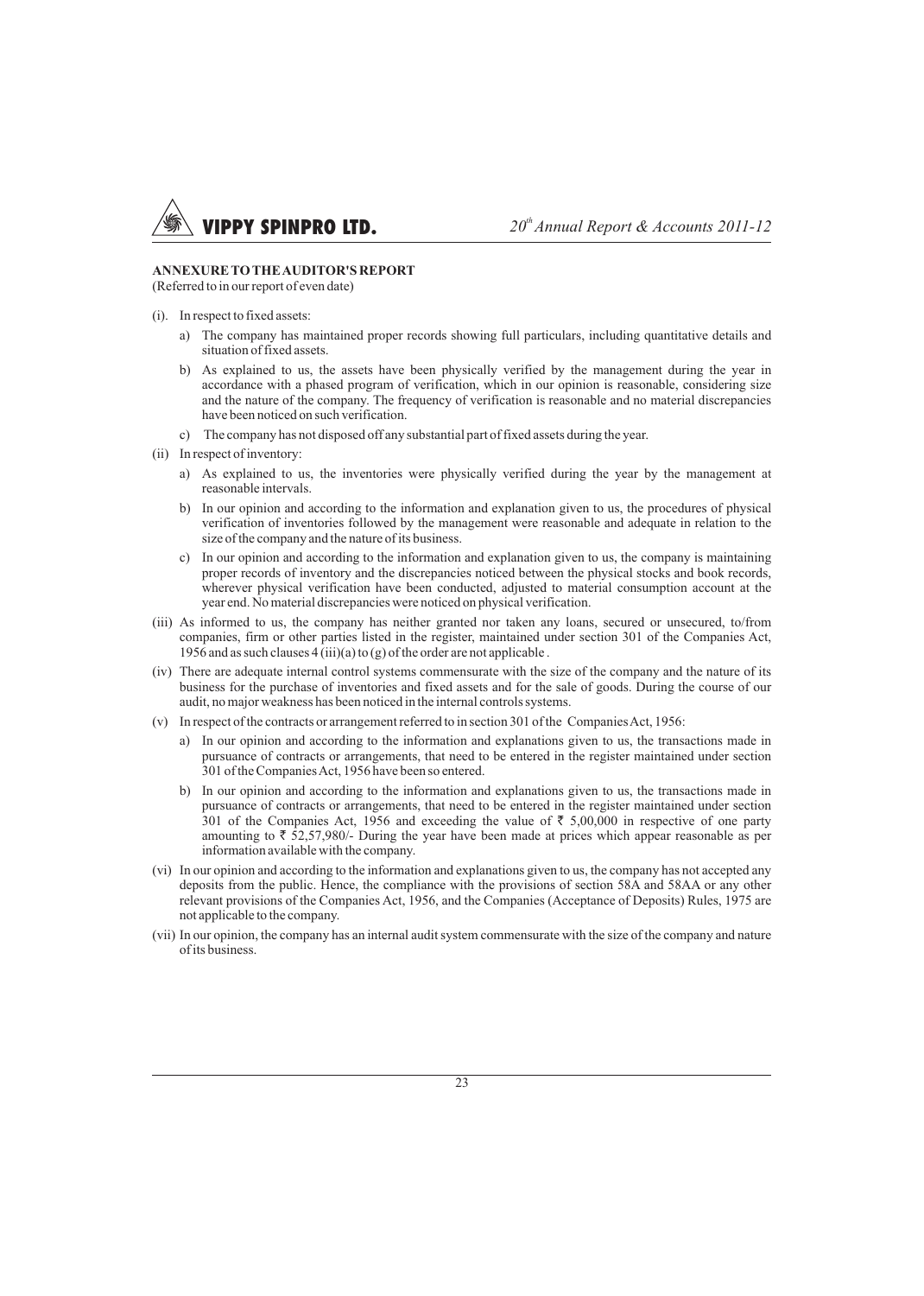

- (viii) We have broadly Reviewed the cost records maintained by the company pursuant to the Companies (Cost Accounting Records) Rules, 2011, prescribed by the Central Government under section 209(1)(d) of the Companies Act, 1956 and are of the opinion that prima facie the prescribed cost records have been maintained. We have, however, not made a detailed examination of the cost records with a view to determining whether they are accurate or complete.
- (ix) a) According to the information and explanations given to us and the records examined by us, the company have been generally regularly in depositing with appropriate authorities undisputed statutory dues including provident fund, employees' state insurance, income tax, sales tax, custom duty, excise duty service tax, cess and other statutory dues wherever applicable. According to the information and explanations given to us, no undisputed arrears of statutory dues were outstanding as at  $31<sup>st</sup>$  March, 2012 for a period of more than six month from the date they became payable.

| b) According to the records of the company, outstanding dues of sales tax, income tax, custom duty, excise |
|------------------------------------------------------------------------------------------------------------|
| duty and cess on the account of any dispute are as follows :-                                              |

| Forum where<br>disputes is<br>pending | Name of the<br><b>Statue</b> | Nature of the<br>dues | <b>Amount</b><br>Outstanding<br>as on<br>31.03.12 | Period to which<br>the amount<br>relates |
|---------------------------------------|------------------------------|-----------------------|---------------------------------------------------|------------------------------------------|
| Appellate<br><b>Board</b><br>Bhopal   | Entry Tax Act                | Entry Tax             | ₹ 2,43,910/-                                      | 2004-05                                  |
| Appellate<br>Board, Bhopal            | Entry Tax Act                | Entry Tax             | ₹ 1,07,982/-                                      | 2005-06                                  |
| Additional<br>Commissioner<br>Indore  | Entry Tax Act                | Entry Tax             | ₹7,90,496/-                                       | 2007-08                                  |
| Income Tax<br>Department              | Income tax<br>Act, 1961      | Income Tax            | ₹ 1,65,272/-                                      | 1996-97                                  |

<sup>(</sup>x) The company has no accumulated losses at the end of the financial year ended March 31, 2012 and it has not incurred cash loss in the current financial year and immediately preceding financial year.

- (xi) Based on our audit procedures and according to the information and explanations given to us, we are of opinion that the company has not defaulted in repayment of dues to any bank.
- (xii) The company has not granted loans and advances on the basis of security by way of pledge of shares, debentures and other securities. Accordingly, the provisions of clause 4(xii) of the order are not applicable to the company.
- (xiii) In our opinion, the company is not a chit fund or a nidhi/ mutual benefit fund/society. Accordingly, the provisions of clause 4 (xiii) of the order are not applicable to the company.
- (xiv) The company has maintained proper records of transactions and contracts in respect of dealing in shares, securities and other investments and timely entries have been made therein. All shares and other securities have been held by the company in its own name, except to the extent of the exemption granted under section 49 of the Companies Act, 1956.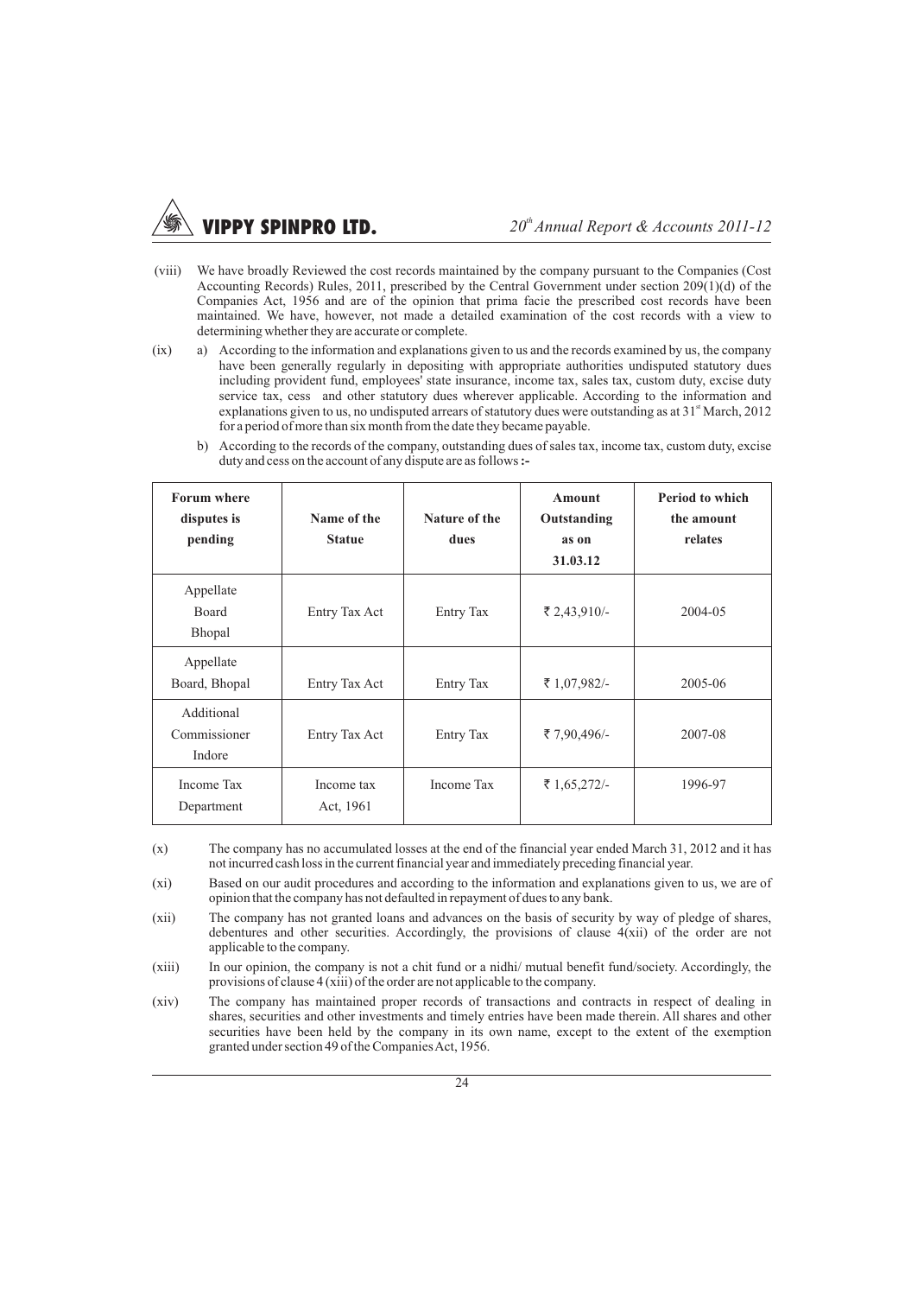

- (xv) According to the information and explanations given to us, the company has not given any guarantee for loans taken by others from banks or financial institutions. Accordingly, the provisions of clause 4(xv) of the order are not applicable to the company.
- (xvi) According to the information and explanation given to us, the company has raised new term loan during the year. The term loans outstanding at the beginning of the year and those taken during the year have been applied for the purposes for which they were raised.
- (xvii) According to the information and explanation given to us and on examination of the books of accounts of the company, we report that no funds raised on short term basis have been used for long term investment by the company and vice versa.
- (xviii) The company has not made any preferential allotment of shares to the parties and companies listed in the register maintained under section 301 of the Companies Act, 1956 during the year. Accordingly, the provision of clause 4 (xviii) of the order not applicable to the company.
- (xix) The company has not issued any debentures during the year. Accordingly, the provisions of clause 4(xix) of the order are not applicable to the company.
- (xx) The company has not raised any money through public issue during the year. Accordingly the provisions of the clause 4 (xx) of the order are not applicable to the company.
- (xxi) According to the information and explanations given to us no fraud on or by the company has been noticed or reported during the course of our audit, which causes the financial statements to be materially misstated.

For **SODANI & COMPANY** Chartered Accountants (FRN 000880C)

Dewas **Rajesh Sodani**   $\text{May } 30^{\text{th}}$ ,  $2012$  (Partner)

M.No. F-77005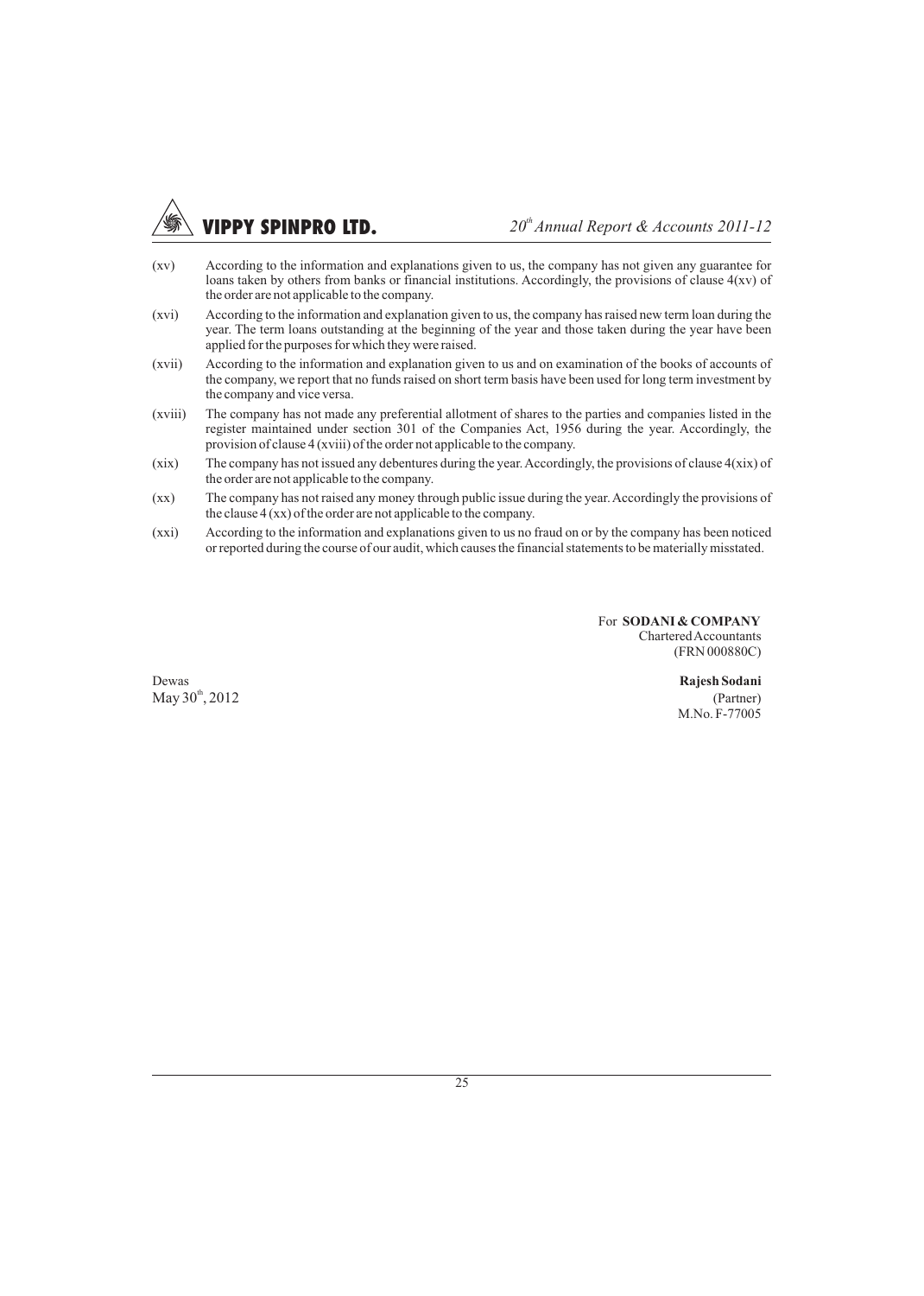

|                            | <b>BALANCE SHEET AS AT 31ST MARCH, 2012</b>                                                   | <b>Notes</b>                  | <b>March 31, 2012</b>                                                      | March 31, 2011                                                            |
|----------------------------|-----------------------------------------------------------------------------------------------|-------------------------------|----------------------------------------------------------------------------|---------------------------------------------------------------------------|
|                            | <b>EQUITY AND LIABILITIES</b>                                                                 |                               | $($ ₹)                                                                     | $(\overline{\mathfrak{F}})$                                               |
| (a)<br>(b)                 | <b>Shareholders' fund</b><br>Share capital<br>Reserves and surplus                            | 3<br>$\overline{\mathcal{A}}$ | 5,87,00,000<br>11,01,92,305<br>16,88,92,305                                | 5,85,91,500<br>8,67,55,221<br>14,53,46,721                                |
|                            | <b>Non-current liabilities</b>                                                                |                               |                                                                            |                                                                           |
| (a)                        | Long term borrowings<br>(b) Deferred tax liability (Net)<br>(c) Other long term liabilities   | 5<br>6                        | 7,40,35,481<br>1,84,95,561                                                 | 8,51,84,032<br>2,07,72,670                                                |
|                            | (d) Long term provisions                                                                      | 7                             | 28,07,073<br>9,53,38,115                                                   | 11,32,155<br>10,70,88,857                                                 |
| <b>Current liabilities</b> |                                                                                               |                               |                                                                            |                                                                           |
| (a)<br>(b)<br>(c)<br>(d)   | Short term borrowings<br>Trade payables<br>Other current liabilities<br>Short term provisions | 8<br>9<br>10<br>11            | 17,08,98,843<br>93,22,667<br>3,57,39,435<br>1,74,87,700<br>23, 34, 48, 645 | 12,59,38,079<br>1,36,28,337<br>4,32,97,409<br>2,14,29,641<br>20,42,93,466 |
|                            |                                                                                               | <b>TOTAL</b>                  | 49,76,79,065                                                               | 45,67,29,044                                                              |
| <b>ASSETS</b>              |                                                                                               |                               |                                                                            |                                                                           |
|                            | <b>Non-current assets</b>                                                                     |                               |                                                                            |                                                                           |
| (a)<br>(b)                 | Fixed assets<br>Tangible assets<br>Capital work in progress<br>Non-current investments        | 12<br>12<br>13                | 16,22,50,637<br>87, 57, 547<br>13,02,094                                   | 18,09,64,409<br>13,55,405                                                 |
| (c)<br>(e)                 | Deferred tax asset (Net)<br>(d) Long-term loans and advances<br>Other non current asset       | 14                            | 97,49,592                                                                  | 52,91,471                                                                 |
| <b>Current assets</b>      |                                                                                               |                               | 18,20,59,870                                                               | 18,76,11,285                                                              |
| (a)                        | Current investments<br>Inventories                                                            | 15                            |                                                                            |                                                                           |
| (b)<br>(c)                 | Trade receivables                                                                             | 16                            | 19,59,98,677<br>9,74,78,335                                                | 17,57,60,339<br>8,11,26,955                                               |
| (d)<br>(e)                 | Cash and bank balances<br>Short term loan and advances                                        | 17<br>18                      | 22, 27, 182                                                                | 22,93,206<br>94,07,327                                                    |
| (f)                        | Other current assets                                                                          | 19                            | 1,86,95,936<br>12,19,065<br>31,56,19,195                                   | 5,29,932<br>26,91,17,759                                                  |
|                            |                                                                                               | <b>TOTAL</b>                  | 49,76,79,065                                                               | 45,67,29,044                                                              |

The accompanying notes form an integral part of the financial statements. As per our report of even date.

# For **SODANI & COMPANY** Firm registration No. 000880C

Chartered Accountants

## **Rajesh Sodani** Partner

| M. No. F-077005             |                   |           |                |
|-----------------------------|-------------------|-----------|----------------|
| Dewas                       | Piyush Mutha      | M.L. Jain | M. Maruthi Rao |
| May $30^{\text{th}}$ , 2012 | Managing Director | Director  | Director       |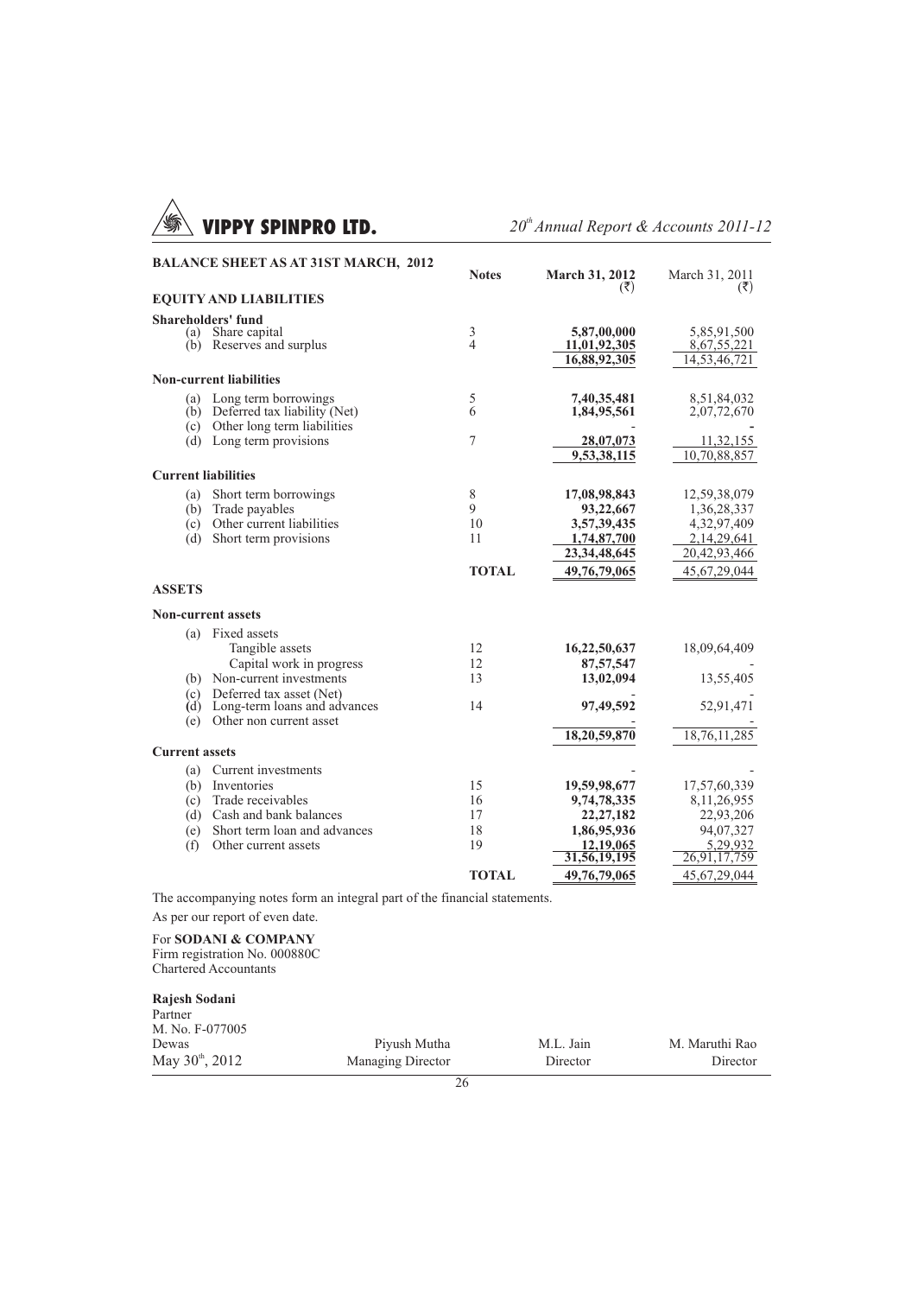

| STATEMENT OF PROFIT AND LOSS FOR THE YEAR ENDED 31ST MARCH, 2012 |              |                |                      |
|------------------------------------------------------------------|--------------|----------------|----------------------|
|                                                                  | <b>Notes</b> | March 31, 2012 | March 31, 2011       |
|                                                                  |              | $($ ₹)         | $(\overline{\zeta})$ |
| <b>INCOME</b>                                                    |              |                |                      |
| Revenue from operations                                          | 20           | 1,02,23,44,863 | 88,72,62,439         |
| Other income                                                     | 2.1          | 72,69,034      | 47,37,018            |
| <b>Total revenue</b>                                             |              | 1,02,96,13,897 | 89, 19, 99, 457      |
| <b>EXPENSES</b>                                                  |              |                |                      |
| Cost of material consumed                                        | 22           | 79,54,95,719   | 67, 32, 46, 517      |
| Purchase of Traded Goods                                         |              | 52,87,980      | 2,66,77,087          |
| Change in inventories of finished                                |              |                |                      |
| goods and work in progress                                       | 23           | 1,02,46,516    | (1,99,51,020)        |
| Employees benefits expense                                       | 24           | 1,85,29,768    | 1,32,27,786          |
| Financial costs                                                  | 25           | 1,67,71,949    | 1,67,93,210          |
| Depreciation and amortization expenses                           | 12           | 2,57,22,542    | 2,81,49,447          |
| Other expenses                                                   | 26           | 12,30,27,219   | 12,36,02,270         |
| <b>Total expenses</b>                                            |              | 99,50,81,693   | 86, 17, 45, 297      |
| Profit before prior period expenditure and tax                   |              | 3,45,32,204    | 3,02,54,160          |
| Prior period expenditure                                         |              | 2,47,229       | 40,162               |
| Profit before tax                                                |              | 3,42,84,975    | 3,02,13,998          |
| Tax expense :                                                    |              |                |                      |
| Current tax                                                      |              | 1,31,25,000    | 1,14,50,000          |
| Deferred tax (Assets)/Liabilities                                |              | (22, 77, 109)  | (15,67,707)          |
| Profit for the year                                              |              | 2,34,37,084    | 2,03,31,705          |
| Earnings per equity share of nominal value of ₹ 10/- (₹ 10/-)    |              |                |                      |
| <b>Basic</b>                                                     |              | 3.99           | 3.47                 |
| Diluted                                                          |              | 3.99           | 3.47                 |
|                                                                  |              |                |                      |

The accompanying notes form an integral part of the financial statements.

As per our report of even date.

## For **SODANI & COMPANY**

Firm registration No. 000880C Chartered Accountants

## **Rajesh Sodani**

Partner Membership No. F-077005 Dewas Piyush Mutha M.L. Jain M. Maruthi Rao May 30<sup>th</sup>, 2012 Managing Director Director Director Director

Managing Director Director Director Director Director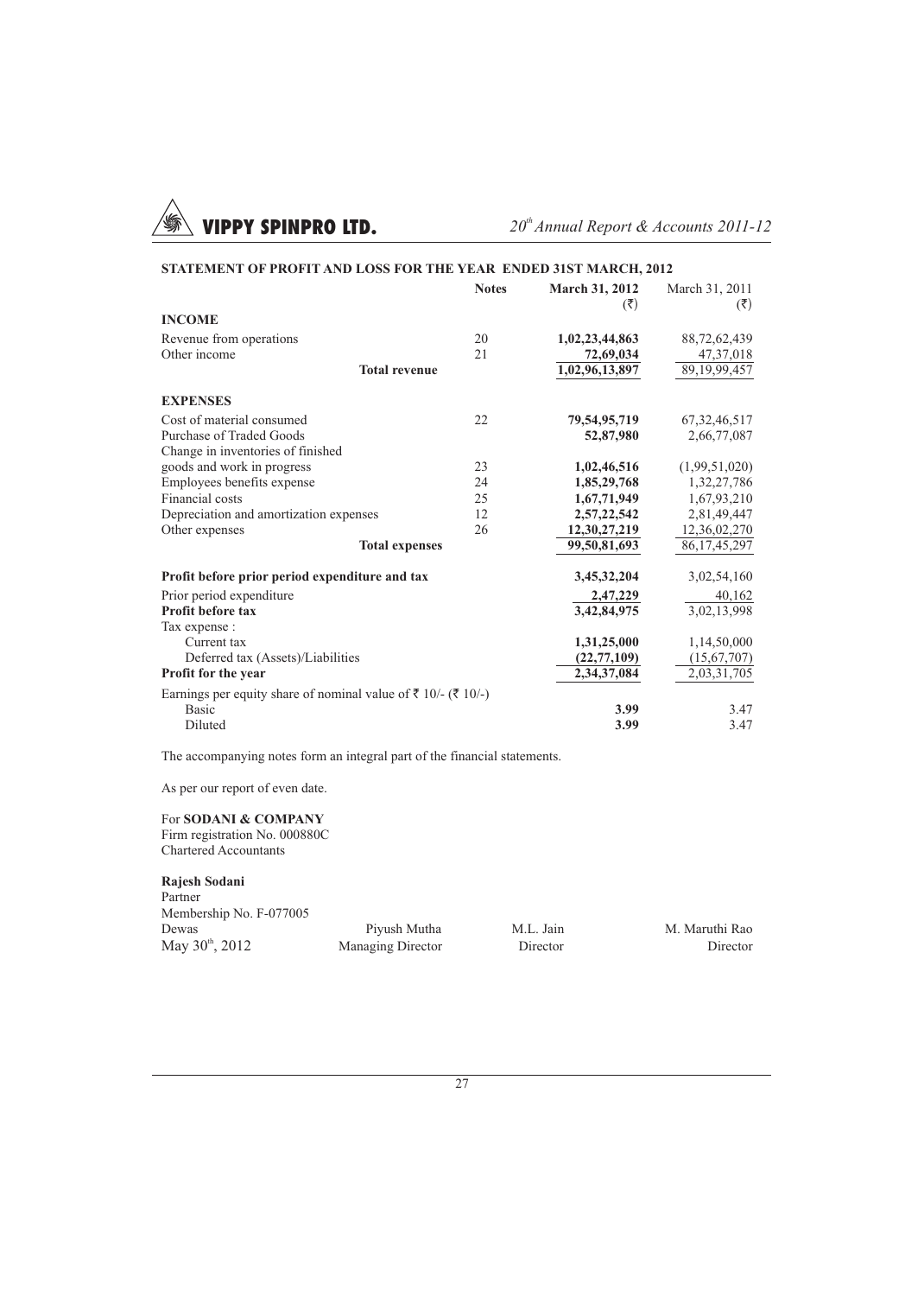

|                                                                               | For the Year ended<br>on 31.03.2012 | For the Year ended<br>on 31.03.2011 |
|-------------------------------------------------------------------------------|-------------------------------------|-------------------------------------|
| <b>A. CASH FLOW FROM OPERATING ACTIVITIES</b>                                 |                                     |                                     |
| Net Profit before Tax and extraordinary items:                                | 3,45,32,204                         | 3,02,54,160                         |
| Adjustment For:                                                               |                                     |                                     |
| Depreciation & Write offs                                                     | 2,57,22,542                         | 2,81,49,447                         |
| Loss/ (Profit) on sale of Fixed assets                                        | (1,07,730)                          |                                     |
| <b>Financial Charges</b>                                                      | 1,67,71,949                         | 1,67,93,210                         |
| Dividend Income                                                               | (1,62,184)                          | (88,964)                            |
| Interest Income                                                               | (12, 26, 513)                       | (6,50,018)                          |
| Gain on sales of Investment                                                   | (9,54,921)                          |                                     |
| Gain on variation on Foreign exchange rates                                   | (6,04,589)                          |                                     |
| Premium on foreign Exchange contract                                          | (1,88,108)                          |                                     |
| Prior period Adjustment                                                       | (2,47,229)                          | (40, 162)                           |
| <b>Operating Profit before Working Capital Changes</b><br>Adjustment For:     | 7, 35, 35, 421                      | 7,44,17,673                         |
| Increase / (Decrease) in trade payable                                        | (43,05,670)                         | (2, 53, 14, 503)                    |
| Increase / (Decrease) in other current liabilities                            | (75, 57, 974)                       | 1,31,70,361                         |
| Increase / (Decrease) in short term provisions                                | (39, 41, 901)                       | 1,03,97,042                         |
| Increase / (Decrease) in long term provisions                                 | 16,74,878                           |                                     |
| Decrease / (Increase) in trade receivable                                     | (1,63,51,380)                       | (43, 77, 852)                       |
| Decrease / (Increase) in short term loan & advances                           | (92, 88, 609)                       | (19,80,063)                         |
| Decrease / (Increase) in invetories                                           | (2,02,38,338)                       | (5,94,28,965)                       |
| Decrease / (Increase) in other current assets                                 | (6,89,133)                          | 84,892                              |
| Decrease / (Increase) in long term loan & advances                            | (44, 58, 121)                       | (8,35,553)                          |
| Cash Generated from operation                                                 | 83,79,173                           | 61,33,032                           |
| <b>Financial Charges</b><br>Direct Taxes paid                                 | (1,67,71,949)                       | (1,67,93,210)                       |
|                                                                               | (1,31,25,000)                       | (1, 14, 50, 000)                    |
| NET CASH FROM OPERATING ACTIVITIES:                                           | (2,15,17,776)                       | (2,21,10,178)                       |
| <b>B. CASH FLOW FROM INVESTING ACTIVITIES</b>                                 |                                     |                                     |
| Purchase of Fixed Assets                                                      | (1,58,70,276)                       | (1,63,31,425)                       |
| Sale of Fixed Assets                                                          | 2,65,000                            |                                     |
| Proceeds from sales of current investments<br>Purchase of current investments | 7,09,54,921                         |                                     |
| Dividend Income                                                               | (7,00,00,000)                       | 88.964                              |
| Interest Income                                                               | 1,62,184<br>12,26,513               | 6,50,018                            |
| Gain on variation on Foreign exchange rates                                   | 6,04,589                            |                                     |
| Premium on foreign Exchange contract                                          | 1,88,108                            |                                     |
| <b>NET CASH USED IN INVESTING ACTIVITIES</b>                                  | (1,24,68,961)                       | (1,55,92,443)                       |
| C. CASH FLOW FROM FINANCING ACTIVITIES:                                       |                                     |                                     |
| Proceeds from Allotment Money                                                 | 1,08,500                            |                                     |
| Proceeds from long term borrowings                                            | 1,16,62,030                         | 98,76,550                           |
| Repayment of long term borrowings                                             | (2, 28, 10, 581)                    | (2,33,85,658)                       |
| Proceeds from Short term borrowings                                           | 4,49,60,764                         | 4,76,10,248                         |
| NET CASH FLOW FROM FINANCING ACTIVITIES:                                      | 3,39,20,713                         | 3,41,01,140                         |
| NET INCREASE (DECREASE) IN CASH & CASH                                        | (66, 024)                           | (36, 01, 481)                       |
| <b>EQUIVALENTS (A+B+C)</b>                                                    |                                     |                                     |
| Cash and Cash Equivalents as at 1/4/2011 (Opening Balance)                    | 22,93,206                           | 58,94,687                           |
| Cash and Cash Equivalents as at 31/3/2012 (Closing Balance)                   | 22, 27, 182                         | 22,93,206                           |
|                                                                               |                                     |                                     |
| As per our report of even date.                                               |                                     |                                     |
| For SODANI & COMPANY                                                          |                                     |                                     |
| Firm registration No. 000880C                                                 |                                     |                                     |

Chartered Accountants **Rajesh Sodani**

| <b>IMPORT SOMMAN</b>        |                   |           |                |
|-----------------------------|-------------------|-----------|----------------|
| Partner                     |                   |           |                |
| Membership No. F-077005     |                   |           |                |
| Dewas                       | Piyush Mutha      | M.L. Jain | M. Maruthi Rao |
| May $30^{\text{th}}$ , 2012 | Managing Director | Director  | Director       |
|                             |                   |           |                |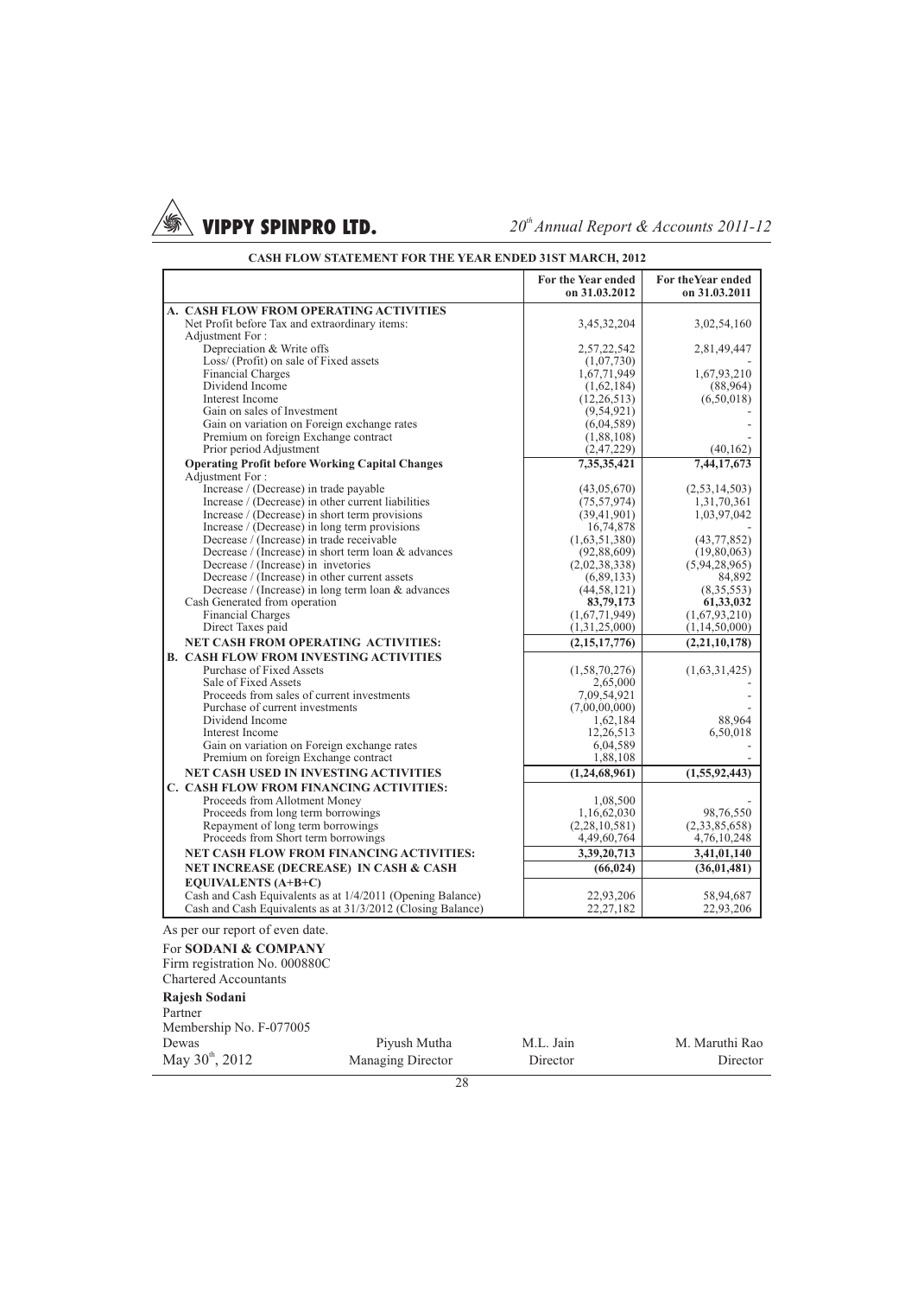

#### **Notes to the financial statements as at March 31, 2012**

**(annexed to and forming part of the financial statement for the year ended 31st March, 2012)**

#### **Note 1 -CORPORATE INFORMATION**

Vippy Spinpro Ltd. was established in 1993 as a public limited company. The company is incorporated under the provisions of Companies Act, 1956. Its shares are listed on Mumbai Stock Exchange. The company is engaged in manufacturing of Cotton Yarn. The factory is situated at Dewas, close with proximity to Indore, a main commercial city of Madhya Pradesh. Company specialises in slub yarns, fancy yarns, multi count yarns and multi twist yarns, waxed yarn plied yarn etc. The company has an ISO certification, certified by Bureau Veritas ISO 9001:2008 since 2004

#### **Note 2 -SIGNIFICANTACCOUNTING POLICIES AND PRACTICES**

## **a) BASIS OFPREPARATION OFFINANCIALSTATEMENTS**

The financial statements are prepared in accordance with the Indian Generally Accepted Accounting Principles ("GAAP") on accrual basis under the historical cost convention. GAAP comprises mandatory accounting standards as notified by the Companies (Accounting Standards) Rules, 2006, the provisions of Companies Act, 1956, and guidelines issued by the Securities Exchange Board of India. Accounting policies have been consistently applied except where a newly issued accounting standard is initially adopted ora revision to an existing accounting standard requires a change in the accounting policy hitherto in use.

The management evaluates all recently issued or revised accounting standards on an ongoing basis.

## **b) TANGIBLE ASSETS AND CAPITALWORK IN PROGRESS**

Fixed assets are stated at cost of acquisition inclusive of duties (net of TED) taxes, less accumulated depreciation and impairment losses. Cost comprises the purchase price and any attributable cost related to the acquisition and installation of the respective asset to bring the asset to its working condition for its intended use.

Interest on borrowed money allocated to and utilized for fixed assets, pertaining to the period up to the date of capitalization is capitalized.

Capital work-in-progress comprises the cost of fixed assets that are not yet ready for their intended use at the Balance Sheet date.

#### **c) GOVERNMENTGRANTS & SUBSIDIES**

Capital grant relating to specific assets are reduced from the gross value of the fixed assets. Other revenue grants are credited to the profit & loss account as deducted from the related expenses.

#### **d) IMPAIRMENTOFASSETS**

If internal/ external indications suggest that an assets of the company may be impaired, the recoverable amount of assets/cash generating asset is determined on the balance sheet date and; if it is less than its carrying amount, the carrying amount of the assets/cash generating unit is reduced to the said recoverable amount. The recoverable amountision measured as the higher of the net selling price and value in use of assets/ cash generating unit, which is determined by the present value of the estimated future cash flows. As at the balance sheet date, there was no such indication.

### **e) INVESTMENTS**

Long term investments are valued at cost and current invest investment are valued at lower of cost and market price. Provision of diminution in value is considered, if in the opinion of the management, such decline is considered permanent.

#### **f) INVENTORIES**

Finished goods and stock in process are valued at lower of cost or net realisable value. Cost includes cost of conversion and other expenses incurred in bringing the goods to their location and condition. Raw materials, packing materials, stores and spares are valued at lower of cost or net realisable value. Cost is ascertained on "weighted Average basis.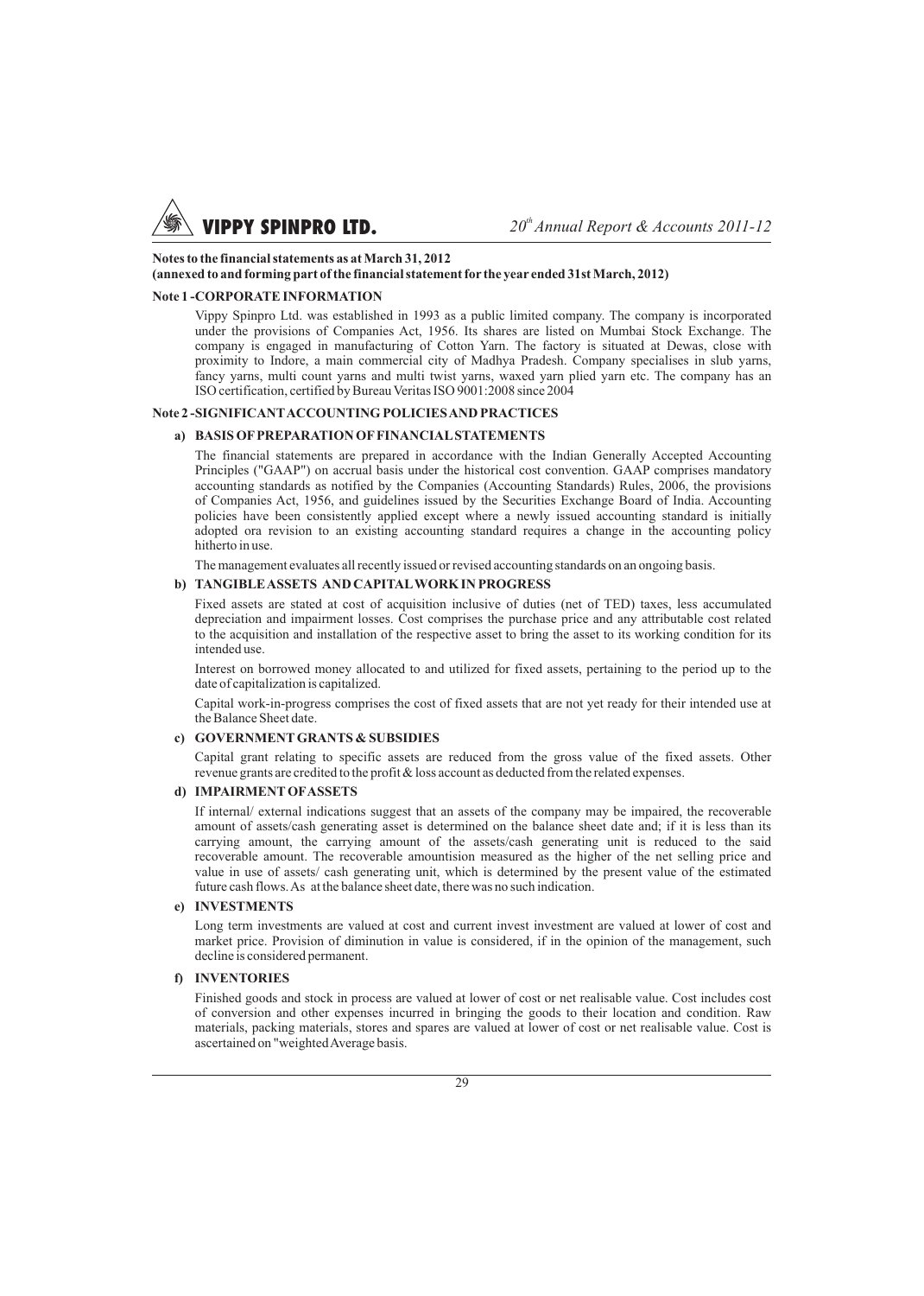

## **g) DEPRECIATION AND AMORTISATION**

Company has charged the Written Down Value (WDV) Method in respect of Assets acquired under Technology Upgradation Fund Scheme and all Assets acquired after 31st March 2002, excluding Wind Mill at the rate specified in Schedule XIV of the Companies Act, 1956. On Wind Mill depreciation is charged on straight line method (SLM).Depreciation on all fixed assets is provided as per the old accounting policy on the straight-line method basis at the rate specified in schedule XIV of the Companies Act.1956. Depreciation on fixed assets added/disposed off during the year is provided on pro-rata basis.

## **h) REVENUE RECOGNITION**

Sales are recognized on delivery or on passage of title of the goods to the customer. They are accounted net of trade discounts and rebates but exclusive of CST/VAT.

## **i) BORROWING COSTS**

Borrowing Cost that are directly attributable to the acquisition or construction of fixed assets are capitalized until the time all substantial activities necessary to prepare such assets for their intended use are complete. Other borrowing costs are recognized as an expense in the period in which they are incurred.

## **j) EMPLOYEE BENEFITS**

Post Employment Benefits:

- (a) Defined Benefit Plans: The Company's Gratuity scheme and Superannuation Scheme for key persons are defined benefit plans. In accordance with the requirements of revised Accounting Standard-15 "Employee Benefits", the Company provides for gratuity covering eligible employees on the basis of actuarial valuation as carried out by an independent actuary. Under the gratuity plan, every employee who completed atleast five years of service gets a gratuity on departure @ 15 days of last drawn salary for each completed year of service. The both schemes are funded with Life Insurance Corporation of India in the form of quaifying insurance policy.
- (b) Defined Contribution Plans: Contributions payable by the Company to the concerned government authorities in respect of provident fund, family pension fund and employees state insurance are defined contribution plans. The contributions are recognized as an expense in the Profit and Loss Account during the period in which the employee renders the related service. The Company does not have any further obligation in this respect, beyond such contribution.

#### **k) FOREIGN CURRENCYTRANSACTIONS**

- a) Transactions denominated in foreign currencies are recorded at the exchange rates prevailing on the date of the transaction.
- b) Monetary items denominated in foreign currencies at the year end are restated at year end rate. In case of items which are covered by forward exchange contracts, the difference between the year end rate and rate on the date of contract is recognised as exchange difference and the premium paid on forward contracts is recognised over the life of contract.
- c) Non monetary foreign currency items are carried at cost.
- d) Any income or expense on account of exchange difference either on settlement or on translation is recognised in the profit & loss account except in case of long term liabilities, where they relate to acquisition of fixed assets, in which case they are adjusted to the carrying cost of such assets.

## **l) FINANCIALDERIVATES AND COMMODITYHEDGING TRANSACTION**

In respect of derivative contracts, premium paid, gains/losses on settlement and losses on restatement are recognised in the profit and loss account.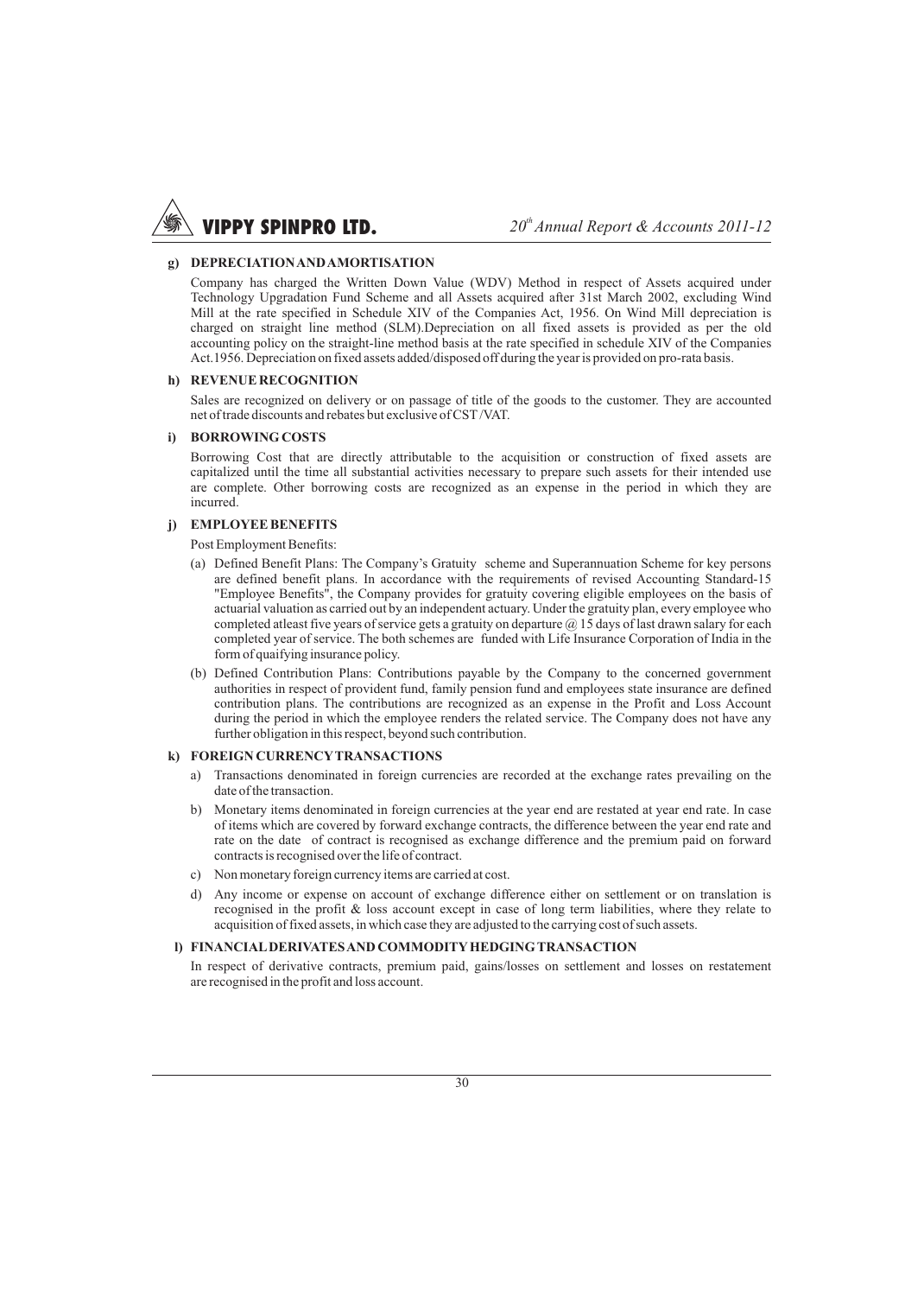

## **m) TAXES ON INCOME**

The accounting treatment followed for taxes on income is to provide for Current Tax and Deferred Tax. Provision for current income tax is made for the tax liability payable on taxable income ascertained in accordance with the applicable tax rates and laws.

Deferred tax is recognized, subject to the consideration of prudence in respect of deferred tax assets, on timing differences, being the difference between taxable income and accounting income that originate in one period and are capable of reversal in one or more subsequent periods.

### **n) EARNINGS PER SHARE**

Basic earnings per share is computed by dividing the net profit or loss for the year attributable to equity shareholders by the weighted average number of equity shares outstanding during the year.

#### **o) CASH AND CASH EQUIVALENTS**

Cash and cash equivalents for the purposes of cash flow statement comprise cash at bank and in hand and short term investments with an original maturity period of three months or less.

## **p) CASH FLOWSTATEMENT**

Cash flows are reported using the indirect method, whereby net profit before tax is adjusted for the effects of transactions of a non-cash nature and any deferrals or accruals of past or future cash receipts or payments. The cash flows from regular revenue generating, investing and financing activities of the company are segregated.

## **q) PROVISIONS, CONTINGENTLIABILITIES AND CONTINGENTASSETS**

Provision involving substantial degree of estimation in measurement are recognised when there is a present obligation as a result of past events and it is probable that there will be an outflow of resources. Contingent liabilities are not recognised but are disclosed in the notes. Contingent assets are neither recognised nor disclosed in the financial statements.

|                                                                                        | March 31, 2012 March 31, 2011 | (₹)         |
|----------------------------------------------------------------------------------------|-------------------------------|-------------|
| Note 3- SHARE CAPITAL                                                                  |                               |             |
| Authorised<br>70,00,000 (70,00,000) equity shares of ₹ 10/- (₹ 10/-) each              | 7,00,00,000                   | 7,00,00,000 |
| Issued, subscribed, and paid up                                                        |                               |             |
| 58,70,000 (58,70,000) equity shares of ₹10/-<br>$(\bar{\tau} 10/-)$ each fully paid up | 5,87,00,000                   | 5,87,00,000 |
| Less: Allotment money unpaid (Other than directors)                                    |                               | 1,08,500    |
|                                                                                        | 5,87,00,000                   | 5,85,91,500 |
|                                                                                        |                               |             |

 **(a)** Reconciliation of the shares outstanding at the beginning and at the end of the reporting year

| Particulars                              | <b>March 31, 2012</b> |             | March 31, 2011 |             |
|------------------------------------------|-----------------------|-------------|----------------|-------------|
|                                          | Nos.                  |             | Nos.           |             |
| <b>Equity</b>                            |                       |             |                |             |
| Outstanding at the beginning of the year | 58,70,000             | 5,87,00,000 | 58,70,000      | 5,87,00,000 |
| Issued during the year                   |                       |             |                |             |
| Outstanding at the end of the year       | 58,70,000             | 5,87,00,000 | 58,70,000      | 5,87,00,000 |

 **(b)** Terms/rights attached to equity shares:

The Company has only one class of equity shares having a par value of  $\bar{\tau}$  10/- per share. Each shareholder of equity shares is entitled to one vote per share.

In the event of liquidation of the Company, the holders of equity shares will be entitled to receive remaining assets of the Company, after distribution of all preferential amounts. The distribution will be in proportion to the number of equity shares held by the shareholders.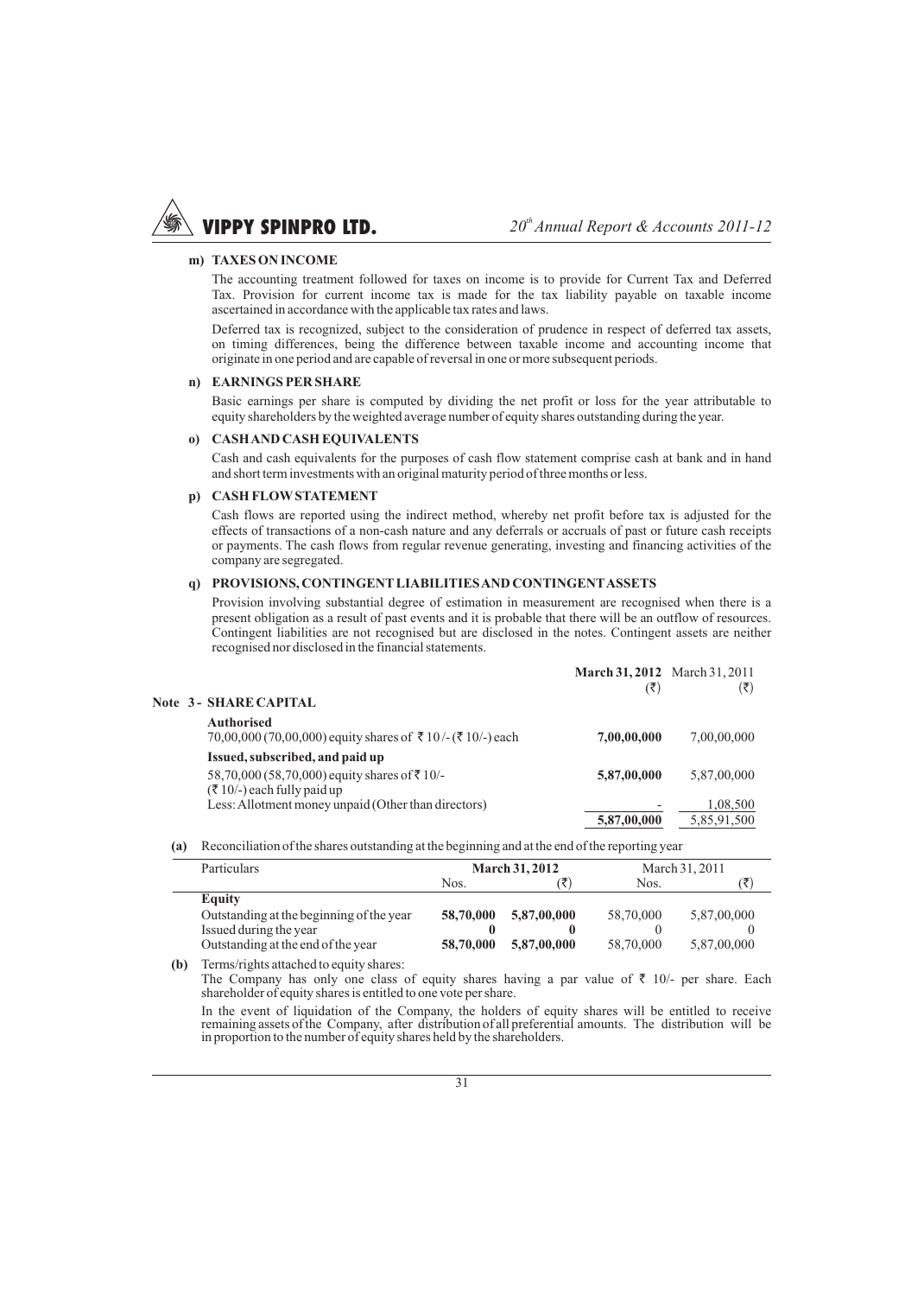

| (c) Detail of shareholders holding more than 5% shares in the Company |  |
|-----------------------------------------------------------------------|--|
|-----------------------------------------------------------------------|--|

|     | Name of shareholder<br>S.No. |                                                                                                  | March 31, 2012         |         |                             | March 31, 2011             |
|-----|------------------------------|--------------------------------------------------------------------------------------------------|------------------------|---------|-----------------------------|----------------------------|
|     |                              |                                                                                                  | Nos.                   | $%$ age | Nos.                        | $\%$ age                   |
|     |                              | Equity shares of $\bar{z}$ 10/- each fully paid                                                  |                        |         |                             |                            |
|     | (i)                          | Smt. Usha Mutha                                                                                  | 681768                 | 11.61%  | 681768                      | 11.61%                     |
|     | (ii)                         | Smt. Sunita Mutha                                                                                | 468400                 | 7.98%   | 461400                      | 7.86%                      |
|     | (iii)                        | Shri Piyush Mutha                                                                                | 521750                 | 8.89%   | 521750                      | 8.89%                      |
|     | (iv)                         | Shri Praneet Mutha                                                                               | 521050                 | 8.88%   | 521050                      | 8.88%                      |
| (d) |                              | During the year unpaid allotment money on 21700 shares @ ₹ 5/- per shares total ₹1,08,500/-recd. |                        |         |                             |                            |
|     |                              | <b>Note 4 -RESERVES AND SURPLUS</b>                                                              |                        |         | March 31, 2012              | March 31, 2011             |
|     |                              |                                                                                                  |                        |         | $(\overline{\zeta})$        | $(\overline{\mathbf{z}})$  |
|     |                              | Capital reserve                                                                                  |                        |         |                             |                            |
|     |                              | Balance at the beginning of the year                                                             |                        |         | 5,80,000                    | 5,80,000                   |
|     |                              | Balance at the end of the year                                                                   | (a)                    |         | 5,80,000                    | 5,80,000                   |
|     |                              | <b>General reserve</b>                                                                           |                        |         |                             |                            |
|     |                              | Balance at the beginning of the year                                                             |                        |         | 25,00,000                   | 25,00,000                  |
|     |                              | Add: Amount transferred from surplus                                                             |                        |         |                             |                            |
|     |                              | Balance at the end of the year                                                                   | (b)                    |         | 25,00,000                   | 25,00,000                  |
|     | <b>Surplus</b>               |                                                                                                  |                        |         |                             |                            |
|     |                              | Balance at the beginning of the year                                                             |                        |         | 8, 36, 75, 221              | 6, 33, 43, 516             |
|     |                              | Add: Profit for the year<br>Balance at the end of the year                                       |                        |         | 2,34,37,084<br>10,71,12,305 | 2,03,31,705<br>8,36,75,221 |
|     |                              |                                                                                                  | (c)<br>Total $(a+b+c)$ |         | 11,01,92,305                | 8,67,55,221                |
|     |                              |                                                                                                  |                        |         |                             |                            |
|     |                              |                                                                                                  |                        |         | March 31, 2012              | March 31, 2011             |
|     |                              | <b>Note 5-LONG TERM BORROWINGS</b>                                                               |                        |         | $(\overline{\mathbf{z}})$   | $(\overline{\zeta})$       |
|     |                              | (a) Term loans from Banks (secured)                                                              |                        |         |                             |                            |
|     |                              | Punjab National Bank-Term loan-II                                                                |                        |         | 1,48,42,900                 | 2,50,20,900                |
|     |                              | Punjab National Bank-Term loan-III                                                               |                        |         | 1,04,48,876                 | 1,41,61,472                |
|     |                              | Punjab National Bank-Term loan-IV                                                                |                        |         | 3,70,81,675                 | 4,58,29,675                |
|     |                              | Punjab National Bank-Term loan-V                                                                 |                        |         | 1,16,62,030                 |                            |
|     | (b) Vehicle Loan             |                                                                                                  |                        |         |                             | 1,71,985                   |
|     |                              |                                                                                                  |                        |         | 7,40,35,481                 | 8,51,84,032                |
|     |                              |                                                                                                  |                        |         |                             |                            |

# **(a) Term loans**

i) Term loan under Technology upgradation fund scheme (TUFS), secured against, (i) Charge by way of equitable mortgage of Land and Building. (ii) first charge land and Building, plant and machinery both present and future. The above said term loans are also collaterally secured by way of personal guarantees of 2 (two) directors/promoters of the Company.

ii) The Term loan are repayable as under:

| S.No. Term Loan | No. of Instl | <b>Periodicity</b> | Installment $(\bar{\zeta})$ |
|-----------------|--------------|--------------------|-----------------------------|
| Term Loan II    | 32           | Ouarterly          | 2544500                     |
| Term Loan III   | 32           | Ouarterly          | 894000                      |
| Term Loan IV    | 32           | Ouarterly          | 2187000                     |
| Term Loan V     | 20           | Ouarterly          | 1610000                     |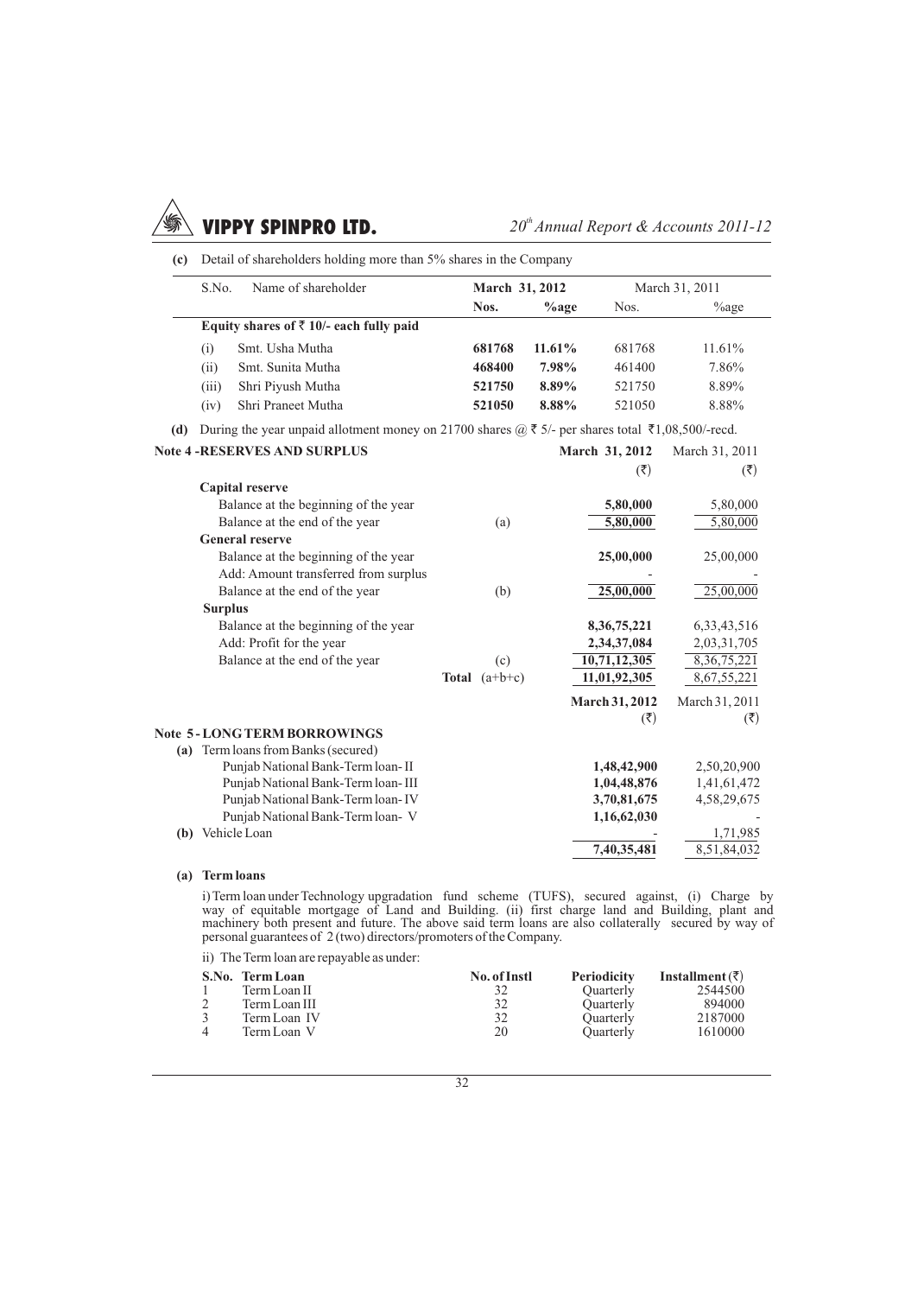

- iii) The Company has not made any default as at the reporting date in repayment of term loan installment and interest.
- iv) The Term loan carries interest @ 9.75% (net of interest subvention under TUF Scheme @5% except 4% on T/LNo. V)
- **b) Vehicle Loan HDFC Bank**
- i) Vehicle loan is secured by hypothecation of vehicle.
- ii) Vehicle loan is repayable 36 monthly installment
- iii) The Company has not made any default as at the reporting date in repayment of vehicle loan installment and interest.
- iv) The vehicle loan carries interest  $(a)$  9.25%

#### **Note 6 - DEFERRED TAX LIABILITY(NET)**

|                             | 1.2011      | As at April (Charged)/credited<br>to Profit and | As at March<br>31,2012 |  |
|-----------------------------|-------------|-------------------------------------------------|------------------------|--|
|                             |             | Loss Account                                    |                        |  |
|                             | (₹)         |                                                 |                        |  |
| Deferred tax Liability      |             |                                                 |                        |  |
| Fixed assets (Depreciation) | 2,07,72,670 | 22,77,109                                       | 1,84,95,561            |  |
|                             | 2,07,72,670 | 22,77,109                                       | 1,84,95,561            |  |
| Net deferred tax liability  | 2,07,72,670 | 22,77,109                                       | 1,84,95,561            |  |

i) In accordance with the provisions of the Accounting Standard-22 on "Accounting for Taxes on Income" issued by the Institute of Chartered Accountants of India, the Company has recognised deferred tax liabilities of  $\bar{\tau}$  1,84,95,561/-( $\bar{\tau}$  2,07,72,670/-) as at March 31, 2012.

ii) The net deferred tax assets amounting to  $\bar{\tau}$  22,77,109/- ( $\bar{\tau}$ 15,67,707/-) for the year has been recognised in the Statement of Profit and Loss.

|                                                                                                   | <b>March 31, 2012</b><br>(₹)        | March 31, 2011<br>(₹)        |
|---------------------------------------------------------------------------------------------------|-------------------------------------|------------------------------|
| <b>Note 7- LONG TERM PROVISIONS</b>                                                               |                                     |                              |
| Provision for employee benefits<br><b>Others</b>                                                  | 28,07,073<br>$\overline{28,07,073}$ | 11,32,155<br>11,32,155       |
| <b>Note 8- SHORT TERM BORROWINGS</b><br><b>Secured</b><br>Loans repayable on demand<br>From Banks |                                     |                              |
| Working capital facilities from Punjab National Bank                                              | 17,08,98,843<br>17,08,98,843        | 12,59,38,079<br>12,59,38,079 |

## **(a) Working capital facilities from Punjab National Bank**

- i) Working capital facilities, fund based of  $\bar{\tau}$  18,00,00,000/- and non fund based of  $\bar{\tau}$  1,00,00,000/-(Previous year  $\bar{\tau}$  13,00,00,000/- and  $\bar{\tau}$  1,00,00,000/-) is secured by hypothecation of stock of raw material, semi finished goods, work in progress/process, stores and spares, packing materials and books debts. (ii) first pari passu charge on all the Company's current assets. The above said working capital facilities is also collaterally secured by way of (i) personal guarantee of 2 (two) directors of the Company.
- ii) The Company has not made any default with respect to working capital facilities as at the reporting date.
- iii) Working capital facilities carries interest @ 14.25% while on Packing Credit interest rate is 11.50%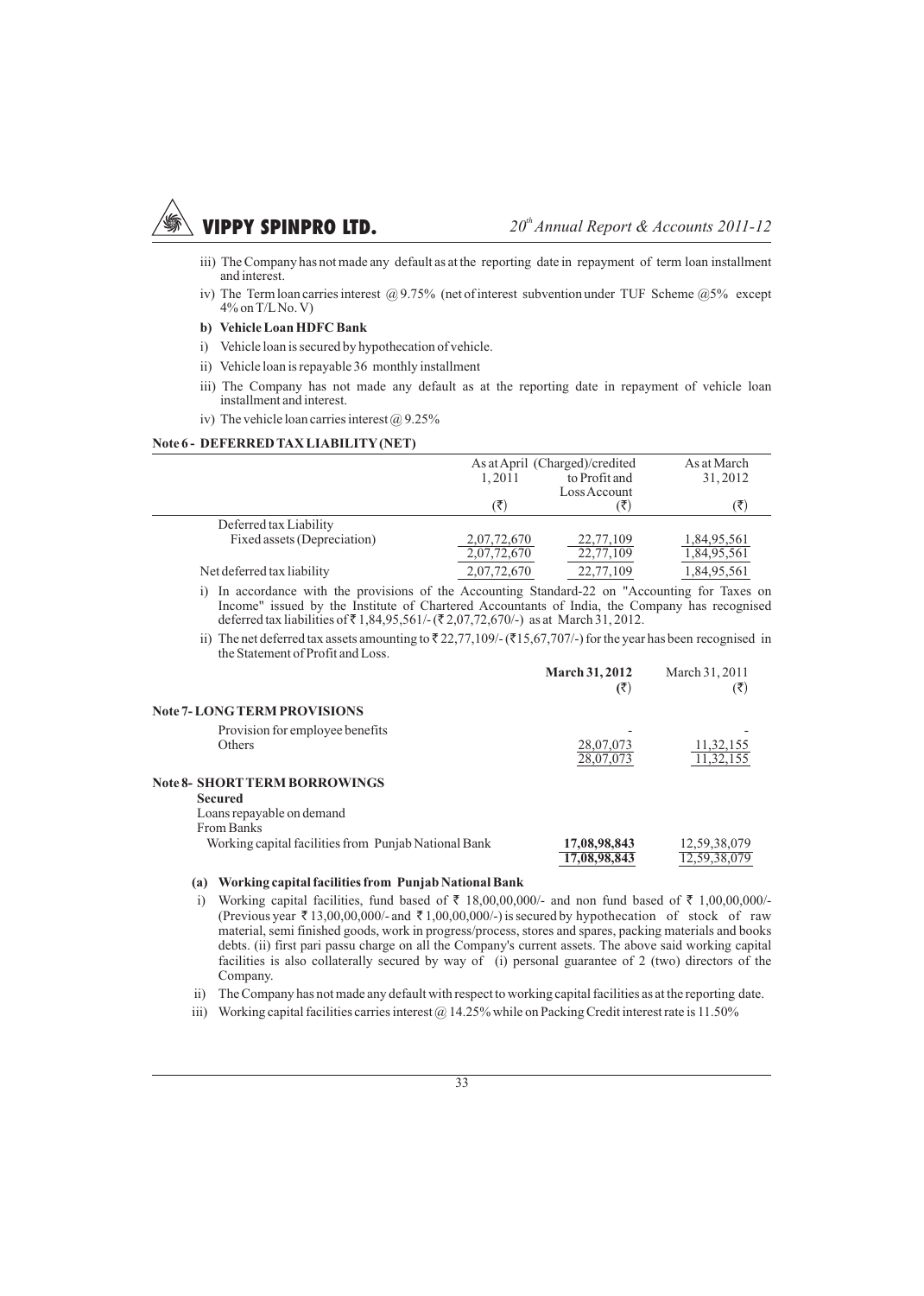

## **Note 9- TRADE PAYABLES**

| For goods, services and expenses | 93, 19, 704 | 1,36,26,302 |
|----------------------------------|-------------|-------------|
| For capital goods                | 2.963       | 2.035       |
|                                  | 93,22,667   | 1.36.28.337 |

Payments against small scale and ancillary undertakings are made in accordance with the agreed credit terms and to the extent ascertained from available information, there was no amount overdue for more than 30 days as on 31st March 2012. A Small Scale Industrial undertaking has the same meaning as assigned to it under clause (j) of section 3 of the Industries (Development and Regulation) Act, 1951.

The Company has not received the necessary information from the supplier/ service provider covered under Micro Small & Medium Enterprises Development Act 2006 with respect to their registration with the appropriate authority. Hence the information required to be disclosed U/s 22 of the said act is not.

### **Note 10- OTHER CURRENTLIABILITIES**

| Current maturities of long term borrowing<br>Unpaid dividends | 2,39,33,680<br>6,97,709 | 2,42,28,354<br>6,98,009 |
|---------------------------------------------------------------|-------------------------|-------------------------|
| Other payables                                                |                         |                         |
| Duties and taxes                                              | 12,84,207               | 10,41,062               |
| Employees salary and other payable                            | 7,03,653                | 4.39.524                |
| Advances from customers                                       | 15,34,809               | 96.51.979               |
| Other Payable (Exps)                                          | 75,85,377               | 72,38,481               |
|                                                               | 3,57,39,435             | 4, 32, 97, 409          |

## **(a) Term loan**

i) Term loan-II, III, IV and V are under Technology upgradation fund scheme (TUFS), secured against, (i) Charge by way of equitable mortgage of Land and Building. (ii) first charge land and Building, plant and machinery both present and future. The above said term loans are also collaterally secured by way of personal guarantees of 2 (two) directors/promoters of the Company.

ii) The Term loan is repayable as under

| S.No. | Term Loan     | No. of Instl | Periodicity | Installment $(\bar{\zeta})$ |
|-------|---------------|--------------|-------------|-----------------------------|
|       | Term Loan II  |              | Ouarterly   | 2544500                     |
|       | Term Loan III | 32           | Ouarterlv   | 894000                      |
|       | Term Loan IV  | 32           | Ouarterlv   | 2187000                     |
|       | Term Loan V   | 20           | Ouarterlv   | 1610000                     |

iii) There are no outstanding dues to be paid to investor education and protection fund.

## **Note 11- SHORTTERM PROVISIONS**

| Provision for employee benefits                                                                           |                                         |                                            |
|-----------------------------------------------------------------------------------------------------------|-----------------------------------------|--------------------------------------------|
| <b>Others</b>                                                                                             |                                         |                                            |
| Proposed equity dividend<br>Corporate dividend tax<br>Income tax<br>Wealth tax<br><b>Other Provisions</b> | 1,31,25,000<br>43,62,700<br>1,74,87,700 | 1,14,50,000<br>99,79,641<br>2, 14, 29, 641 |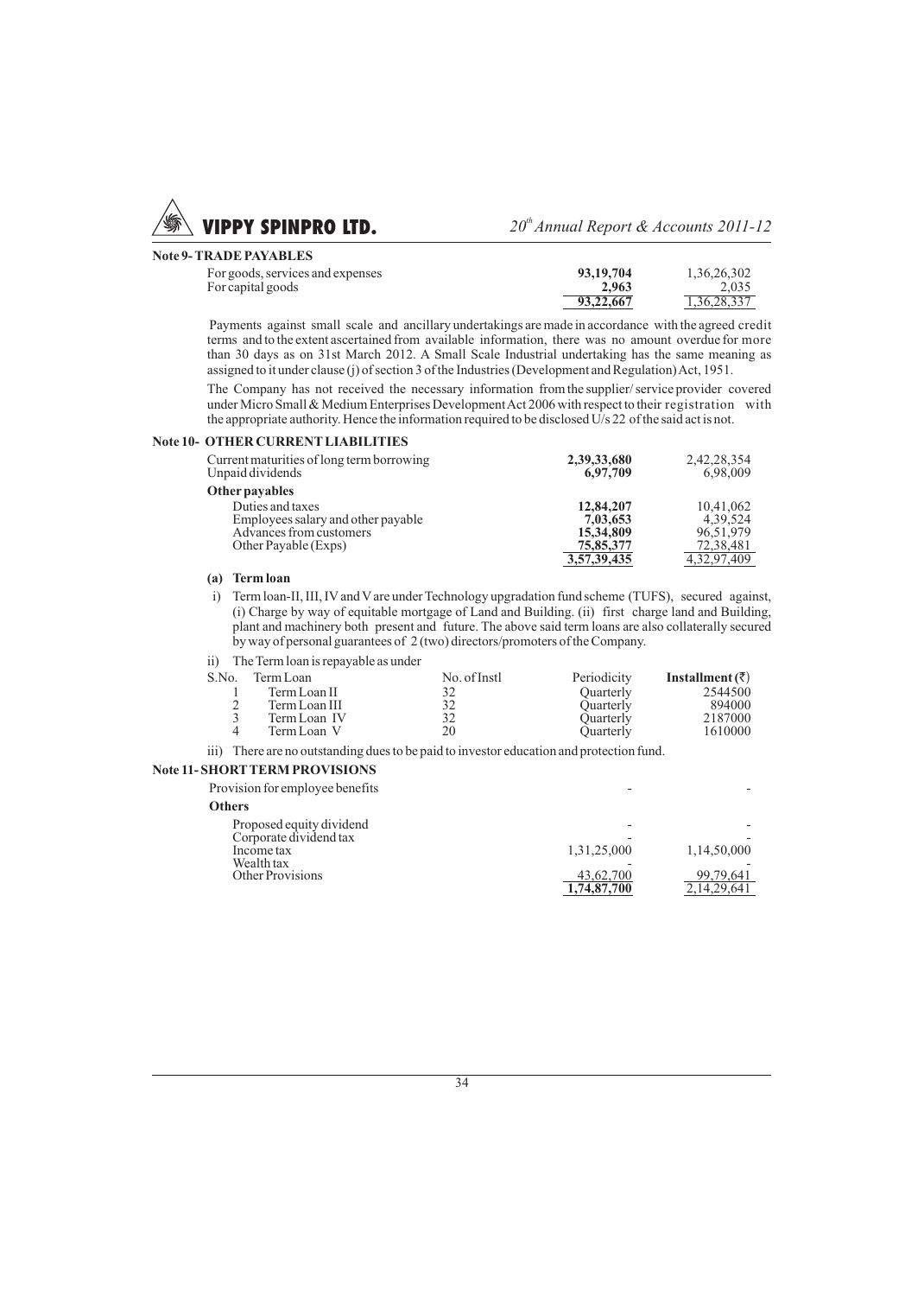

(S

| TANGIBLE ASSETS                           |                              | <b>GROSS BLOCK</b> |           |                                  |                        | <b>DEPRECIATION</b> |          |                                          |                                           | NET BLOCK               |
|-------------------------------------------|------------------------------|--------------------|-----------|----------------------------------|------------------------|---------------------|----------|------------------------------------------|-------------------------------------------|-------------------------|
| S. Particulars<br>ż.                      | As at April<br>1,2011        | Additions          |           | Disposal As at March<br>31, 2012 | Upto March<br>31, 2011 | year                |          | For the Disposals Up to March<br>31,2012 | As at March<br>31, 2012                   | As at March<br>31, 2011 |
| 1. Leasehold Land                         | 8,67,683                     | ı                  | ı         | 8,67,683                         |                        |                     | I,       | ı                                        | 8,67,683                                  | 8,67,683                |
| 2. Plant & Machinery                      | ,44,45,655<br>$\frac{26}{5}$ | 56,09,461          | í.        | 27,00,55,116 14,27,36,951        |                        | 2,02,34,515         |          |                                          | $-16,29,71,466$ 10,70,83,650 12,17,08,704 |                         |
| 3. Office equipments                      | 4,45,486                     |                    |           | 4,45,486                         | 3,40,526               | 18,997              | ï        | 3,59,523                                 | 85,963                                    | 1,04,960                |
| Furniture fixtures<br>$\ddot{4}$          | 19,86,431                    | 6,500              |           | 19,92,931                        | 13,97,123              | 1,25,265            |          | 15,22,388                                | 4,70,543                                  | 5,89,308                |
| Vehicles                                  | 62,81,201                    |                    | 11,52,294 | 51,28,907                        | 37,57,679              | 6,12,623            | 9,95,024 | 33,75,278                                | 17,53,629                                 | 25,23,522               |
| Building & Site<br>Development<br>$\circ$ | ,48,79,284<br>Ю              | 12,59,283          |           | 5,61,38,567                      | 2,17,26,360            | 30,51,951           | ı        | 2,47,78,311                              | 3,13,60,256                               | 3,31,52,924             |
| 7. Computers                              | 21,07,418                    | 2,37,485           | ı         | 23,44,903                        | 19,54,653              | 86,681              | ı        | 20,41,334                                | 3,03,569                                  | 1,52,765                |
| Wind Mill<br>$\infty$                     | ,91,51,490                   | ı                  | ı         | 2,91,51,490                      | 72,86,947              | 15,39,199           | ı        | 88,26,146                                | 2,03,25,344                               | 2,18,64,543             |
| Total                                     | 36,01,64,648                 | 71,12,729          | 11,52,294 | 36,61,25,083                     | 17.92.00.239           | 2,56,69,231         | 9,95,024 |                                          | 20,38,74,446 16,22,50,637 18,09,64,409    |                         |
| Previous Year(2010-11)                    | 33,19,08,019 2,82,56,629     |                    |           | 36,01,64,648                     | 15,17,21,694           | 2,81,49,447         |          | 17,98,71,141   18,09,64,409              |                                           |                         |
| Capital Work in<br>Progress               |                              |                    |           |                                  |                        |                     |          |                                          | 87,57,547                                 |                         |
|                                           |                              |                    |           |                                  |                        |                     |          |                                          |                                           |                         |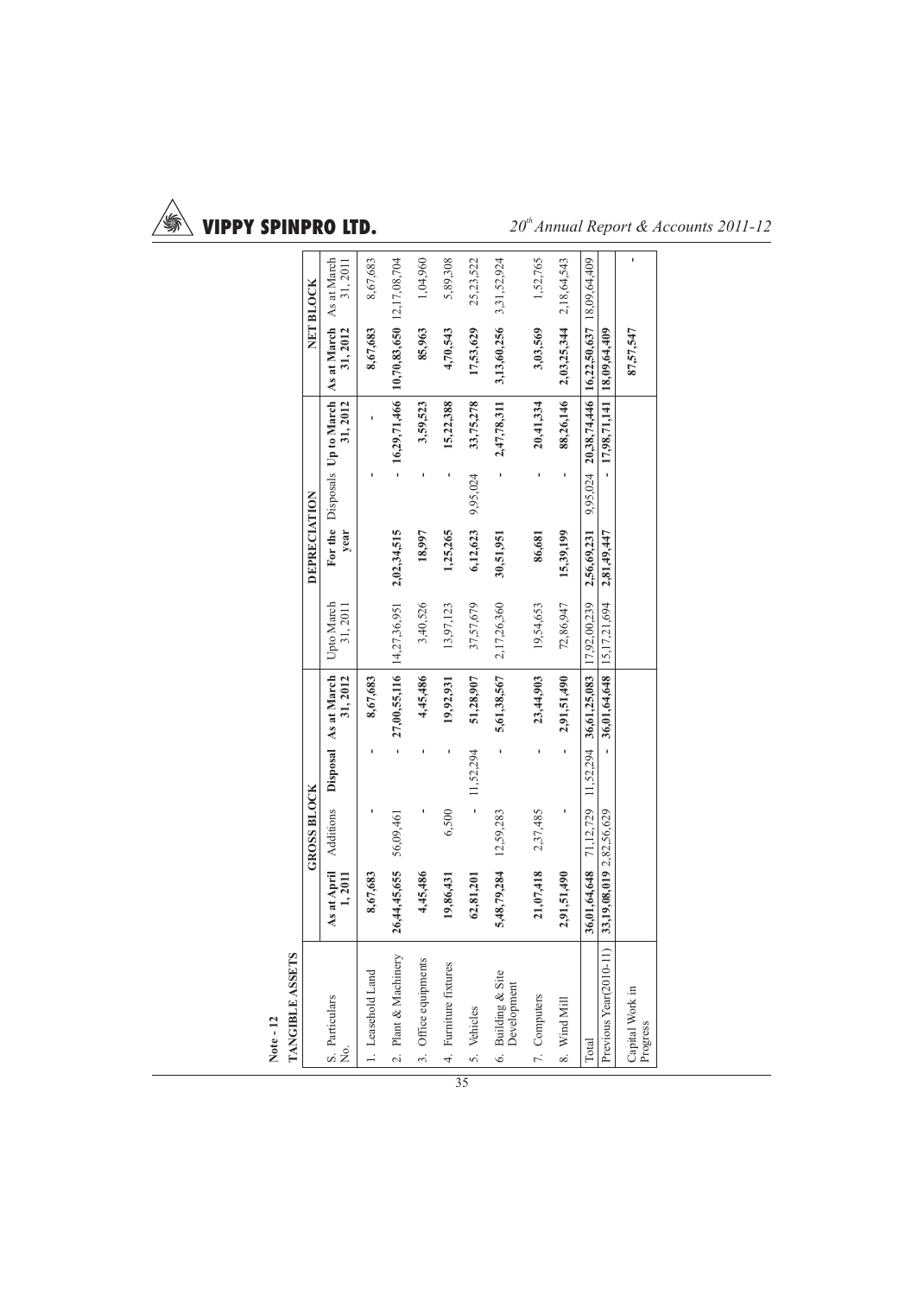|  | $\hat{\mathscr{B}}$ vippy spinpro LTD. |  |
|--|----------------------------------------|--|

|                                                                                             | March 31, 2012<br>$(\overline{\zeta})$ | March 31, 2011<br>$(\overline{\zeta})$ |
|---------------------------------------------------------------------------------------------|----------------------------------------|----------------------------------------|
| <b>Note 13- NON CURRENT INVESTMENTS</b>                                                     |                                        |                                        |
| <b>Investment property</b><br>(At cost less accumulated depreciation)                       |                                        |                                        |
| Cost of Building given on operating lease<br>Less: accumulated depreciation                 | 15,96,127<br>7,24,213                  | 15,96,127<br>6,70,902                  |
| <b>Net Block</b>                                                                            | 8,71,914                               | 9,25,225                               |
| Other companies<br>Other non trade investment                                               |                                        |                                        |
| i) 20,000 Shares of Asit C. Mehta Financial<br>Services Ltd. (Previous year 20,000, shares) | 32,200                                 | 32,200                                 |
| ii) 7,372 Shares of Punjab National Bank<br>(Previous year 7,372, shares)                   | 3,97,980                               | 3,97,980                               |
| Aggregate amount of non trade investments                                                   | 4,30,180                               | 4,30,180                               |
| Aggregate amount of investment property<br>& non trade investment                           | 13,02,094                              | 13,55,405                              |
| Aggregate market value of quoted investments                                                | 72,51,100                              | 97,30,024                              |
| <b>Note 14- LONG TERM LOANS AND ADVANCES</b>                                                |                                        |                                        |
| (Unsecured, considered good)                                                                |                                        |                                        |
| Capital advances                                                                            | 45,20,459                              | 14,60,318                              |
| Security deposits MPEB                                                                      | 51,83,850                              | 37,85,870                              |
| Security deposits Sales Tax<br>Security deposits others                                     | 10,000<br>35,283                       | 10,000<br>35,283                       |
|                                                                                             | 97,49,592                              | 52,91,471                              |
|                                                                                             |                                        |                                        |
| <b>Note 15- INVENTORIES</b>                                                                 |                                        |                                        |
| (Valued at lower of cost and net realizable value)                                          |                                        |                                        |
| (a) Raw materials                                                                           | 16,82,92,892                           | 13,64,93,431                           |
| (b) Goods in Process<br>(c) Finished goods:                                                 | 25,22,570                              | 28,66,877                              |
| Yarn                                                                                        | 1,87,22,606                            | 2,76,74,467                            |
| Saleable Waste                                                                              | 3,86,780                               | 13,37,128                              |
| (d) Stores and spares                                                                       | 57,20,123                              | 69,81,652                              |
| $(e)$ Fuel                                                                                  | 3,53,706                               | 4,06,784                               |
|                                                                                             | 19,59,98,677                           | 17,57,60,339                           |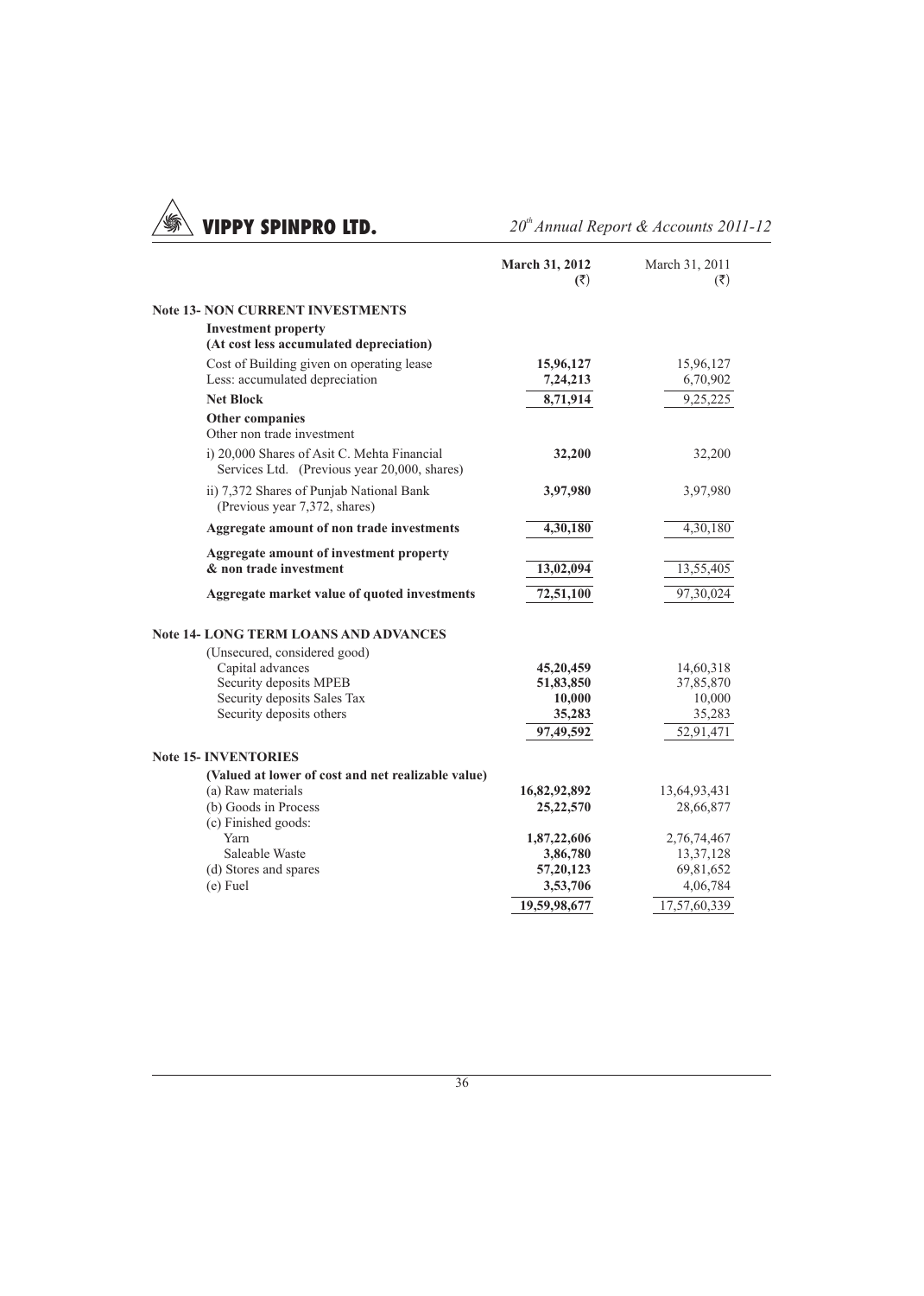

|                                                                                                                    |         | <b>March 31, 2012</b><br>(3) | March 31, 2011<br>(₹)  |
|--------------------------------------------------------------------------------------------------------------------|---------|------------------------------|------------------------|
| <b>Note 16- TRADE RECEIVABLES</b>                                                                                  |         |                              |                        |
| Outstanding for a period exceeding six months from the date<br>they are due for payment                            |         |                              |                        |
| Secured, considered good<br>Unsecured, considered good<br>Doubtful                                                 |         |                              | 15,94,744              |
| Less: Allowance for bad and doubtful debts                                                                         | (a)     |                              | 15,94,744              |
| Other trade receivables<br>Secured, considered good<br>Unsecured, considered good                                  |         | 9,74,78,335                  | 7,95,32,211            |
| Doubtful                                                                                                           |         |                              |                        |
|                                                                                                                    | (b)     | 9,74,78,335                  | 7,95,32,211            |
|                                                                                                                    | $(a+b)$ | 9,74,78,335                  | 8,11,26,955            |
| <b>Note 17-CASH AND BANK BALANCES</b>                                                                              |         |                              |                        |
| Cash and cash equivalents                                                                                          |         |                              |                        |
| <b>Balances with Banks:</b><br>On current accounts                                                                 |         | 77,515                       | 1, 19, 147             |
| Cash on hand                                                                                                       |         | 5,58,078                     | 3,90,020               |
| <b>Other bank balances:</b>                                                                                        |         |                              |                        |
| Deposits with original maturity for more                                                                           |         |                              |                        |
| than 12 months<br>Deposits with original maturity for more than 3 months but                                       |         | 8,93,880                     | 10,86,030              |
| less than 12 months                                                                                                |         |                              |                        |
| <b>Embarked balances with Banks</b>                                                                                |         |                              |                        |
| Unpaid dividend accounts                                                                                           |         | 6,97,709<br>22, 27, 182      | 6,98,009<br>22,93,206  |
| Deposits with Banks $\bar{\xi}$ 8,93,880/- given to bank as margin money against bank guarantee issued by<br>bank. |         |                              |                        |
| <b>Note 18-SHORT TERM LOAN AND ADVANCES</b>                                                                        |         |                              |                        |
| Unsecured, considered good                                                                                         |         |                              |                        |
| Loans and advances for goods and Exps<br>Others:                                                                   |         | 33, 75, 713                  | 3,97,622               |
| Advance tax                                                                                                        |         | 1,00,00,000                  | 55,00,000              |
| VAT Receivable                                                                                                     |         | 18,54,167                    | 45,149                 |
| Advance to employee                                                                                                |         | 1,97,911                     | 1,01,272               |
| <b>TED Receivable</b>                                                                                              |         | 11,09,296                    |                        |
| Tax deducted at sources                                                                                            |         | 2,10,739                     | 1,28,612               |
| Others                                                                                                             |         | 19,48,110<br>1,86,95,936     | 32,34,672<br>94,07,327 |
| <b>Note 19- OTHER CURRENT ASSETS</b>                                                                               |         |                              |                        |
| Unbilled revenue                                                                                                   |         |                              |                        |
| Prepaid expenses                                                                                                   |         | 4,58,823                     | 5,29,932               |
| Forward Contract Receivable (Net)                                                                                  |         | 7,60,242                     |                        |
|                                                                                                                    |         | 12,19,065                    | 5,29,932               |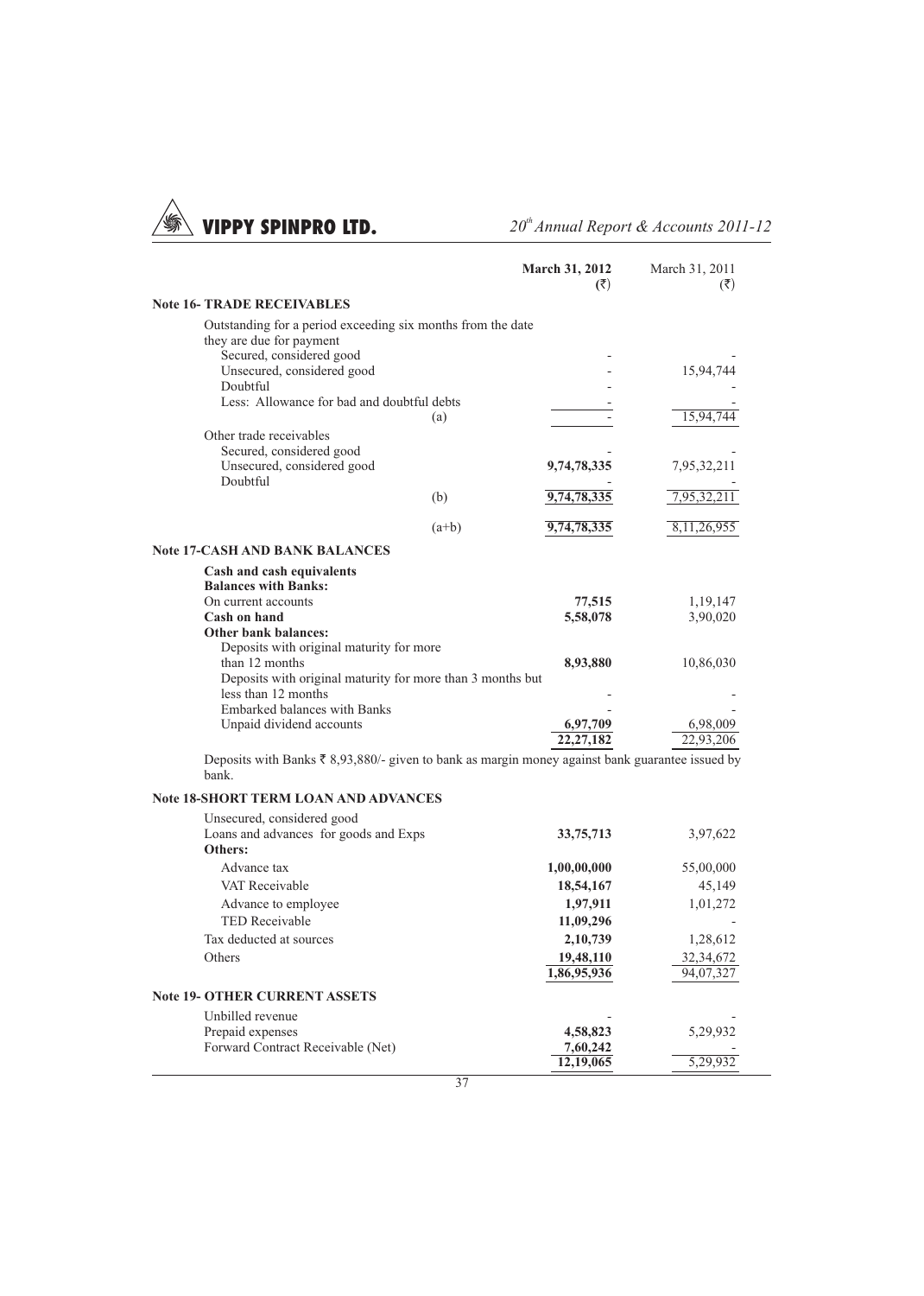| $\sqrt{\frac{m}{m}}$ vippy spinpro LTD. |  |
|-----------------------------------------|--|
|-----------------------------------------|--|

|                                                    | <b>March 31, 2012</b>       | March 31, 2011              |
|----------------------------------------------------|-----------------------------|-----------------------------|
|                                                    | $(\bar{z})$                 | ( ₹)                        |
| <b>Note 20- REVENUE FROM OPERATIONS</b>            |                             |                             |
| <b>Sales</b>                                       |                             |                             |
| Sale of Finished Goods                             | 1,00,29,83,205              | 85, 30, 27, 316             |
| Sale of Traded Goods (Soya DOC)<br>Sale of Waste   | 70,86,285                   | 2,76,58,710<br>43,54,659    |
| Sales of Others                                    | 1,07,61,695<br>1,45,021     | 8,41,669                    |
| Other operating revenue                            |                             |                             |
| Sales of Scrap                                     | <u>13,68,657</u>            | 13,80,085                   |
|                                                    | 1,02,23,44,863              | 88,72,62,439                |
| Less: Excise duty                                  |                             |                             |
|                                                    | 1,02,23,44,863              | 88,72,62,439                |
| <b>Note 21- OTHER INCOME</b>                       |                             |                             |
| Interest income from:                              |                             |                             |
| Bank deposits                                      | 6,08,988                    | 1,73,325                    |
| Customers                                          | 6,17,525                    | 4,76,693                    |
| Dividend income on:                                |                             |                             |
| Long-term investments                              | 1,62,184                    | 88,964                      |
| Sale/Net gain on sale of investments (ShortTerm)   | 9,54,921                    |                             |
| Net gain on sale of fixed assets                   | 1,07,730                    |                             |
| Income from Wind Mill<br>Lease Rent                | 33,55,111                   | 34, 35, 086                 |
| Gain from Forex Fluctuation                        | 6,40,651<br>6,04,589        | 5,62,950                    |
| Premium on Forex Booking                           | 1,88,108                    |                             |
| Others                                             | 29,227                      |                             |
|                                                    | 72,69,034                   | 47,37,018                   |
| <b>Note 22- COST OF RAW MATERIAL CONSUMED</b>      |                             |                             |
| Material consumed                                  |                             |                             |
| Opening stock                                      | 13,64,93,431                | 9,66,79,351                 |
| <b>Add: Purchases</b>                              | 82,72,95,180                | 71,30,60,597                |
|                                                    | 96,37,88,611                | 80,97,39,948                |
| Less: Closing stock                                | 16,82,92,892                | 13,64,93,431                |
|                                                    | 79,54,95,719                | 67, 32, 46, 517             |
| <b>Note 23- CHANGES IN INVENTORIES OF FINISHED</b> |                             |                             |
| <b>GOODS AND WORK IN PROGRESS</b>                  |                             |                             |
| Inventories at the beginning of the year           |                             |                             |
| Finished goods                                     | 2,76,74,467                 | 85,51,683                   |
| Saleable Waste                                     | 13,37,128                   | 7,94,786                    |
| Work in progress                                   | 28,66,877                   | 25,80,983                   |
| (A)                                                | 3, 18, 78, 472              | 1,19,27,452                 |
| Inventories at the end of the year                 |                             |                             |
| Finished goods                                     | 1,87,22,606                 | 2,76,74,467                 |
| Saleable Waste                                     | 3,86,780                    | 13, 37, 128                 |
| Work in progress<br>(B)                            | 25,22,570<br>2, 16, 31, 956 | 28,66,877<br>3, 18, 78, 472 |
| $C=(A-B)$                                          | 1,02,46,516                 | (1,99,51,020)               |
| <b>Note 24- EMPLOYEE BENEFITS COST</b>             |                             |                             |
| Salary, wages, bonus and allowances                | 1,57,39,521                 | 1, 11, 13, 416              |
| Contribution to provident and other funds          | 16,87,691                   | 11,94,914                   |
| Gratuity                                           | 7,61,829                    | 5,18,663                    |
| Staff welfare                                      | 3,40,727                    | 4,00,793                    |
|                                                    | 1,85,29,768                 | 1,32,27,786                 |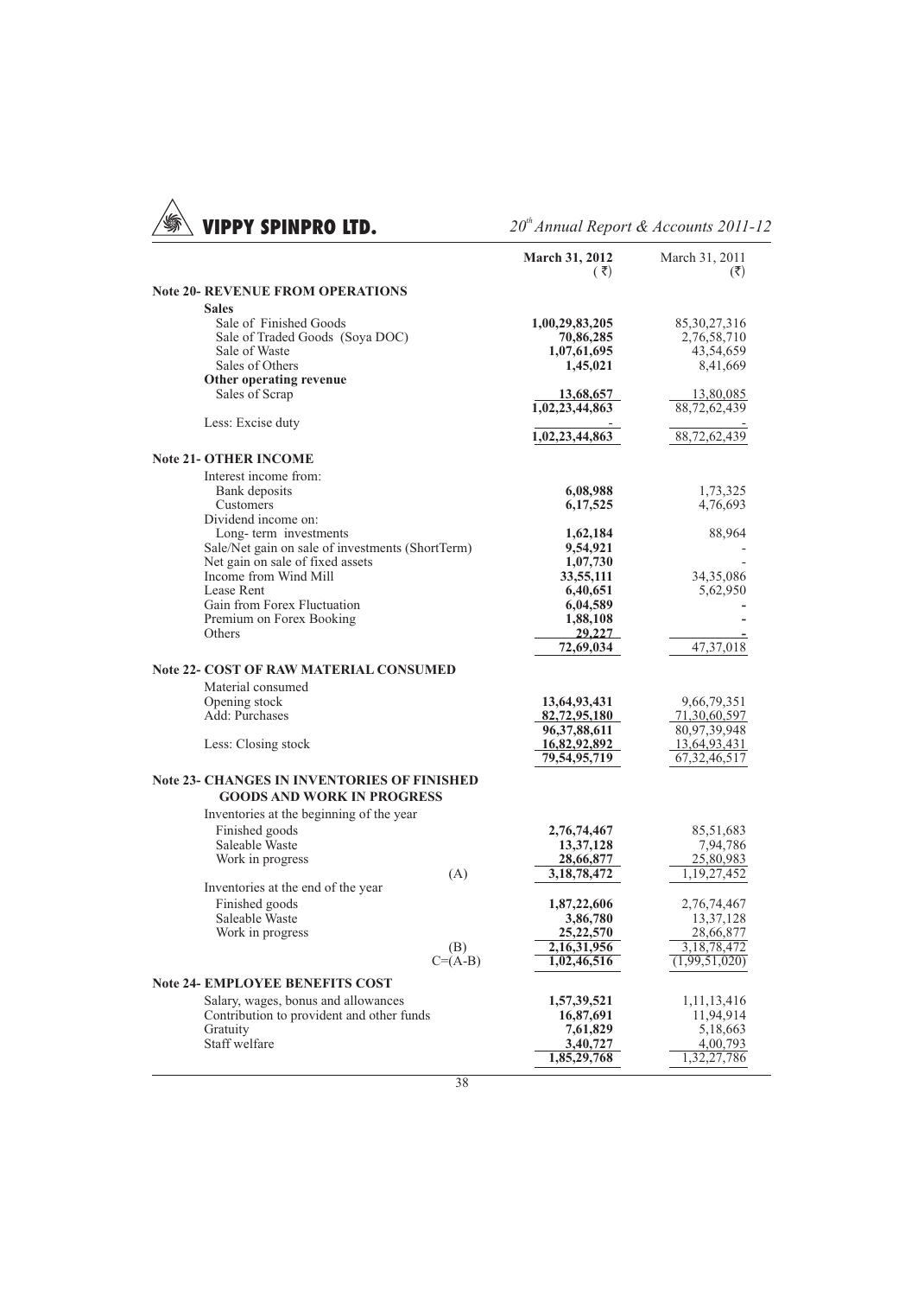

|                                                                                                                                                                                                                                                                                                                                                                                                                        |                                                                                                                                                                                     | <b>March 31, 2012</b><br>(3)                     |                                                                                                                                                                          | March 31, 2011<br>(3)                            |
|------------------------------------------------------------------------------------------------------------------------------------------------------------------------------------------------------------------------------------------------------------------------------------------------------------------------------------------------------------------------------------------------------------------------|-------------------------------------------------------------------------------------------------------------------------------------------------------------------------------------|--------------------------------------------------|--------------------------------------------------------------------------------------------------------------------------------------------------------------------------|--------------------------------------------------|
| <b>Note 25- FINANCE COST</b>                                                                                                                                                                                                                                                                                                                                                                                           |                                                                                                                                                                                     |                                                  |                                                                                                                                                                          |                                                  |
| Interest expense on:<br>Borrowings from banks<br>Others                                                                                                                                                                                                                                                                                                                                                                |                                                                                                                                                                                     | 1,59,57,793<br>44,765                            |                                                                                                                                                                          | 1,61,65,186<br>1,08,902                          |
| Other borrowing costs<br>Bank charges                                                                                                                                                                                                                                                                                                                                                                                  |                                                                                                                                                                                     | 7,69,391                                         |                                                                                                                                                                          | 5, 19, 122                                       |
|                                                                                                                                                                                                                                                                                                                                                                                                                        |                                                                                                                                                                                     | 1,67,71,949                                      |                                                                                                                                                                          | 1,67,93,210                                      |
| <b>Note 26- OTHER EXPENSES</b>                                                                                                                                                                                                                                                                                                                                                                                         |                                                                                                                                                                                     |                                                  |                                                                                                                                                                          |                                                  |
| <b>Manufacturing Exps:</b>                                                                                                                                                                                                                                                                                                                                                                                             |                                                                                                                                                                                     |                                                  |                                                                                                                                                                          |                                                  |
| Stores and spares consumed<br>Power and fuel consumed<br>Repairs to Plant & Machinery<br><b>Testing Charges</b><br>Water Charges<br>Hank Yarn Exps<br>Other manufacturing Exps                                                                                                                                                                                                                                         | 90,80,762<br>4,76,35,135<br>22,80,296<br>17,789<br>6,06,422<br>20,96,533<br>93,99,421                                                                                               | 7, 11, 16, 358                                   | 71,85,116<br>4,45,90,339<br>17,16,018<br>33,523<br>2,83,337<br>1, 12, 41, 946<br>1,01,80,811                                                                             | 7,52,31,090                                      |
| <b>Administrative Exps:</b>                                                                                                                                                                                                                                                                                                                                                                                            |                                                                                                                                                                                     |                                                  |                                                                                                                                                                          |                                                  |
| Lease Rent<br>Vehicle running & Maintenance<br>Travelling and conveyance<br>Printing and stationery<br>Telephone Exps<br>Directors Travelling<br>Repair and maintenance Bldg<br>Legal and professional Fees<br>Rates and taxes<br>Insurance<br>Advertisement<br>Directors sitting Fees<br>Rent<br>Membership fee and subscription<br>Payments to Auditors<br>Other Administrative Exps<br>Selling & distribution Exps: | 7,562<br>7,51,532<br>3,81,321<br>2,84,903<br>2,01,855<br>4,75,126<br>5,33,960<br>7,25,193<br>7,42,111<br>11,84,251<br>58,283<br>5,000<br>96,000<br>85,072<br>1,40,071<br>5, 52, 797 | 62,25,037                                        | 7,562<br>9,80,067<br>3,08,657<br>1,76,825<br>1,93,453<br>5,65,555<br>10,32,354<br>6,59,452<br>6,74,680<br>31,11,068<br>89,724<br>5,500<br>68,259<br>1,56,742<br>6,53,817 | 86, 83, 715                                      |
| Selling Exps<br>Packing Materials & Exps<br>Sales commission<br>Freight on Sales<br><b>Export Exps</b><br><b>TCS</b> Paid                                                                                                                                                                                                                                                                                              | 1,68,38,545<br>1,30,04,060<br>1,28,52,205<br>28,93,712<br>97,302                                                                                                                    | 4,56,85,824                                      | 46,041<br>1,56,23,061<br>1,10,43,151<br>1,15,24,602<br>14,05,794<br>44,816                                                                                               | 3,96,87,465                                      |
|                                                                                                                                                                                                                                                                                                                                                                                                                        |                                                                                                                                                                                     | 12,30,27,219                                     |                                                                                                                                                                          | 12,36,02,270                                     |
| Payment to Auditors:<br><b>Statutory Audit fees</b><br><b>Tax Audit Fees</b><br>Cost Audit Fees<br>Certification Work                                                                                                                                                                                                                                                                                                  |                                                                                                                                                                                     | 86,034<br>21,509<br>15,000<br>17,528<br>1,40,071 |                                                                                                                                                                          | 86,034<br>21,509<br>15,000<br>34,199<br>1,56,742 |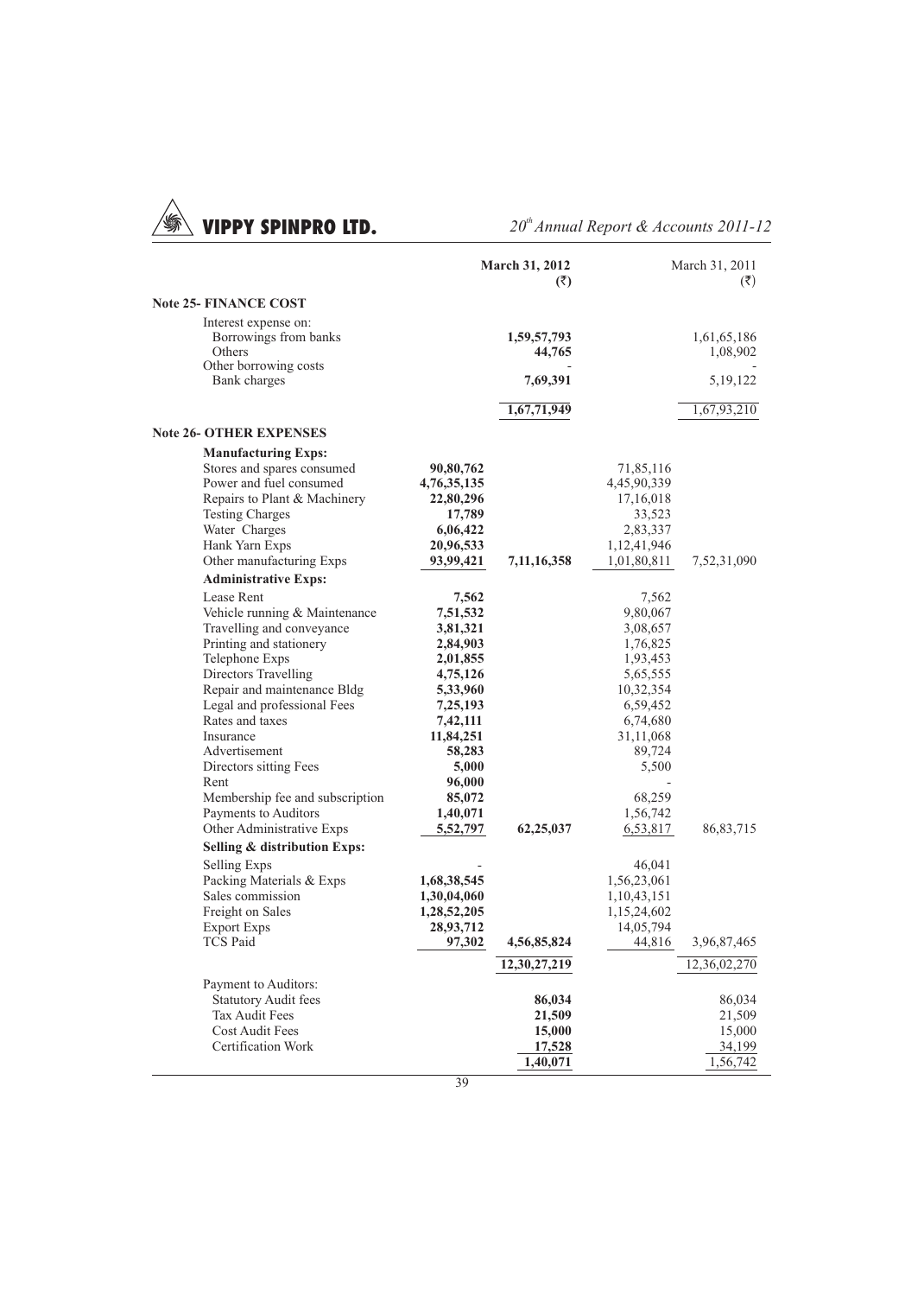

## **Note 27- CONTINGENTLIABILITIES**

- (to the extent not provided for)
- a) Counter Guarantee: For  $\bar{\tau}$  68,78,800/- ( $\bar{\tau}$  82,61,400/-) given to Punjab National Bank for Guarantee given by them to Custom/DGFT department against which company has given to bank FDR for  $\bar{\tau}$  8,93,880/- as margin money.
- b) Demand of Entry Tax by commercial tax department  $\bar{\tau}$  2,43,910/- for assessment year 2004-05. Case pending with M.P. Tax Tribunal Board Bhopal.
- c) Demand of Entry Tax by commercial tax department  $\bar{\tau}$  1,07,982/- for assessment year 2005-06. Case pending with M.P. Tax Tribunal Board Bhopal .
- d) Demand of Entry Tax by commercial tax department  $\bar{\tau}$  7,90,496/- for assessment year 2007-08. Case pending with Addl. Commissioner of Commercial Taxes (Appeal) Indore. Company has provided liabilities for  $\bar{\tau}$  3,20,856/- in the financial year 2007-08.
- e) Demand outstanding of Income Tax  $\bar{\tau}$  1,65,272/- for assessment year 1996-97.
- **Note28-** In the opinion of the management and to the best of their knowledge and belief, the value on realisation o f current assets, loans and advances in the ordinary course of business would not be less than the amount at which they are stated in the balance sheet. The provision for known liabilities is adequate a n d not in excess of the amount considered reasonable and necessary
- **Note29** In Union Budget 2004-05 textile goods have been exempted from excise duty, provided no credit under CENVATRule 2002 is taken. The company has decided to opt for exemption i.e. zero excise duty w.e.f. 9th July, 2004 under notification No. 30 dated 09.07.2004.
- **Note30** The Company has applied for assistance under M.P. Udyog Nivesh Samvardhan Sahayata Yojana 2004 and exemption for entry tax for its expansion programme. the exemption of entry tax approved by the govt.
- **Note 31 -** Keyman insurance policy for key persons not renewed by the company during the year premium of  $\bar{\tau}$  nil paid
- **Note 32** Balances of creditors, debtors, and advances are almost confirmed.

## **Note 33- RELATED PARTYDISCLOSURE**

a) Transactions:

| Vippy Industries Ltd.      | Other related party | Purchase during<br>the year                                     | ₹52,57,980                                                  |
|----------------------------|---------------------|-----------------------------------------------------------------|-------------------------------------------------------------|
| b) Managerial Remuneration |                     |                                                                 |                                                             |
| Shri Piyush Mutha          | Managing Director   | Remuneration<br>Provident Fund<br>Super Annuation<br>Perquisite | ₹18,00,000<br>₹2,16,000<br>₹2,70,000<br>$\bar{5}1, 10, 443$ |

#### **Note 34 -EARNING PER SHARES**

|                                             | 2011-12     | 2010-11     |
|---------------------------------------------|-------------|-------------|
| a) Net Profit after tax $(\bar{\zeta})$     | 2,34,37,084 | 2,03,71,867 |
| b) Number of weighted average equity shares | 58,70,000   | 58,70,000   |
| c) Nominal value of shares $(\bar{\zeta})$  |             |             |
| d) Earning per shares $(\bar{\zeta})$       | 3.99        | 3.47        |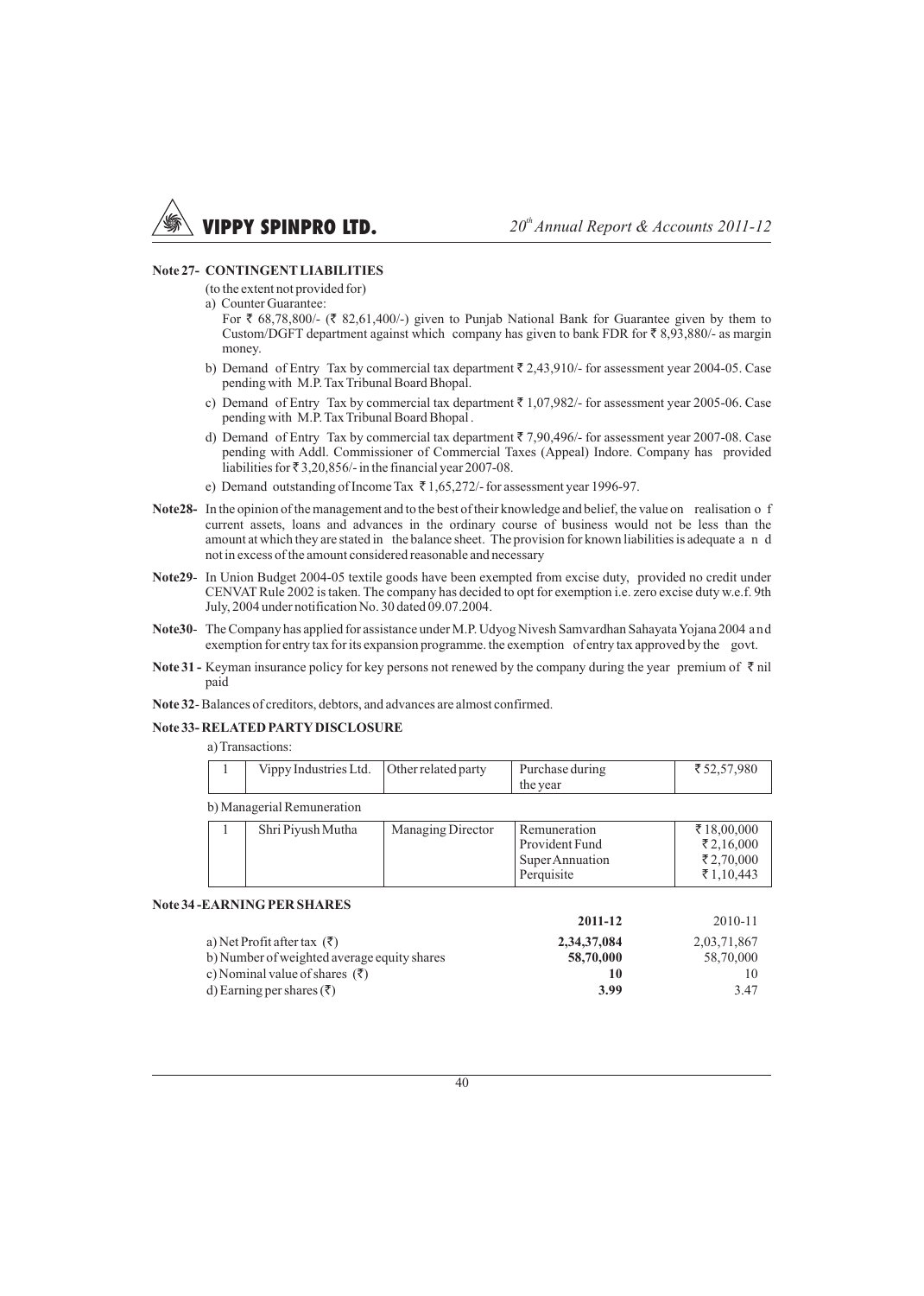

## **Note 35- FORWARD BOOKING CONTRACTS**

The company in accordance with its risk management policies and procedure enters in to foreign currency forward contracts to manage its exposure in foreign exchange rates. Thease contracts are for period between one day and one year.

The Company has outstanding forward booking contracts at the year end

|                 | Foreign Currency                                | <b>March 31,2012</b>      | March 31,2011 |
|-----------------|-------------------------------------------------|---------------------------|---------------|
|                 | US Dollar / INR                                 | 5,41,960                  | NIL           |
| <b>Note 36-</b> | <b>MANAGERIAL REMUNERATION TO DIRECTORS</b>     |                           |               |
|                 |                                                 | 2011-12                   | 2010-11       |
|                 | 1. To the Managing Director                     | $(\overline{\mathbf{z}})$ | (5)           |
|                 | a) Remuneration                                 | 18,00,000                 | 13,20,000     |
|                 | b) Contribution to PF                           | 2,16,000                  | 1,58,400      |
|                 | c) Perquisites                                  | 1,10,443                  | 1,22,978      |
|                 | d) Meeting Fees                                 | <b>Nil</b>                | Nil           |
|                 | Commission<br>e)                                | Nil                       | Nil           |
|                 | 2. To the Director other than Managing Director |                           |               |
|                 | a) Remuneration                                 | 2,65,000                  | 2,05,000      |
|                 | b) Contribution to PF                           | Nil                       | Nil           |
|                 | c) Perquisites                                  | <b>Nil</b>                | Nil           |
|                 | Meeting Fees<br>d)                              | <b>Nil</b>                | Nil           |
|                 | Commission<br>e)                                | Nil                       | Nil           |
|                 | 3. To Non executive Director                    |                           |               |
|                 | a) Sitting Fees                                 | 5000                      | 5500          |
| <b>Note 37-</b> | PARTICULARS OF LICENCED & INSTALLED CAPACITIES  |                           |               |
|                 |                                                 | 2011-12                   | 2010-11       |
|                 |                                                 | <b>Rotors</b>             | Rotors        |
|                 | Licensed Capacity<br>a)                         | N.A.                      | N.A.          |
|                 | Installed Capacity<br>b)                        | 3,168                     | 3,168         |

## **Note 38- PRODUCTION & SALES**

|              |                          | <b>Production</b>        | <b>Sales</b>             |               |                          |                 |
|--------------|--------------------------|--------------------------|--------------------------|---------------|--------------------------|-----------------|
|              | 2011-12                  | 2010-11                  |                          | 2011-2012     |                          | 2010-2011       |
|              | <b>M.T.</b>              | M.T.                     | <b>M.T.</b>              | ₹             | M.T.                     | ₹               |
| Cotton Yarn  | 7816.030                 | 7394.515                 | 7872.066                 | 100,29,83,205 | 7259.958                 | 85, 30, 27, 317 |
| Waste        | 712.605                  | 596.476                  | 829.072                  | 1,07,61,695   | 493.392                  | 43,54,659       |
| Scrap/Others | $\overline{\phantom{a}}$ |                          | $\overline{\phantom{a}}$ | 15, 13, 678   | $\overline{\phantom{a}}$ | 28,65,832       |
| Soya Grits   | -                        | $\overline{\phantom{a}}$ | 284.430                  | 70,86,285     | 1411.115                 | 2,70,14,631     |

| www.community.com/www.com/www.com/www.com/www.com/www.com/www.com/www.com/ |             | 2011-12      |          | 2010-11      |
|----------------------------------------------------------------------------|-------------|--------------|----------|--------------|
|                                                                            | <b>M.T.</b> |              | M.T.     |              |
| a) Cotton                                                                  | 8612.135    | 79,54,95,719 | 8068.805 | 67.32.46.517 |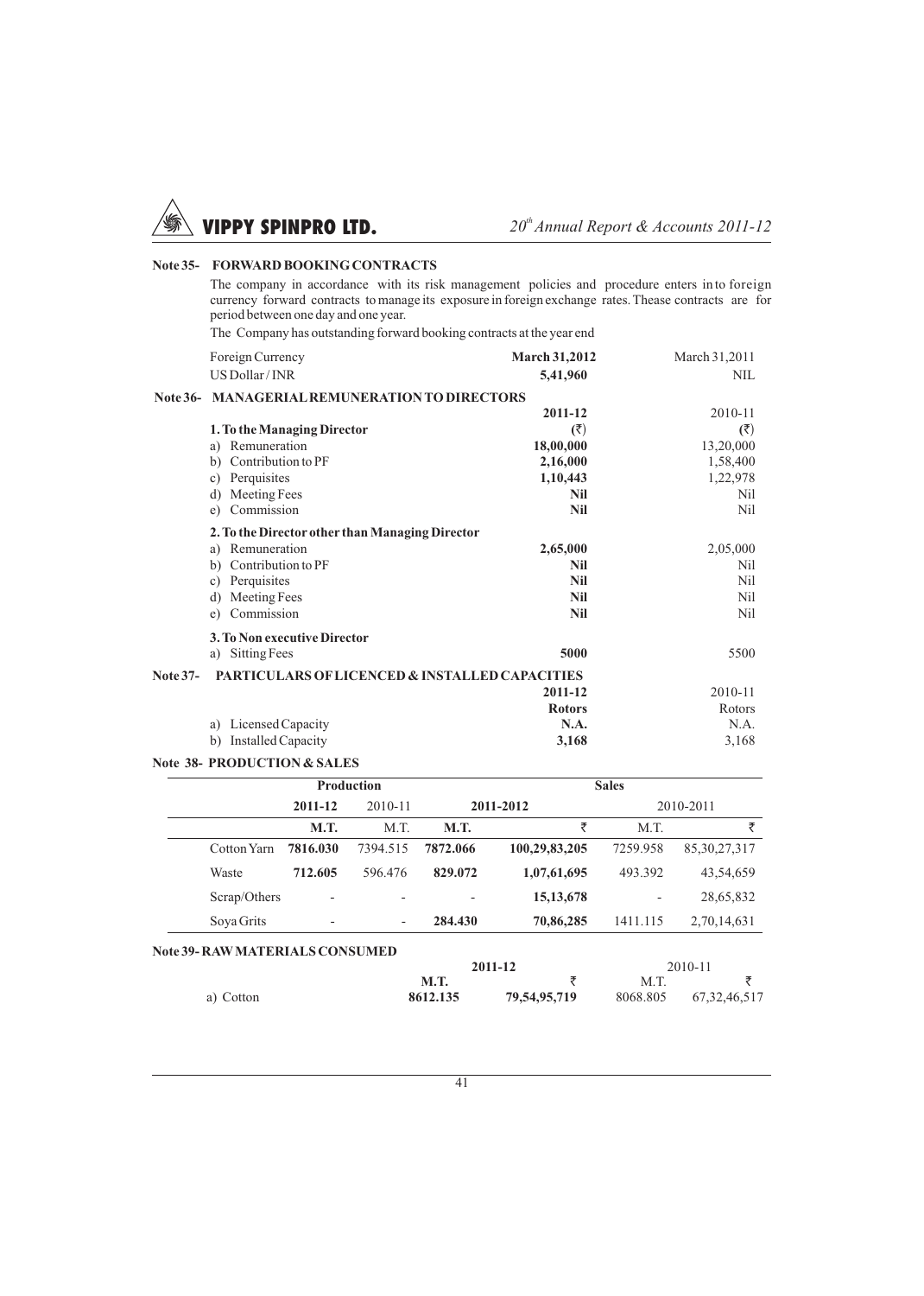

| <b>Note 40- CLOSING STOCK OF FINISHED PRODUCTS</b>                            |                                      |                    |
|-------------------------------------------------------------------------------|--------------------------------------|--------------------|
|                                                                               | 2011-12<br>$(\overline{\mathbf{x}})$ | $2010 - 11$<br>(₹) |
| a) Cotton yarn                                                                | 198.665                              | 254.701            |
| b) Waste                                                                      | 33,371                               | 149.838            |
| <b>Note 41- VALUE OF IMPORTS (On CIF Basis)</b><br>1. Capital Goods           | 5,17,981                             | 1,02,18,000        |
| <b>Note 42- EXPENDITURE IN FOREIGN EXCHANGE</b><br>1. Foreign travel etc.     | 1,10,901                             | 3,51,699           |
| <b>Note 43- EARNING IN FOREIGN EXCHANGE</b><br>1. Export of Goods (FOB Basis) | 4,31,07,832                          | 3,44,79,450        |

## **Note 44- IMPORTED AND INDIGENOUS RAWMATERIALS COMPONENTS AND SPARE PARTS CONSUMED**

|                    | Value in ₹               |                          | Percentage |         |
|--------------------|--------------------------|--------------------------|------------|---------|
|                    | 2011-12                  | 2010-11                  | 2011-12    | 2010-11 |
| a) Raw Materials   |                          |                          |            |         |
| 1 Imported         | $\overline{\phantom{0}}$ | $\overline{\phantom{0}}$ |            |         |
| 2 Indigenous       | 79, 54, 95, 719          | 67, 32, 46, 517          | $100\%$    | $100\%$ |
| b) Stores & Spares |                          |                          |            |         |
| 1 Imported         | 22,07,172                | 14, 11, 284              | 24.31%     | 19.64%  |
| 2 Indigenous       | 68,73,590                | 57,73,832                | 75.69%     | 80.36%  |

## **Note 45- CAPITALCOMMITMENTS**

Estimated amount of contracts remaining to be executed on capital account  $\bar{\tau}$  1,44,83,933/- (Previous year ₹ NIL) and not provided for

**Note 46-** The financial statements for the year ended 31st March, 2011 had been prepared as per the then applicable, pre-revised Schedule VI to the Companies Act 1956. Consequent to the notification under the Companies Act, 1956, the financial statements for the year ended 31st March, 2012 are prepared under revised Schedule VI. Accordingly, the previous year figures have also been reclassified to confirm to this year's classification

As per our report of even date.

## For **SODANI & COMPANY**

Firm registration No. 000880C Chartered Accountants

**Rajesh Sodani** Partner Membership No. F-077005 Dewas Piyush Mutha M.L. Jain M. Maruthi Rao May 30<sup>th</sup>, 2012 Managing Director Director Director Director

Managing Director Director Director Director Director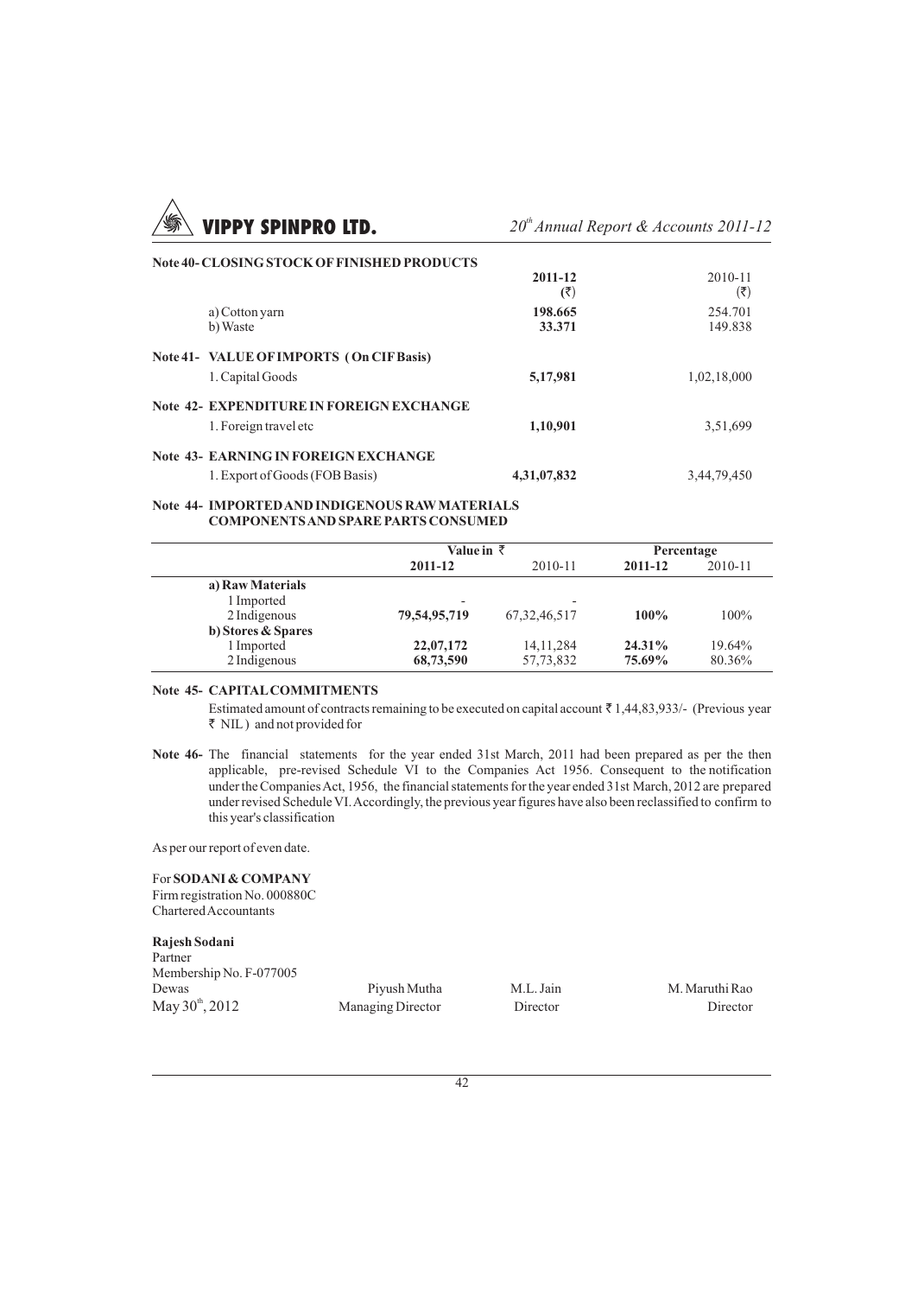|                                                                                                                                                                                                 | <b>ATTENDANCE SLIP</b><br>20 <sup>th</sup> Annual General Meeting 29 <sup>th</sup> September, 2012 |                                                                                                                                |
|-------------------------------------------------------------------------------------------------------------------------------------------------------------------------------------------------|----------------------------------------------------------------------------------------------------|--------------------------------------------------------------------------------------------------------------------------------|
|                                                                                                                                                                                                 |                                                                                                    | Folio No                                                                                                                       |
|                                                                                                                                                                                                 |                                                                                                    |                                                                                                                                |
| Full Name of the Shareholder/Proxy attending the meeting                                                                                                                                        |                                                                                                    |                                                                                                                                |
| (First Name)                                                                                                                                                                                    | (Middle Name)                                                                                      | (Surname)                                                                                                                      |
| at Hotel Amar Vilas, 1, Chandra Nagar, A.B.Road, Opp. Sony World, Indore (M.P.) - 452010                                                                                                        |                                                                                                    | I hereby record my presence at the Annual General Meeting on Saturday, the 29 <sup>th</sup> day of September 2012 at 10.00 A.M |
|                                                                                                                                                                                                 |                                                                                                    | Signature of Member/Proxy                                                                                                      |
| *Applicable for investors holding shares in electronic form<br>Note: Member/Proxy attending the meeting must fill in this attendance slip and hand it over at the entrance of the meeting hall. |                                                                                                    |                                                                                                                                |
|                                                                                                                                                                                                 | <b>PROXY FORM</b><br>20 <sup>th</sup> Annual General Meeting 29 <sup>th</sup> September, 2012      | Regd. Office: 318, City Centre, 570, M.G. Road, Indore (M.P.) - 452001                                                         |
|                                                                                                                                                                                                 |                                                                                                    |                                                                                                                                |
|                                                                                                                                                                                                 |                                                                                                    |                                                                                                                                |
|                                                                                                                                                                                                 |                                                                                                    |                                                                                                                                |
|                                                                                                                                                                                                 |                                                                                                    |                                                                                                                                |
|                                                                                                                                                                                                 |                                                                                                    |                                                                                                                                |
|                                                                                                                                                                                                 |                                                                                                    |                                                                                                                                |
|                                                                                                                                                                                                 |                                                                                                    |                                                                                                                                |
|                                                                                                                                                                                                 |                                                                                                    |                                                                                                                                |
|                                                                                                                                                                                                 |                                                                                                    |                                                                                                                                |
|                                                                                                                                                                                                 |                                                                                                    | Company to be held on Saturday, the 29 <sup>th</sup> day of September, 2012 at 10.00 A.M. Hotel Amar Vilas, 1, Chandra Nagar,  |
|                                                                                                                                                                                                 |                                                                                                    |                                                                                                                                |
|                                                                                                                                                                                                 |                                                                                                    | Affix                                                                                                                          |
| A.B. Road, Opp. Sony World, Indore (M.P.) - 452010 and at any adjournment thereof.                                                                                                              |                                                                                                    | ₹ 1/-<br>Revenue                                                                                                               |
|                                                                                                                                                                                                 |                                                                                                    | Stamp                                                                                                                          |
| *Applicable for investors holding shares in electronic form.                                                                                                                                    |                                                                                                    | Signature                                                                                                                      |

Note: This Proxy form, in order to be effective should be duly stamped, completed and signed and must be deposited at the Registered Office of the Company not less that 48 hours before the meeting.